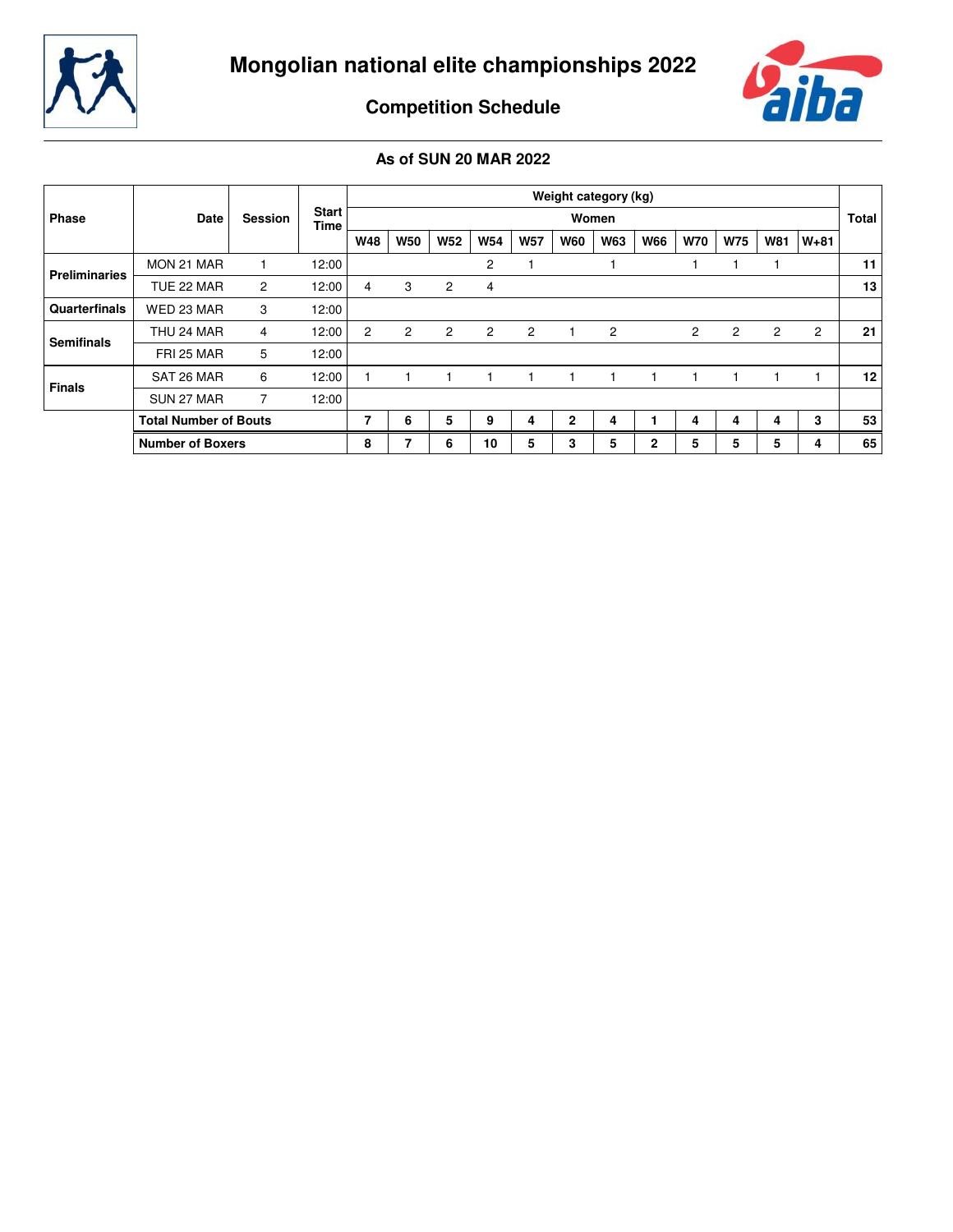



**Competition Schedule**

|                      |                              |                |                             |                |    |                |    |                | Weight category (kg) |                |                |    |    |                |    |                |              |
|----------------------|------------------------------|----------------|-----------------------------|----------------|----|----------------|----|----------------|----------------------|----------------|----------------|----|----|----------------|----|----------------|--------------|
| <b>Phase</b>         | Date                         | <b>Session</b> | <b>Start</b><br><b>Time</b> |                |    |                |    |                |                      | Men            |                |    |    |                |    |                | <b>Total</b> |
|                      |                              |                |                             | 48             | 51 | 54             | 57 | 60             | 63.5                 | 67             | 71             | 75 | 80 | 86             | 92 | $+92$          |              |
| <b>Preliminaries</b> | MON 21 MAR                   |                | 12:00                       |                | 3  |                | 5  | 6              |                      | 7              | 3              | 3  |    | 3              |    | 3              | 30           |
|                      | TUE 22 MAR                   | $\overline{2}$ | 12:00                       |                |    | 6              |    | 4              |                      |                | 4              |    | 3  |                | 3  | 4              | 25           |
| Quarterfinals        | WED 23 MAR                   | 3              | 12:00                       | 4              | 4  | 4              | 4  |                | 4                    | 4              |                |    |    |                |    |                | 24           |
| <b>Semifinals</b>    | THU 24 MAR                   | 4              | 12:00                       |                |    |                |    |                |                      |                |                |    |    |                |    |                |              |
|                      | FRI 25 MAR                   | 5              | 12:00                       | $\overline{2}$ | 2  | $\overline{c}$ | 2  | $\overline{2}$ | $\overline{2}$       | $\overline{2}$ | $\overline{2}$ | 2  | 2  | $\overline{2}$ | 2  | $\overline{c}$ | 26           |
| <b>Finals</b>        | SAT 26 MAR                   | 6              | 12:00                       |                |    |                |    |                |                      |                |                |    |    |                |    |                |              |
|                      | SUN 27 MAR                   | 7              | 12:00                       |                |    |                |    |                |                      |                |                |    |    |                |    |                | 13           |
|                      | <b>Total Number of Bouts</b> |                |                             | 8              | 10 | 13             | 12 | 13             | 8                    | 14             | 10             | 6  | 6  | 6              | 6  | 10             | 122          |
|                      | <b>Number of Boxers</b>      |                |                             | 9              | 11 | 14             | 13 | 14             | 9                    | 15             | 11             | ⇁  |    | 7              | 7  | 11             | 135          |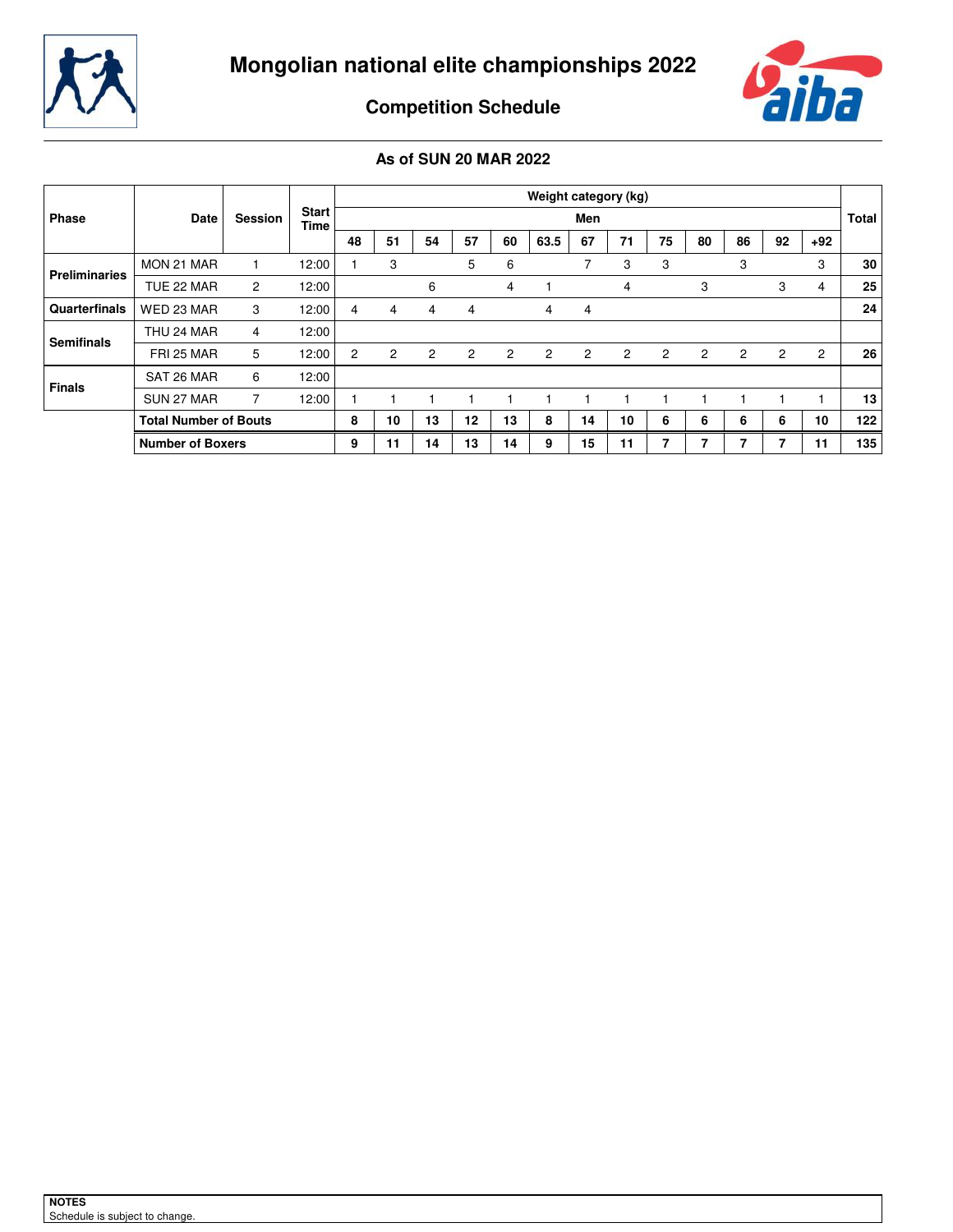



#### **Session 1**

|                |                | Order Bout Weight Category |              | Corner                    | Name                                                                         | Seed                                                                         | Team<br>Code                      | Winner                                                                                              | Result     | <b>Decision</b> |                                           |
|----------------|----------------|----------------------------|--------------|---------------------------|------------------------------------------------------------------------------|------------------------------------------------------------------------------|-----------------------------------|-----------------------------------------------------------------------------------------------------|------------|-----------------|-------------------------------------------|
| $\mathbf{1}$   | 1              | (W54kg)                    | Referee: MGL | <b>RED</b><br><b>BLUE</b> | KHONGORZUL Munkhbat<br><b>ZOLJARGAL Battur</b><br>ATARBAYAR                  | Judge 1: MGL<br>Judge 2: MGL<br>Judge 3: MGL<br>Judge 4: MGL<br>Judge 5: MGL | <b>UBPRO</b><br><b>KHGRD</b>      | <b>BLUE</b><br><b>BOLDBAT</b><br><b>AYUR</b><br><b>ODSUREN</b><br><b>OTGONBAATAR</b><br>ARIUNJARGAL | <b>RSC</b> | R1              |                                           |
| 2              | $\overline{2}$ | (W54kg)                    | Referee: MGL | <b>RED</b><br><b>BLUE</b> | SARANGEREL Erdenebat<br><b>ENKHJARGAL Munguntsetseg</b><br>ATARBAYAR         | Judge 1: MGL<br>Judge 2: MGL<br>Judge 3: MGL<br>Judge 4: MGL<br>Judge 5: MGL | <b>UVS</b><br><b>ALD</b>          | <b>BLUE</b><br><b>BOLDBAT</b><br><b>AYUR</b><br><b>ODSUREN</b><br><b>OTGONBAATAR</b><br>ARIUNJARGAL | ABD        | R2              | 8:10<br>9:10<br>9:10<br>9:10<br>9:10      |
| 3              | 3              | (W57kg)                    | Referee: MGL | RED<br><b>BLUE</b>        | <b>NAMUUN Monkhor</b><br>KHONGORZUL Delgerkhangai<br>MANDAKHBAYAR            | Judge 1: MGL<br>Judge 2: MGL<br>Judge 3: MGL<br>Judge 4: MGL<br>Judge 5: MGL | <b>KHGRD</b><br>KHIL              | <b>RED</b><br><b>DAVAASUREN</b><br>TSERENNYAM<br><b>CHINBAT</b><br><b>GANKHUYAG</b><br>TSERENJAV    | <b>WP</b>  | 5:0             | 30:26<br>30:27<br>29:27<br>30:27<br>29:28 |
| 4              | 4              | (W63kg)                    | Referee: MGL | <b>RED</b><br><b>BLUE</b> | NANDIN-ERDENE Bayarmagnai<br><b>TSETSEGDARI Myagmarsuren</b><br>MANDAKHBAYAR | Judge 1: MGL<br>Judge 2: MGL<br>Judge 3: MGL<br>Judge 4:<br>Judge 5: MGL     | <b>AVR</b><br><b>KHGRD</b><br>MGL | <b>BLUE</b><br>DAVAASUREN<br><b>TSERENNYAM</b><br><b>CHINBAT</b><br><b>GANKHUYAG</b><br>TSERENJAV   | ABD        | R <sub>1</sub>  | 8:10<br>9:10<br>9:10<br>9:10              |
| 5              | 5              | (W70kg)                    | Referee: MGL | <b>RED</b><br><b>BLUE</b> | <b>NERGUI Shinebaatar</b><br>BYAMBASAIKHAN Munkhjargal<br><b>BOLDBAT</b>     | Judge 1: MGL<br>Judge 2: MGL<br>Judge 3: MGL<br>Judge 4: MGL<br>Judge 5: MGL | <b>GOLDB</b><br>AMJ-F             | <b>BLUE</b><br>ATARBAYAR<br><b>ODSUREN</b><br><b>BUDRAGCHAA</b><br><b>OTGONBAATAR</b><br>ZOLJARGAL  | <b>ABD</b> | R <sub>2</sub>  | 9:10<br>9:10<br>9:10<br>9:10<br>9:10      |
| 6              | 6              | (W75kg)                    | Referee: MGL | <b>RED</b><br><b>BLUE</b> | NARANJARGAL Tsend-Ayush<br>NAMUUN-URSGAL Tsolmonbaatar<br><b>BOLDBAT</b>     | Judge 1: MGL<br>Judge 2: MGL<br>Judge 3: MGL<br>Judge 4: MGL<br>Judge 5: MGL | <b>IKHER</b><br><b>DOR</b>        | <b>RED</b><br>ATARBAYAR<br><b>ODSUREN</b><br><b>BUDRAGCHAA</b><br><b>OTGONBAATAR</b><br>ZOLJARGAL   | <b>WP</b>  | 5:0             | 30:27<br>29:28<br>29:28<br>30:27<br>30:27 |
| $\overline{7}$ | $7^{\circ}$    | (W81kg)                    | Referee: MGL | <b>RED</b><br><b>BLUE</b> | ZEINEP Azimbai<br><b>TSELMEG Batjav</b><br><b>AYUR</b>                       | Judge 1: MGL<br>Judge 2: MGL<br>Judge 3: MGL<br>Judge 4: MGL<br>Judge 5: MGL | <b>ALD</b><br><b>GOLDB</b>        | <b>RED</b><br>MANDAKHBAYAR<br><b>TSERENNYAM</b><br>CHINBAT<br><b>BATDELGER</b><br>ARIUNJARGAL       | <b>WP</b>  | 5:0             | 30:27<br>30:27<br>30:27<br>30:27<br>29:28 |
| 8              | 8              | (48kg)                     | Referee: MGL | <b>RED</b><br><b>BLUE</b> | ENKH-AMGALAN Enkhbaatar<br>DAVAADORJ Lkhagvadorj<br><b>AYUR</b>              | Judge 1: MGL<br>Judge 2: MGL<br>Judge 3: MGL<br>Judge 4: MGL<br>Judge 5: MGL | <b>DORG</b><br>AVR                | <b>RED</b><br>MANDAKHBAYAR<br><b>TSERENNYAM</b><br>CHINBAT<br><b>BATDELGER</b><br>ARIUNJARGAL       | <b>WP</b>  | 3:2             | 28:29<br>28:29<br>29:28<br>30:27<br>30:27 |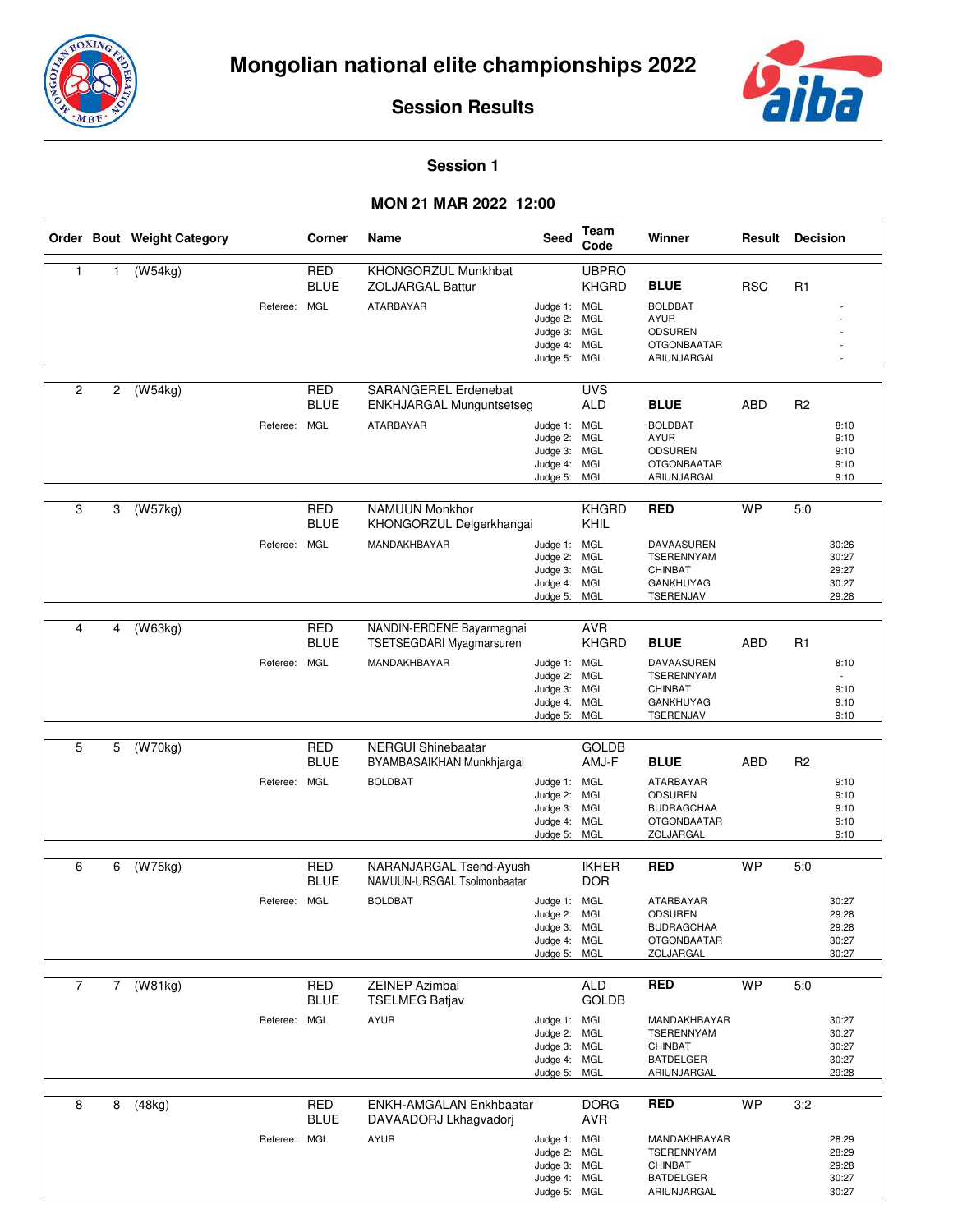



#### **Session 1**

|    |    | Order Bout Weight Category |              | Corner                    | Name                                                                      | Seed                                                                         | Team<br>Code                                           | Winner                                                                                             | Result     | <b>Decision</b> |                                           |
|----|----|----------------------------|--------------|---------------------------|---------------------------------------------------------------------------|------------------------------------------------------------------------------|--------------------------------------------------------|----------------------------------------------------------------------------------------------------|------------|-----------------|-------------------------------------------|
| 9  | 9  | (51kg)                     | Referee: MGL | <b>RED</b><br><b>BLUE</b> | <b>ENKH-MANDAKH Kharkhuu</b><br><b>TSOGTGEREL Nyamgerel</b><br>DAVAASUREN | Judge 1: MGL<br>Judge 2: MGL<br>Judge 3: MGL<br>Judge 4: MGL<br>Judge 5: MGL | <b>ALD</b><br><b>BGD</b>                               | <b>RED</b><br>ATARBAYAR<br>ODSUREN<br><b>BUDRAGCHAA</b><br><b>GANKHUYAG</b><br>TSERENJAV           | <b>RSC</b> | R <sub>3</sub>  | 20:17<br>20:18<br>19:19<br>19:19<br>20:17 |
| 10 | 10 | (51kg)                     | Referee: MGL | <b>RED</b><br><b>BLUE</b> | <b>NINJIN Tumenjargal</b><br>GAN-ERDENE Gankhuyag<br>DAVAASUREN           | Judge 1: MGL<br>Judge 2: MGL<br>Judge 3: MGL<br>Judge 4: MGL<br>Judge 5:     | <b>AVR</b><br>KHUCH<br>MGL                             | <b>BLUE</b><br>ATARBAYAR<br>ODSUREN<br><b>BUDRAGCHAA</b><br>GANKHUYAG<br>TSERENJAV                 | WP         | 5.0             | 27:30<br>27:30<br>28:29<br>27:30<br>27:30 |
| 11 | 11 | (51kg)                     | Referee: MGL | RED<br><b>BLUE</b>        | OTGONBAYAR Enkhtuvhin<br><b>TURMUNKH Odkhuu</b><br>TSERENNYAM             | Judge 1: MGL<br>Judge 2:<br>Judge 3: MGL<br>Judge 4:<br>Judge 5: MGL         | M-ERC<br><b>BTSDS</b><br><b>MGL</b><br>MGL             | <b>RED</b><br><b>TSORTGEREL</b><br><b>BOLDBAT</b><br><b>AYUR</b><br>CHINBAT<br><b>OTGONBAATAR</b>  | <b>ABD</b> | R <sub>2</sub>  | 20:18<br>20:18<br>20:18<br>20:18<br>20:18 |
| 12 | 12 | (57kg)                     | Referee: MGL | <b>RED</b><br><b>BLUE</b> | ALTANTULGA Bayarsaikhan<br><b>UUGANTUGS Borkhuu</b><br><b>TSERENNYAM</b>  | Judge 1: MGL<br>Judge 2:<br>Judge 3: MGL<br>Judge 4:<br>Judge 5:             | <b>IKHER</b><br><b>ALD</b><br>MGL<br><b>MGL</b><br>MGL | <b>RED</b><br><b>TSORTGEREL</b><br><b>BOLDBAT</b><br><b>AYUR</b><br>CHINBAT<br>OTGONBAATAR         | <b>WP</b>  | 5:0             | 30:27<br>30:27<br>30:27<br>30:27<br>30:27 |
| 13 | 13 | (57kg)                     | Referee:     | <b>RED</b><br><b>BLUE</b> | KHUSLEN Dagva-Ochir<br><b>ENKH-AMAR Kharkhuu</b>                          | Judge 1:<br>Judge 2:                                                         | <b>BTSDS</b><br><b>ALD</b>                             | <b>BLUE</b>                                                                                        | <b>WO</b>  |                 |                                           |
| 14 | 14 | (57kg)                     | Referee: MGL | <b>RED</b><br><b>BLUE</b> | <b>LUNDAA Gantumur</b><br><b>DULGUUN Ulziiduuren</b><br><b>ODSUREN</b>    | Judge 1: MGL<br>Judge 2: MGL<br>Judge 3: MGL<br>Judge 4: MGL<br>Judge 5:     | <b>KHGRD</b><br><b>GANBO</b><br>MGL                    | <b>RED</b><br>MANDAKHBAYAR<br><b>DAVAASUREN</b><br><b>BUDRAGCHAA</b><br>ZOLJARGAL<br>ARIUNJARGAL   | KO         | R1              |                                           |
| 15 | 15 | (57kg)                     | Referee: MGL | <b>RED</b><br><b>BLUE</b> | ENKHTUR Nyamdavaa<br><b>BATBOLD Dolgorjav</b><br><b>ODSUREN</b>           | Judge 1: MGL<br>Judge 2: MGL<br>Judge 3: MGL<br>Judge 4: MGL<br>Judge 5: MGL | <b>GOLDB</b><br><b>IKHER</b>                           | <b>RED</b><br>MANDAKHBAYAR<br>DAVAASUREN<br><b>BUDRAGCHAA</b><br>ZOLJARGAL<br>ARIUNJARGAL          | ABD        | R <sub>2</sub>  | 10:8<br>10:8<br>10:9<br>10:9<br>10:9      |
| 16 | 16 | (57kg)                     | Referee: MGL | <b>RED</b><br><b>BLUE</b> | BAYAR-ERDENE Baigali<br>NARANBAATAR Tuya<br>CHINBAT                       | Judge 1: MGL<br>Judge 2:<br>Judge 3: MGL<br>Judge 4: MGL<br>Judge 5: MGL     | <b>BGD</b><br><b>DOR</b><br><b>MGL</b>                 | <b>BLUE</b><br>ATARBAYAR<br><b>TSORTGEREL</b><br><b>TSERENNYAM</b><br><b>TODGEREL</b><br>TSERENJAV | <b>WP</b>  | 3:2             | 29:28<br>29:28<br>28:29<br>28:29<br>28:29 |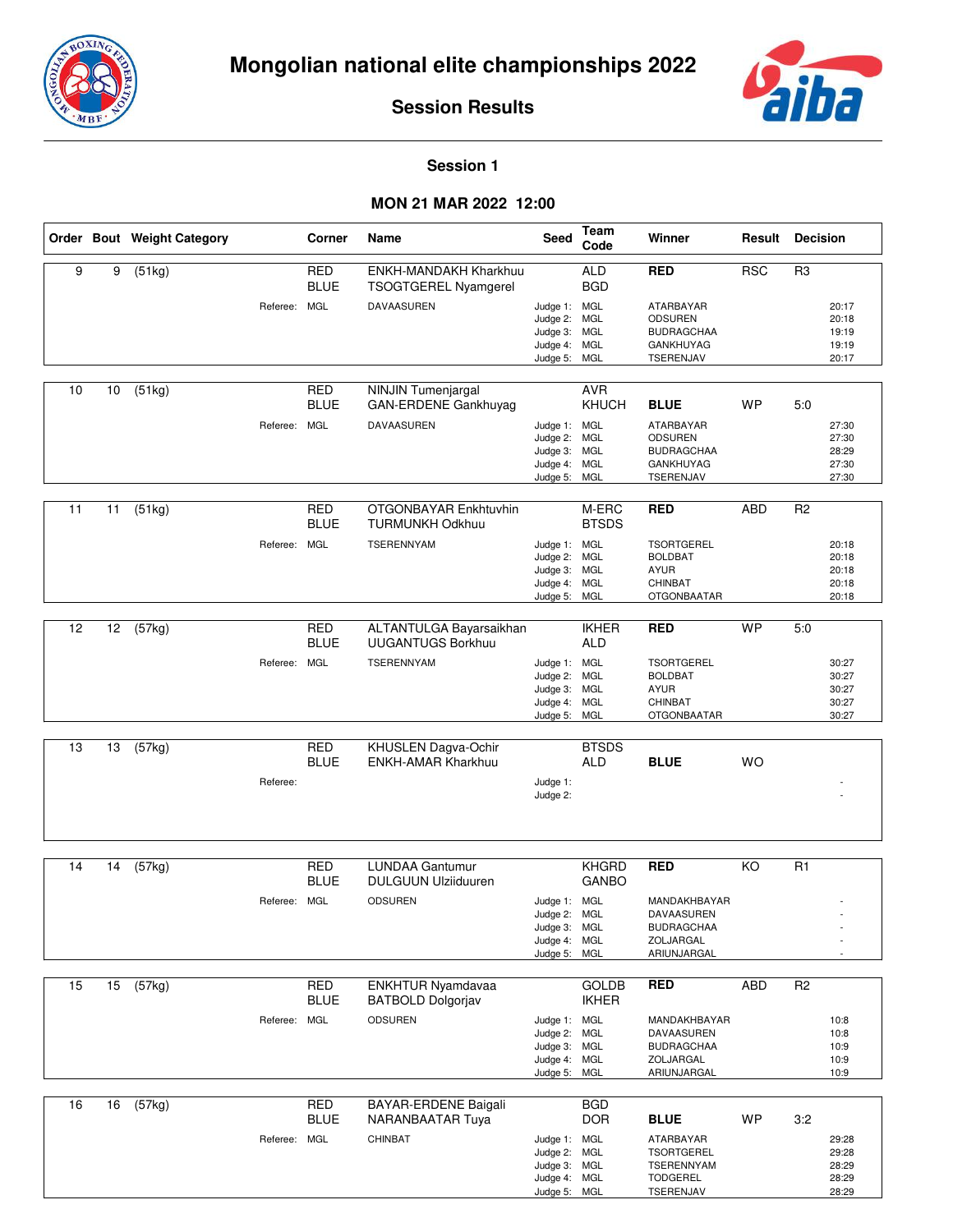



#### **Session 1**

#### **MON 21 MAR 2022 12:00**

|    |    | Order Bout Weight Category |              | Corner                           | Name                                                                                 | Seed                                                                         | Team<br>Code                               | Winner                                                                                              |            | <b>Result Decision</b> |                                           |
|----|----|----------------------------|--------------|----------------------------------|--------------------------------------------------------------------------------------|------------------------------------------------------------------------------|--------------------------------------------|-----------------------------------------------------------------------------------------------------|------------|------------------------|-------------------------------------------|
| 17 | 17 | (60kg)                     | Referee: MGL | <b>RED</b><br><b>BLUE</b>        | MUNKHDALAI Bat-Ochir<br>BUYANDALAI Bayarkhuu<br>CHINBAT                              | Judge 1: MGL<br>Judge 2:<br>Judge 3: MGL<br>Judge 4: MGL<br>Judge 5: MGL     | <b>KHGRD</b><br><b>KHGRD</b><br><b>MGL</b> | <b>BLUE</b><br>ATARBAYAR<br><b>TSORTGEREL</b><br><b>TSERENNYAM</b><br><b>TODGEREL</b><br>TSERENJAV  | <b>WP</b>  | 5:0                    | 27:30<br>27:30<br>27:30<br>26:30<br>28:29 |
| 18 | 18 | (60kg)                     | Referee: MGL | <b>RED</b><br><b>BLUE</b>        | <b>BILGUUN Batsaikhan</b><br><b>TAIVANTUR Batsuuri</b><br><b>BUDRAGCHAA</b>          | Judge 1: MGL<br>Judge 2: MGL<br>Judge 3: MGL<br>Judge 4: MGL<br>Judge 5: MGL | <b>BGD</b><br><b>BTSDS</b>                 | <b>RED</b><br>MANDAKHBAYAR<br><b>AYUR</b><br><b>ODSUREN</b><br><b>GANKHUYAG</b><br>ZOLJARGAL        | RSC-I      | R1                     |                                           |
| 19 | 19 | (60kg)                     | Referee: MGL | <b>RED</b><br><b>BLUE</b>        | <b>BATSIKHAN Ukhna</b><br>MUNKHBAATAR Tsagaanbaatar<br><b>BUDRAGCHAA</b>             | Judge 1: MGL<br>Judge 2: MGL<br>Judge 3: MGL<br>Judge 4: MGL<br>Judge 5: MGL | M-ERC<br>ONE-B                             | <b>BLUE</b><br>MANDAKHBAYAR<br><b>AYUR</b><br><b>ODSUREN</b><br><b>GANKHUYAG</b><br>ZOLJARGAL       | <b>ABD</b> | R2                     | 8:10<br>9:10<br>8:10<br>9:10<br>9:10      |
| 20 | 20 | (60kg)                     | Referee:     | <b>RED</b><br><b>BLUE</b><br>MGL | ANKHBAYAR Batzaya<br><b>ENKHTUR Tegshjargal</b><br><b>OTGONBAATAR</b>                | Judge 1: MGL<br>Judge 2: MGL<br>Judge 3: MGL<br>Judge 4: MGL<br>Judge 5: MGL | <b>BGD</b><br><b>BKHA</b>                  | <b>BLUE</b><br><b>TSORTGEREL</b><br>DAVAASUREN<br>TSERENNYAM<br>TSERENJAV<br><b>TODGEREL</b>        | <b>WP</b>  | 3:2                    | 28:29<br>30:27<br>27:30<br>27:30<br>29:28 |
| 21 | 21 | (60kg)                     | Referee: MGL | <b>RED</b><br><b>BLUE</b>        | <b>DULGUUN</b><br>OTGONSUKH Khashkhuu<br><b>OTGONBAATAR</b>                          | Judge 1: MGL<br>Judge 2: MGL<br>Judge 3: MGL<br>Judge 4: MGL<br>Judge 5: MGL | <b>IKHER</b><br>KHUKH                      | <b>BLUE</b><br><b>TSORTGEREL</b><br>DAVAASUREN<br><b>TSERENNYAM</b><br>TSERENJAV<br><b>TODGEREL</b> | <b>WP</b>  | 4:1                    | 28:29<br>28:29<br>28:29<br>28:29<br>29:28 |
| 22 | 22 | (60kg)                     | Referee: MGL | <b>RED</b><br><b>BLUE</b>        | <b>BATITGEL Erkhemsaikhan</b><br><b>BURENDUUREN Choijilsuren</b><br><b>BATDELGER</b> | Judge 1: MGL<br>Judge 2: MGL<br>Judge 3: MGL<br>Judge 4: MGL<br>Judge 5: MGL | AMJ-F<br><b>ALD</b>                        | <b>BLUE</b><br>ATARBAYAR<br><b>BOLDBAT</b><br><b>ODSUREN</b><br>CHINBAT<br>ZOLJARGAL                | <b>WP</b>  | 3:2                    | 27:30<br>29:28<br>28:29<br>27:30<br>29:28 |
| 23 | 23 | (67kg)                     | Referee: MGL | <b>RED</b><br><b>BLUE</b>        | <b>GAN-ERDENE Khurelbaatar</b><br><b>BAASANJAV Namshir</b><br><b>BATDELGER</b>       | Judge 1: MGL<br>Judge 2: MGL<br>Judge 3: MGL<br>Judge 4: MGL<br>Judge 5: MGL | ONE-B<br><b>GOLDB</b>                      | <b>RED</b><br>ATARBAYAR<br><b>BOLDBAT</b><br><b>ODSUREN</b><br>CHINBAT<br><b>ZOLJARGAL</b>          | <b>ABD</b> | R1                     |                                           |
| 24 | 24 | (67kg)                     | Referee: MGL | RED<br><b>BLUE</b>               | MUNKH-ERDENE Uranchimeg<br>ERMUUN Baysgalan<br><b>GANKHUYAG</b>                      | Judge 1: MGL<br>Judge 2: MGL<br>Judge 3: MGL<br>Judge 4: MGL<br>Judge 5: MGL | <b>ALD</b><br>ONE-T                        | <b>RED</b><br>MANDAKHBAYAR<br><b>AYUR</b><br><b>BUDRAGCHAA</b><br>ARIUNJARGAL<br><b>OTGONBAATAR</b> | <b>WP</b>  | 5:0                    | 30:27<br>29:28<br>30:27<br>30:27<br>29:28 |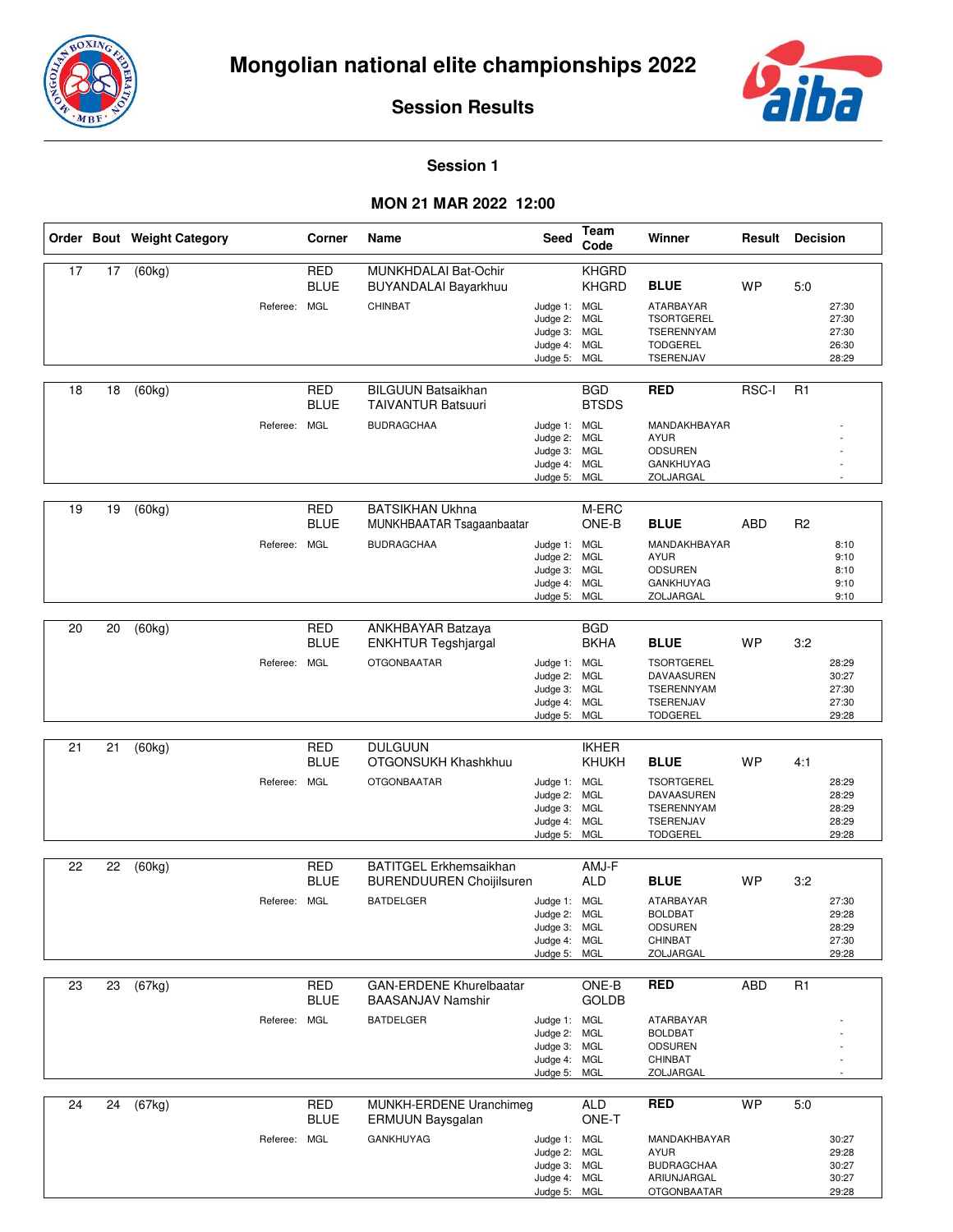



#### **Session 1**

|    |    | Order Bout Weight Category |              | Corner                                  | Name                                                                         | Seed                                                                         | <b>Team</b><br>Code         | Winner                                                                                              | Result     | <b>Decision</b>                                             |
|----|----|----------------------------|--------------|-----------------------------------------|------------------------------------------------------------------------------|------------------------------------------------------------------------------|-----------------------------|-----------------------------------------------------------------------------------------------------|------------|-------------------------------------------------------------|
| 25 | 25 | $\overline{(67}$ kg)       | Referee: MGL | <b>RED</b><br><b>BLUE</b>               | MURUN Tseynregzen<br>DULGUUN Zandanmyadag<br><b>GANKHUYAG</b>                | Judge 1: MGL<br>Judge 2: MGL<br>Judge 3: MGL<br>Judge 4: MGL<br>Judge 5: MGL | <b>UBPRO</b><br><b>BGD</b>  | <b>RED</b><br>MANDAKHBAYAR<br><b>AYUR</b><br><b>BUDRAGCHAA</b><br>ARIUNJARGAL<br><b>OTGONBAATAR</b> | <b>WP</b>  | 3:2<br>30:27<br>29:28<br>30:27<br>27:30<br>27:30            |
| 26 | 26 | (67kg)                     | Referee:     | <b>RED</b><br><b>BLUE</b>               | <b>UNENKHUU Batbold</b><br><b>ODKHUU Zorigt</b>                              | Judge 1:<br>Judge 2:                                                         | <b>DORG</b><br><b>SULD</b>  | <b>RED</b>                                                                                          | <b>WO</b>  |                                                             |
| 27 | 27 | (67kg)                     | Referee:     | <b>RED</b><br><b>BLUE</b><br><b>MGL</b> | <b>ULZIIBAT Ganbaatar</b><br><b>BAYARKHUU Ganbaatar</b><br><b>TSORTGEREL</b> | Judge 1: MGL<br>Judge 2: MGL<br>Judge 3: MGL<br>Judge 4: MGL<br>Judge 5: MGL | KHIL<br>KHUCH               | <b>BLUE</b><br>ATARBAYAR<br><b>BOLDBAT</b><br>DAVAASUREN<br><b>ODSUREN</b><br>TSERENJAV             | <b>RSC</b> | R <sub>3</sub><br>18:20<br>18:20<br>18:20<br>18:20<br>17:20 |
| 28 | 28 | (67kg)                     | Referee: MGL | <b>RED</b><br><b>BLUE</b>               | ENKHSAKHAN Gombojav<br><b>CHINZORIG Baatarsukh</b><br><b>TSORTGEREL</b>      | Judge 1: MGL<br>Judge 2: MGL<br>Judge 3: MGL<br>Judge 4: MGL<br>Judge 5: MGL | <b>GANBO</b><br><b>ALD</b>  | <b>BLUE</b><br>ATARBAYAR<br><b>BOLDBAT</b><br>DAVAASUREN<br><b>ODSUREN</b><br>TSERENJAV             | <b>ABD</b> | R1                                                          |
| 29 | 29 | (67kg)                     | Referee:     | <b>RED</b><br><b>BLUE</b><br><b>MGL</b> | <b>ZEVEG Uurtsolmon</b><br>MUNKHTULGA Tsendbayar<br>MANDAKHBAYAR             | Judge 1: MGL<br>Judge 2: MGL<br>Judge 3: MGL<br>Judge 4: MGL<br>Judge 5: MGL | <b>GOLDB</b><br>AMJ-F       | <b>BLUE</b><br><b>AYUR</b><br>TSERENNYAM<br><b>CHINBAT</b><br><b>BATDELGER</b><br><b>TODGEREL</b>   | <b>RSC</b> | R <sub>2</sub><br>9:10<br>9:10<br>9:10<br>9:10<br>9:10      |
| 30 | 30 | (71kg)                     | Referee:     | <b>RED</b><br><b>BLUE</b>               | ULAMJARGALAN Olzvoi<br><b>BAYASGALAN Barbaatar</b>                           | Judge 1:<br>Judge 2:                                                         | <b>UMNU</b><br><b>RADIA</b> | <b>RED</b>                                                                                          | <b>RSC</b> | R1                                                          |
| 31 | 31 | (71kg)                     | Referee:     | RED<br><b>BLUE</b>                      | ENKH-ORGIL Nergui<br><b>OCHIRSUREN Delgermaa</b>                             | Judge 1:<br>Judge 2:                                                         | <b>ALD</b><br><b>BGD</b>    | <b>RED</b>                                                                                          | <b>WO</b>  |                                                             |
| 32 | 32 | (71kg)                     | Referee: MGL | <b>RED</b><br><b>BLUE</b>               | <b>BATBAYAR Batzorig</b><br><b>BAT-ERDENE Turbat</b><br>ATARBAYAR            | Judge 1: MGL<br>Judge 2: MGL<br>Judge 3: MGL<br>Judge 4: MGL<br>Judge 5: MGL | <b>DARKH</b><br>KHUKH       | <b>BLUE</b><br><b>TSORTGEREL</b><br>DAVAASUREN<br><b>BUDRAGCHAA</b><br>GANKHUYAG<br>ARIUNJARGAL     | <b>WP</b>  | 5:0<br>27:30<br>27:30<br>27:30<br>27:30<br>27:30            |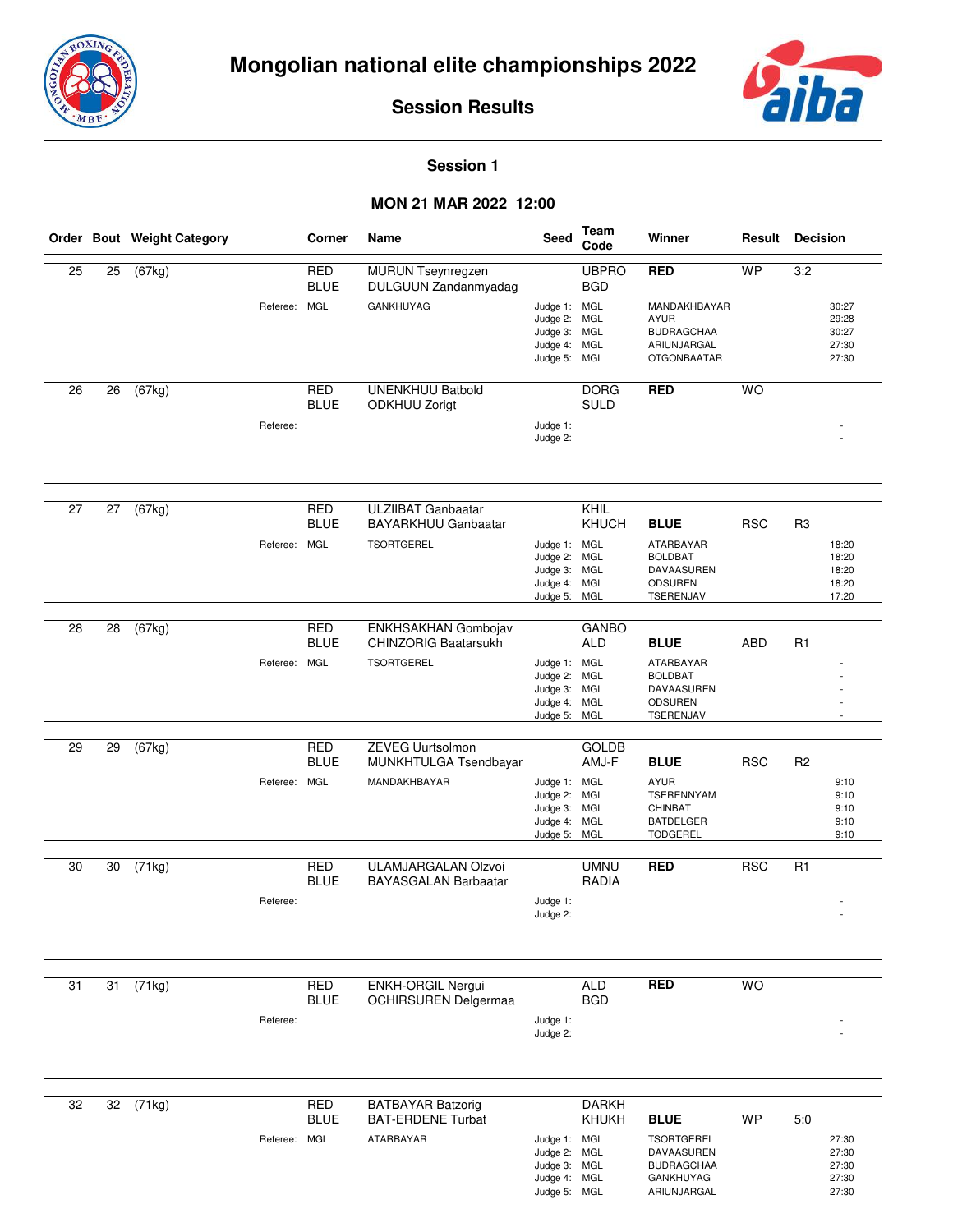



#### **Session 1**

|    |    | Order Bout Weight Category |              | Corner                                  | Name                                                                  | Seed                                                                         | <b>Team</b><br>Code                                                    | Winner                                                                                                 | Result    | <b>Decision</b> |                                                 |
|----|----|----------------------------|--------------|-----------------------------------------|-----------------------------------------------------------------------|------------------------------------------------------------------------------|------------------------------------------------------------------------|--------------------------------------------------------------------------------------------------------|-----------|-----------------|-------------------------------------------------|
| 33 | 33 | (75kg)                     | Referee: MGL | <b>RED</b><br><b>BLUE</b>               | <b>DENZEN-ISH Enkhbat</b><br>ERKHEMBAYAR Batbayar<br>ATARBAYAR        | Judge 1: MGL<br>Judge 2:<br>Judge 3:<br>Judge 4: MGL<br>Judge 5:             | <b>UMNU</b><br><b>KHUCH</b><br><b>MGL</b><br><b>MGL</b><br>MGL         | <b>BLUE</b><br><b>TSORTGEREL</b><br>DAVAASUREN<br><b>BUDRAGCHAA</b><br><b>GANKHUYAG</b><br>ARIUNJARGAL | <b>WP</b> | 4:1             | 29:27<br>28:28 *<br>28:28 *<br>28:28 *<br>27:29 |
| 34 | 34 | (75kg)                     | Referee:     | <b>RED</b><br><b>BLUE</b>               | NARANCHULUUN Enkhbayar<br><b>DALAI</b> Ganzorig                       | Judge 1:<br>Judge 2:                                                         | M-ERC<br><b>KHGRD</b>                                                  | <b>BLUE</b>                                                                                            | <b>WO</b> |                 |                                                 |
| 35 | 35 | (75kg)                     | Referee: MGL | <b>RED</b><br><b>BLUE</b>               | <b>CHINGIS Dashiin</b><br>OTGONJARGAL Jargal<br><b>BOLDBAT</b>        | Judge 1: MGL<br>Judge 2:<br>Judge 3:<br>Judge 4:<br>Judge 5: MGL             | <b>UBPRO</b><br><b>ALD</b><br><b>MGL</b><br><b>MGL</b><br><b>MGL</b>   | <b>BLUE</b><br>MANDAKHBAYAR<br><b>OTGONBAATAR</b><br>ODSUREN<br><b>TODGEREL</b><br>ZOLJARGAL           | WP        | 5:0             | 26:30<br>27:30<br>25:30<br>27:30<br>27:30       |
| 36 | 36 | (86kg)                     | Referee:     | <b>RED</b><br><b>BLUE</b><br><b>MGL</b> | BATBAATAR Munkhjargal<br>SUMIYABAZAR Tulgabaatar<br><b>BOLDBAT</b>    | Judge 1: MGL<br>Judge 2:<br>Judge 3: MGL<br>Judge 4:<br>Judge 5:             | <b>ALD</b><br><b>RADIA</b><br><b>MGL</b><br><b>MGL</b><br>MGL          | <b>RED</b><br>MANDAKHBAYAR<br><b>OTGONBAATAR</b><br><b>ODSUREN</b><br><b>TODGEREL</b><br>ZOLJARGAL     | <b>WP</b> | 5:0             | 30:26<br>30:27<br>29:28<br>30:27<br>30:27       |
| 37 | 37 | (86kg)                     | Referee: MGL | <b>RED</b><br><b>BLUE</b>               | KHUSLEN Dagva-Ochir<br>MUNKHBAATAR Purevdorj<br><b>AYUR</b>           | Judge 1: MGL<br>Judge 2:<br>Judge 3:<br>Judge 4:<br>Judge 5:                 | <b>RADIA</b><br>AMJ-F<br><b>MGL</b><br><b>MGL</b><br><b>MGL</b><br>MGL | <b>BLUE</b><br>ATARBAYAR<br><b>TSERENNYAM</b><br>CHINBAT<br><b>BATDELGER</b><br>ARIUNJARGAL            | RSC-I     | R <sub>3</sub>  | 27:30<br>18:20<br>18:20<br>18:20<br>18:20       |
| 38 | 38 | (86kg)                     | Referee: MGL | <b>RED</b><br><b>BLUE</b>               | SOYOMBO Lkhagvadorj<br><b>BATZORIG Otgonjargal</b><br><b>AYUR</b>     | Judge 1: MGL<br>Judge 2: MGL<br>Judge 3: MGL<br>Judge 4: MGL<br>Judge 5: MGL | KHIL<br>KHUCH                                                          | <b>BLUE</b><br>ATARBAYAR<br>TSERENNYAM<br>CHINBAT<br><b>BATDELGER</b><br>ARIUNJARGAL                   | <b>WP</b> | 5:0             | 27:30<br>27:30<br>27:30<br>27:30<br>27:30       |
| 39 | 39 | $(+92kg)$                  | Referee: MGL | <b>RED</b><br><b>BLUE</b>               | <b>ENKHTUR Bayartsogt</b><br><b>BATJARGAL Erdenebat</b><br>DAVAASUREN | Judge 1: MGL<br>Judge 2: MGL<br>Judge 3: MGL<br>Judge 4: MGL<br>Judge 5: MGL | <b>IKHER</b><br>KHUKH                                                  | <b>BLUE</b><br><b>BOLDBAT</b><br><b>ODSUREN</b><br><b>BUDRAGCHAA</b><br><b>GANKHUYAG</b><br>ZOLJARGAL  | <b>WP</b> | 4:1             | 29:28<br>28:29<br>28:29<br>28:29<br>27:30       |
| 40 | 40 | $(+92kg)$                  | Referee:     | <b>RED</b><br><b>BLUE</b>               | <b>GUNBILEG Enkhbat</b><br>OYUNBOLD Tsogtkhangai                      | Judge 1:<br>Judge 2:                                                         | BGD<br><b>KHGRD</b>                                                    | <b>BLUE</b>                                                                                            | <b>WO</b> |                 |                                                 |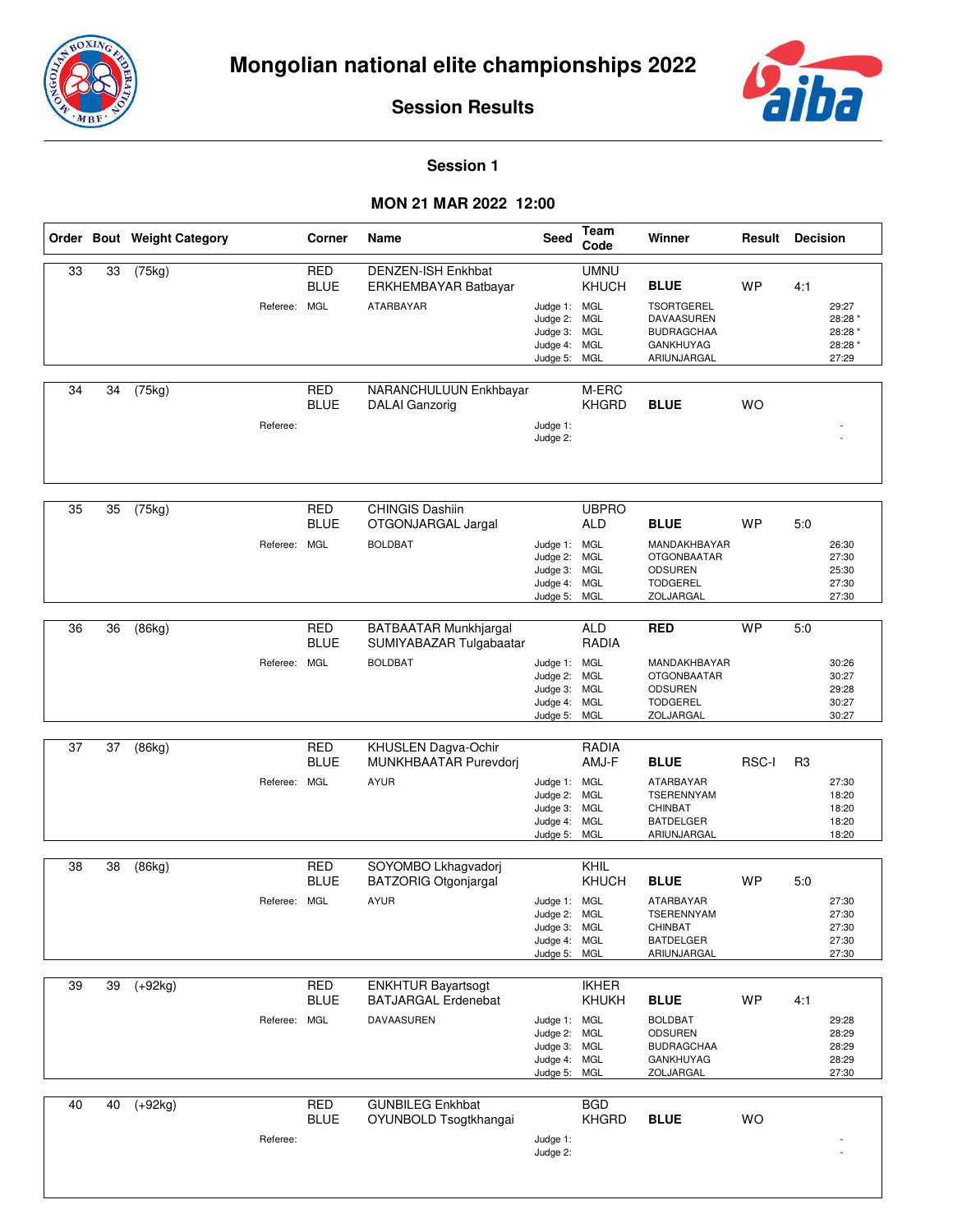



#### **Session 1**

|    |    | Order Bout Weight Category |          | Corner                    | Name                                        | Seed                                                                         | Team<br>Code                 | Winner                                                                                 | Result | <b>Decision</b>                           |
|----|----|----------------------------|----------|---------------------------|---------------------------------------------|------------------------------------------------------------------------------|------------------------------|----------------------------------------------------------------------------------------|--------|-------------------------------------------|
| 41 | 41 | (+92kg)                    |          | <b>RED</b><br><b>BLUE</b> | ENKHMANLAI Davaanyam<br><b>BEKNUR Khali</b> |                                                                              | <b>KHUKH</b><br><b>KHUCH</b> | <b>BLUE</b>                                                                            | WP     | 5:0                                       |
|    |    |                            | Referee: | MGL                       | <b>DAVAASUREN</b>                           | Judge 1: MGL<br>Judge 2: MGL<br>Judge 3: MGL<br>Judge 4: MGL<br>Judge 5: MGL |                              | <b>BOLDBAT</b><br><b>ODSUREN</b><br><b>BUDRAGCHAA</b><br><b>GANKHUYAG</b><br>ZOLJARGAL |        | 27:30<br>27:30<br>27:30<br>27:30<br>27:30 |

| <b>LEGEND</b> |                       |       |                                          |    |          |    |               |  |
|---------------|-----------------------|-------|------------------------------------------|----|----------|----|---------------|--|
|               | Preferred winner      | ABD   | Abandon                                  | ĸc | Knockout | Rn | Round number  |  |
| <b>RSC</b>    | Referee Stops Contest | RSC-I | Referee Stops Contest -<br>Iniurv<br>$-$ | WO | Walkover | WP | Win on points |  |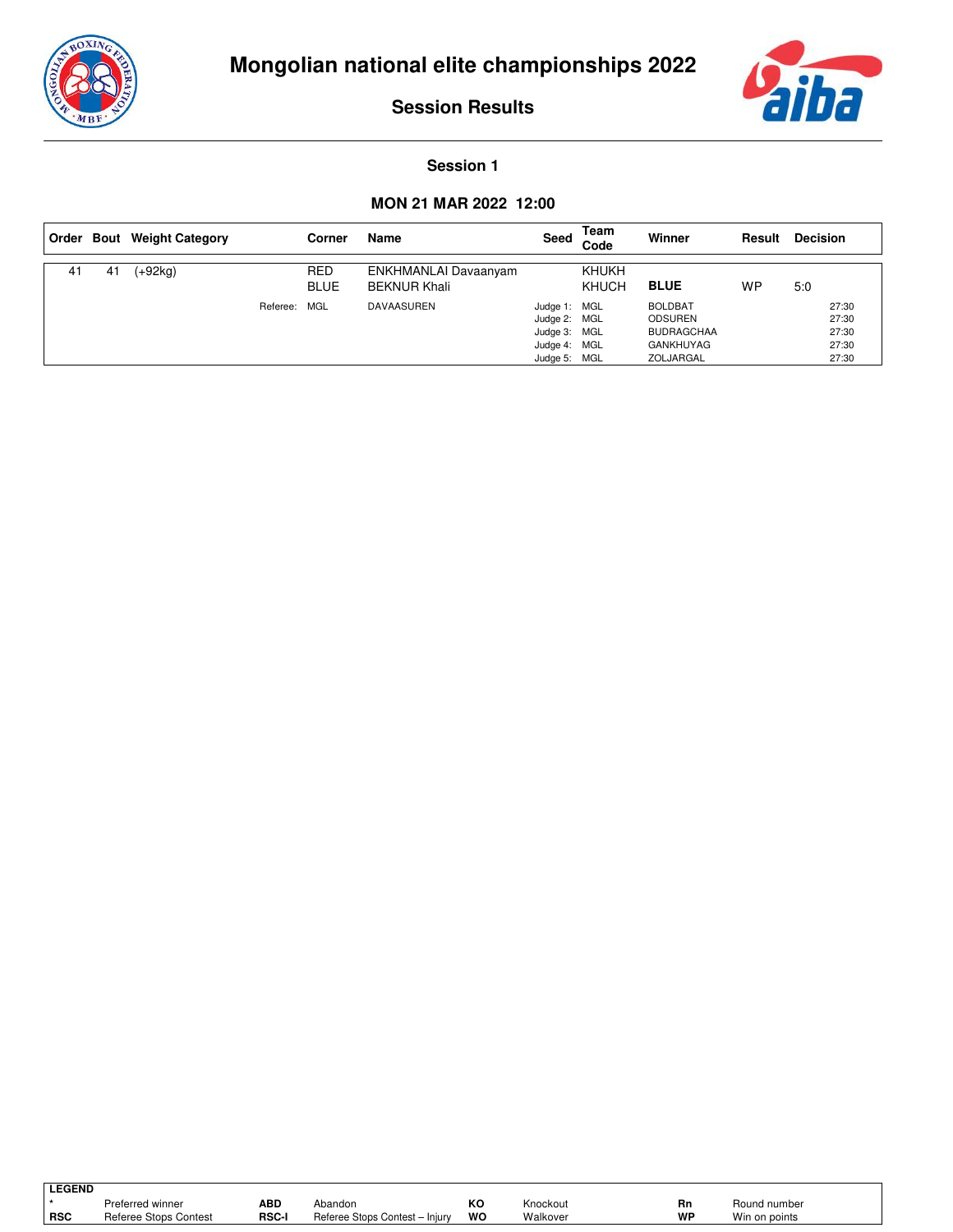



#### **Session 2**

|                |    | Order Bout Weight Category |              | Corner                    | Name                                                    | Seed                                                                     | Team<br>Code               | Winner                                                                            | Result     | <b>Decision</b>                           |
|----------------|----|----------------------------|--------------|---------------------------|---------------------------------------------------------|--------------------------------------------------------------------------|----------------------------|-----------------------------------------------------------------------------------|------------|-------------------------------------------|
| $\mathbf{1}$   | 42 | (W48kg)                    |              | <b>RED</b><br><b>BLUE</b> | BINDERIYA Sodon-Od<br>OTGONTUUL Oktyabri                |                                                                          | ONE-B<br><b>DOR</b>        | <b>RED</b>                                                                        | <b>WP</b>  | 5:0                                       |
|                |    |                            | Referee: MGL |                           | ZOLJARGAL                                               | Judge 1: MGL<br>Judge 2:<br>Judge 3:<br>Judge 4: MGL<br>Judge 5: MGL     | MGL<br>MGL                 | MANDAKHBAYAR<br>TSERENNYAM<br>CHINBAT<br>TSERENJAV<br><b>OTGONBAATAR</b>          |            | 30:27<br>30:27<br>30:27<br>30:27<br>30:27 |
|                |    |                            |              |                           |                                                         |                                                                          |                            |                                                                                   |            |                                           |
| 2              | 43 | (W48kg)                    |              | <b>RED</b><br><b>BLUE</b> | <b>ENKHMAA Ochirsukh</b><br>SARUUL Batsaikhan           |                                                                          | <b>BGD</b><br><b>IKHER</b> | <b>RED</b>                                                                        | <b>WP</b>  | 5:0                                       |
|                |    |                            | Referee: MGL |                           | ZOLJARGAL                                               | Judge 1: MGL<br>Judge 2: MGL<br>Judge 3: MGL<br>Judge 4: MGL<br>Judge 5: | MGL                        | MANDAKHBAYAR<br><b>TSERENNYAM</b><br>CHINBAT<br>TSERENJAV<br><b>OTGONBAATAR</b>   |            | 30:27<br>30:27<br>30:27<br>30:27<br>30:27 |
| 3              | 44 | (W48kg)                    |              | <b>RED</b><br><b>BLUE</b> | NYAMSUREN Janjiv<br><b>URANGOO Ankhtsetseg</b>          |                                                                          | <b>KHGRD</b><br>RED-B      | <b>RED</b>                                                                        | <b>WP</b>  | 4:1                                       |
|                |    |                            | Referee: MGL |                           | <b>TODGEREL</b>                                         | Judge 1: MGL<br>Judge 2:<br>Judge 3: MGL<br>Judge 4:<br>Judge 5: MGL     | <b>MGL</b><br>MGL          | <b>BOLDBAT</b><br>DAVAASUREN<br>ODSUREN<br><b>BATDELGER</b><br>ARIUNJARGAL        |            | 30:27<br>30:27<br>29:28<br>30:27<br>28:29 |
|                |    |                            |              |                           |                                                         |                                                                          |                            |                                                                                   |            |                                           |
| 4              | 45 | (W48kg)                    |              | <b>RED</b><br><b>BLUE</b> | JANARGULI Beisenbei<br>MUNGUNZUL Tuul                   |                                                                          | <b>IKHER</b><br><b>ALD</b> | <b>RED</b>                                                                        | <b>WP</b>  | 5:0                                       |
|                |    |                            | Referee: MGL |                           | <b>TODGEREL</b>                                         | Judge 1: MGL<br>Judge 2:<br>Judge 3: MGL<br>Judge 4:<br>Judge 5:         | MGL<br><b>MGL</b><br>MGL   | <b>BOLDBAT</b><br>DAVAASUREN<br><b>ODSUREN</b><br><b>BATDELGER</b><br>ARIUNJARGAL |            | 30:27<br>30:27<br>29:28<br>30:27<br>30:27 |
|                |    |                            |              |                           |                                                         |                                                                          |                            |                                                                                   |            |                                           |
| 5              | 46 | (W50kg)                    |              | <b>RED</b><br><b>BLUE</b> | NOMIN-ERDENE Davaazereg<br>MUNGUNSARAN Balsan           |                                                                          | RED-B<br><b>KHGRD</b>      | <b>BLUE</b>                                                                       | WP         | 5:0                                       |
|                |    |                            | Referee: MGL |                           | TSERENJAV                                               | Judge 1: MGL<br>Judge 2: MGL<br>Judge 3:<br>Judge 4: MGL<br>Judge 5:     | MGL<br>MGL                 | MANDAKHBAYAR<br><b>AYUR</b><br>CHINBAT<br><b>BUDRAGCHAA</b><br>TSORTGEREL         |            | 28:29<br>27:30<br>28:29<br>27:30<br>28:29 |
| 6              | 47 | (W50kg)                    |              | <b>RED</b><br><b>BLUE</b> | OYUN-ERDENE Nergui<br>NOMUNDARI Enkh-Amgalan            |                                                                          | <b>ALD</b><br><b>RADIA</b> | <b>RED</b>                                                                        | <b>ABD</b> | R <sub>2</sub>                            |
|                |    |                            | Referee:     |                           |                                                         | Judge 1:<br>Judge 2:                                                     |                            |                                                                                   |            | 10:9<br>9:10                              |
|                |    |                            |              |                           |                                                         |                                                                          |                            |                                                                                   |            |                                           |
| $\overline{7}$ | 48 | (W50kg)                    |              | <b>RED</b><br><b>BLUE</b> | <b>JARGALAN Ochibat</b><br>SUVD-ERDENE Baasanjav        |                                                                          | KHUKH<br><b>AVR</b>        | <b>RED</b>                                                                        | <b>WO</b>  |                                           |
|                |    |                            | Referee:     |                           |                                                         | Judge 1:<br>Judge 2:                                                     |                            |                                                                                   |            |                                           |
|                |    |                            |              |                           |                                                         |                                                                          |                            |                                                                                   |            |                                           |
| 8              | 49 | (W52kg)                    | Referee:     | <b>RED</b><br><b>BLUE</b> | <b>ARIUNZUL Chinbat</b><br><b>GERELCHIMEG Nyamsuren</b> | Judge 1:<br>Judge 2:                                                     | <b>BGD</b><br><b>GOLDB</b> | <b>BLUE</b>                                                                       | <b>WO</b>  |                                           |
|                |    |                            |              |                           |                                                         |                                                                          |                            |                                                                                   |            |                                           |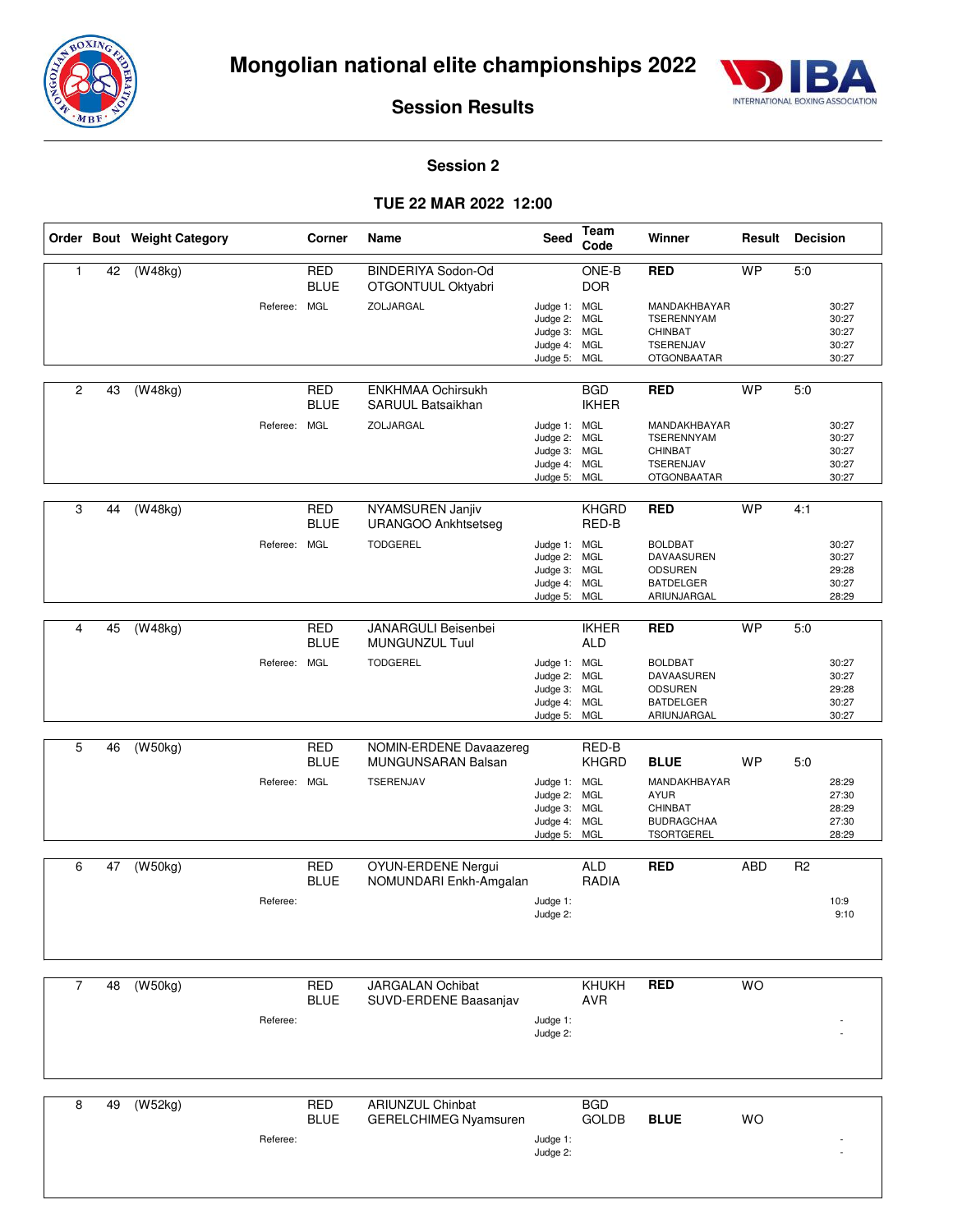



**Session 2**

|    |    | Order Bout Weight Category |              | Corner                    | Name                                                | Seed                         | Team<br>Code                 | Winner                                | Result     | <b>Decision</b> |                |
|----|----|----------------------------|--------------|---------------------------|-----------------------------------------------------|------------------------------|------------------------------|---------------------------------------|------------|-----------------|----------------|
| 9  | 50 | (W52kg)                    |              | <b>RED</b>                | KHULAN Purevdorj                                    |                              | <b>ALD</b>                   | <b>RED</b>                            | <b>ABD</b> | R <sub>2</sub>  |                |
|    |    |                            |              | <b>BLUE</b>               | AMARTUVSHIN Enkhbayar                               |                              | <b>IKHER</b>                 |                                       |            |                 |                |
|    |    |                            | Referee:     |                           |                                                     | Judge 1:<br>Judge 2:         |                              |                                       |            |                 | 10:9<br>10:9   |
|    |    |                            |              |                           |                                                     |                              |                              |                                       |            |                 |                |
|    |    |                            |              |                           |                                                     |                              |                              |                                       |            |                 |                |
| 10 | 51 | (W54kg)                    |              | <b>RED</b>                | <b>ENKHJIN Solongo</b>                              |                              | RADIA                        |                                       |            |                 |                |
|    |    |                            |              | <b>BLUE</b>               | MICHIDMAA Erdenedalai                               |                              | ERDBO                        | <b>BLUE</b>                           | WP         | 4:1             |                |
|    |    |                            | Referee: MGL |                           | <b>GANKHUYAG</b>                                    | Judge 1: MGL                 |                              | <b>BOLDBAT</b>                        |            |                 | 27:30          |
|    |    |                            |              |                           |                                                     | Judge 2: MGL<br>Judge 3: MGL |                              | TSERENNYAM<br>DAVAASUREN              |            |                 | 27:30<br>25:30 |
|    |    |                            |              |                           |                                                     | Judge 4: MGL<br>Judge 5: MGL |                              | <b>TODGEREL</b><br><b>OTGONBAATAR</b> |            |                 | 29:27<br>27:30 |
|    |    |                            |              |                           |                                                     |                              |                              |                                       |            |                 |                |
| 11 | 52 | (W54kg)                    |              | <b>RED</b><br><b>BLUE</b> | <b>TSENDOO Munkhbat</b><br>NYAMSUREN Erdenebat      |                              | <b>KHUKH</b><br><b>POWUP</b> | <b>RED</b>                            | <b>WP</b>  | 5:0             |                |
|    |    |                            | Referee: MGL |                           | <b>BATDELGER</b>                                    | Judge 1: MGL                 |                              | <b>AYUR</b>                           |            |                 | 30:27          |
|    |    |                            |              |                           |                                                     | Judge 2: MGL                 |                              | CHINBAT<br><b>ODSUREN</b>             |            |                 | 30:26<br>30:27 |
|    |    |                            |              |                           |                                                     | Judge 3: MGL<br>Judge 4: MGL |                              | <b>TODGEREL</b>                       |            |                 | 30:27          |
|    |    |                            |              |                           |                                                     | Judge 5: MGL                 |                              | ARIUNJARGAL                           |            |                 | 30:27          |
| 12 | 53 | (W54kg)                    |              | <b>RED</b>                | NANDINTSETSEG Myagmardulam                          |                              | <b>KHGRD</b>                 |                                       |            |                 |                |
|    |    |                            |              | <b>BLUE</b>               | <b>ESUGEN Oyuntsetseg</b>                           |                              | <b>AVR</b>                   | <b>BLUE</b>                           | <b>WP</b>  | 3:2             |                |
|    |    |                            | Referee: MGL |                           | <b>BATDELGER</b>                                    | Judge 1: MGL<br>Judge 2: MGL |                              | <b>AYUR</b><br>CHINBAT                |            |                 | 29:28<br>27:30 |
|    |    |                            |              |                           |                                                     | Judge 3: MGL<br>Judge 4: MGL |                              | ODSUREN<br><b>TODGEREL</b>            |            |                 | 28:29<br>29:28 |
|    |    |                            |              |                           |                                                     | Judge 5: MGL                 |                              | ARIUNJARGAL                           |            |                 | 27:30          |
| 13 | 54 | (W54kg)                    |              | <b>RED</b>                | <b>ZOLJARGAL Battur</b>                             |                              | <b>KHGRD</b>                 |                                       |            |                 |                |
|    |    |                            |              | <b>BLUE</b>               | <b>ENKHJARGAL Munguntsetseg</b>                     |                              | <b>ALD</b>                   | <b>BLUE</b>                           | WP         | 5.0             |                |
|    |    |                            | Referee: MGL |                           | <b>OTGONBAATAR</b>                                  | Judge 1: MGL                 |                              | MANDAKHBAYAR                          |            |                 | 28:29          |
|    |    |                            |              |                           |                                                     | Judge 2: MGL<br>Judge 3: MGL |                              | <b>BOLDBAT</b><br>DAVAASUREN          |            |                 | 27:30<br>27:30 |
|    |    |                            |              |                           |                                                     | Judge 4: MGL<br>Judge 5: MGL |                              | GANKHUYAG<br>ZOLJARGAL                |            |                 | 27:30<br>27:30 |
|    |    |                            |              |                           |                                                     |                              |                              |                                       |            |                 |                |
| 14 | 55 | (54kg)                     |              | <b>RED</b><br><b>BLUE</b> | <b>MANAL Tsendbaatar</b><br>BAYASGALANTAMIR Chinbat |                              | KHIL<br><b>BUGAT</b>         | <b>RED</b>                            | <b>WO</b>  |                 |                |
|    |    |                            | Referee:     |                           |                                                     | Judge 1:                     |                              |                                       |            |                 |                |
|    |    |                            |              |                           |                                                     | Judge 2:                     |                              |                                       |            |                 |                |
|    |    |                            |              |                           |                                                     |                              |                              |                                       |            |                 |                |
|    |    |                            |              |                           |                                                     |                              |                              |                                       |            |                 |                |
| 15 | 56 | (54kg)                     |              | <b>RED</b>                | <b>ENKHSAIKHAN Munkh-Erdene</b>                     |                              | <b>BULGA</b>                 |                                       |            |                 |                |
|    |    |                            |              | <b>BLUE</b>               | <b>BILGUUNSAIKHAN Kharkhuu</b>                      |                              | ALD                          | <b>BLUE</b>                           | <b>WP</b>  | 5:0             |                |
|    |    |                            | Referee: MGL |                           | <b>OTGONBAATAR</b>                                  | Judge 1: MGL<br>Judge 2: MGL |                              | MANDAKHBAYAR<br><b>BOLDBAT</b>        |            |                 | 27:30<br>27:30 |
|    |    |                            |              |                           |                                                     | Judge 3: MGL<br>Judge 4: MGL |                              | DAVAASUREN<br>GANKHUYAG               |            |                 | 27:30<br>27:30 |
|    |    |                            |              |                           |                                                     | Judge 5: MGL                 |                              | ZOLJARGAL                             |            |                 | 27:30          |
| 16 | 57 | (54kg)                     |              | <b>RED</b>                | <b>GANBOLD Dorjnyambuu</b>                          |                              | <b>KHGRD</b>                 | <b>RED</b>                            | <b>WP</b>  | 5:0             |                |
|    |    |                            |              | <b>BLUE</b>               | <b>JAMIYANBAT Tserenbat</b>                         |                              | <b>GOLDB</b>                 |                                       |            |                 |                |
|    |    |                            | Referee: MGL |                           | <b>BUDRAGCHAA</b>                                   | Judge 1: MGL                 |                              | ATARBAYAR                             |            |                 | 30:27          |
|    |    |                            |              |                           |                                                     | Judge 2: MGL<br>Judge 3: MGL |                              | TSERENNYAM<br>CHINBAT                 |            |                 | 30:27<br>30:27 |
|    |    |                            |              |                           |                                                     | Judge 4: MGL<br>Judge 5: MGL |                              | <b>BATDELGER</b><br>ARIUNJARGAL       |            |                 | 30:27<br>30:27 |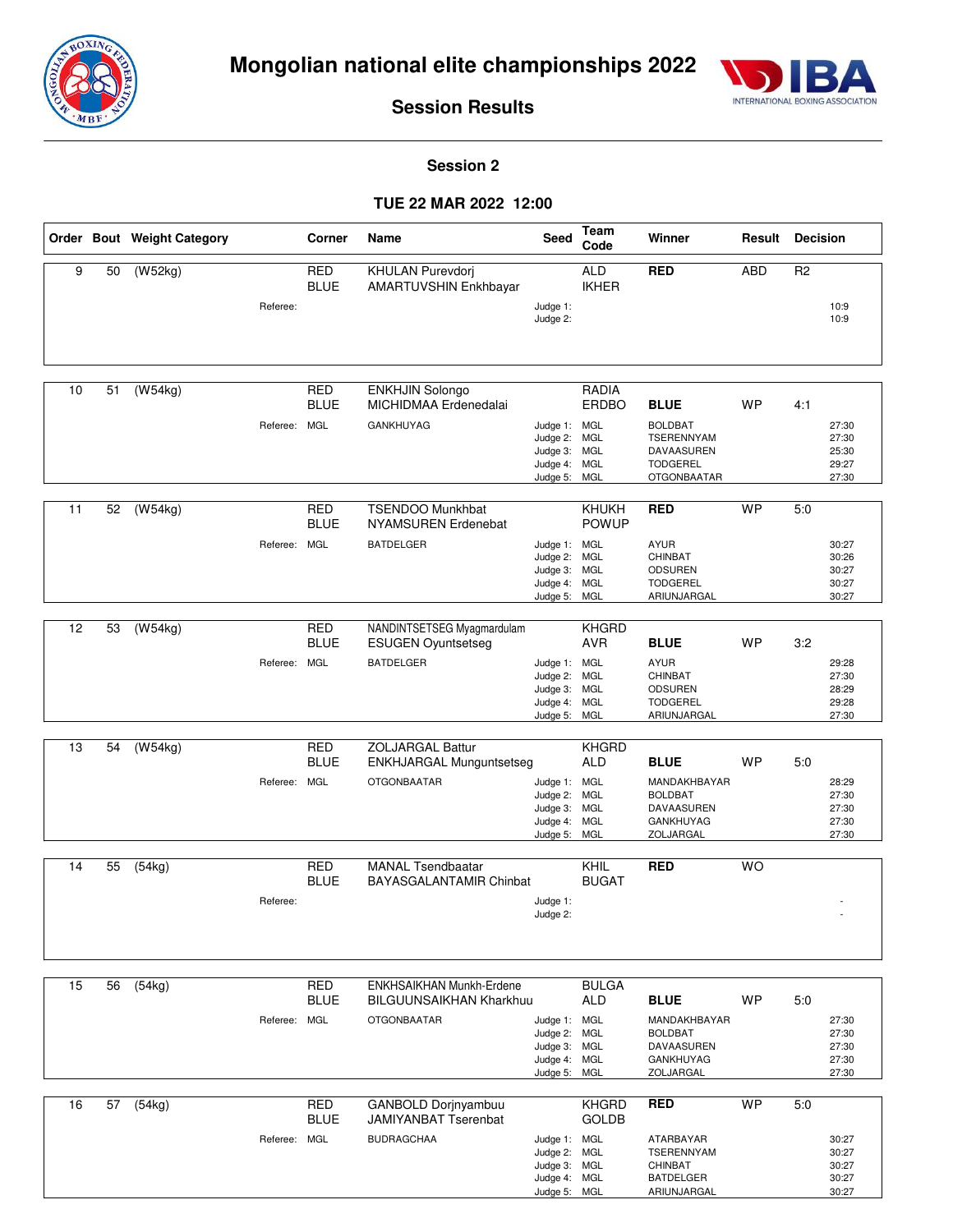



#### **Session 2**

|    |    | Order Bout Weight Category | Corner                                    | Name                                                                          | Seed                                                                         | Team<br>Code                               | Winner                                                                                                         | Result     | <b>Decision</b> |                                           |
|----|----|----------------------------|-------------------------------------------|-------------------------------------------------------------------------------|------------------------------------------------------------------------------|--------------------------------------------|----------------------------------------------------------------------------------------------------------------|------------|-----------------|-------------------------------------------|
| 17 | 58 | (54kg)                     | <b>RED</b><br><b>BLUE</b><br>Referee: MGL | <b>ULEMJ</b> Ganchimeg<br>MUNKHSAIKHAN Chuluunbaatar<br><b>BUDRAGCHAA</b>     | Judge 1: MGL<br>Judge 2:<br>Judge 3: MGL<br>Judge 4: MGL<br>Judge 5: MGL     | <b>BUGAT</b><br><b>BULGA</b><br><b>MGL</b> | <b>BLUE</b><br>ATARBAYAR<br><b>TSERENNYAM</b><br>CHINBAT<br><b>BATDELGER</b><br>ARIUNJARGAL                    | <b>ABD</b> | R <sub>2</sub>  | 19:19<br>19:19<br>19:19<br>20:18<br>18:19 |
| 18 | 59 | (54kg)                     | <b>RED</b><br><b>BLUE</b><br>Referee: MGL | <b>GAN-ERDENE Duulal</b><br><b>TSENDSUREN Bat-Ireedui</b><br><b>ODSUREN</b>   | Judge 1: MGL<br>Judge 2: MGL<br>Judge 3: MGL<br>Judge 4: MGL<br>Judge 5:     | <b>GANBO</b><br><b>AVR</b><br>MGL          | <b>BLUE</b><br><b>TSORTGEREL</b><br>MANDAKHBAYAR<br><b>OTGONBAATAR</b><br>TSERENJAV<br><b>TODGEREL</b>         | KO         | R <sub>2</sub>  | 8:10<br>8:10<br>8:10<br>8:10<br>8:10      |
| 19 | 60 | (54kg)<br>Referee:         | RED<br><b>BLUE</b>                        | RYSBERDI Aldagan<br><b>NURLAN Askhar</b>                                      | Judge 1:<br>Judge 2:                                                         | <b>DREBO</b><br>BA-UL                      | <b>BLUE</b>                                                                                                    | <b>WO</b>  |                 |                                           |
| 20 | 61 | (60kg)                     | <b>RED</b><br><b>BLUE</b><br>Referee: MGL | <b>BATBILEG Baasanbayar</b><br><b>BAT-ULZII Erdenetsogt</b><br><b>ODSUREN</b> | Judge 1: MGL<br>Judge 2:<br>Judge 3: MGL<br>Judge 4: MGL<br>Judge 5: MGL     | M-MAS<br><b>DOR</b><br><b>MGL</b>          | <b>BLUE</b><br><b>TSORTGEREL</b><br>MANDAKHBAYAR<br><b>OTGONBAATAR</b><br>TSERENJAV<br><b>TODGEREL</b>         | <b>WP</b>  | 5:0             | 27:30<br>26:30<br>27:30<br>26:30<br>26:30 |
| 21 | 62 | (60kg)<br>Referee:         | <b>RED</b><br><b>BLUE</b>                 | BUYANDALAI Bayarkhuu<br><b>BILGUUN Batsaikhan</b>                             | Judge 1:<br>Judge 2:                                                         | <b>KHGRD</b><br><b>BGD</b>                 | <b>RED</b>                                                                                                     | <b>WO</b>  |                 |                                           |
| 22 | 63 | (60kg)                     | <b>RED</b><br><b>BLUE</b><br>Referee: MGL | MUNKHBAATAR Tsagaanbaatar<br><b>ENKHTUR Tegshjargal</b><br>CHINBAT            | Judge 1: MGL<br>Judge 2: MGL<br>Judge 3: MGL<br>Judge 4: MGL<br>Judge 5: MGL | ONE-B<br><b>BKHA</b>                       | <b>BLUE</b><br><b>BOLDBAT</b><br>TSERENNYAM<br><b>BUDRAGCHAA</b><br><b>BATDELGER</b><br>GANKHUYAG              | WP         | 5:0             | 28:29<br>28:29<br>28:29<br>27:30<br>28:29 |
| 23 | 64 | (60kg)                     | RED<br><b>BLUE</b><br>Referee: MGL        | OTGONSUKH Khashkhuu<br><b>BURENDUUREN Choijilsuren</b><br>CHINBAT             | Judge 1: MGL<br>Judge 2: MGL<br>Judge 3: MGL<br>Judge 4: MGL<br>Judge 5: MGL | <b>KHUKH</b><br><b>ALD</b>                 | <b>RED</b><br><b>BOLDBAT</b><br><b>TSERENNYAM</b><br><b>BUDRAGCHAA</b><br><b>BATDELGER</b><br><b>GANKHUYAG</b> | <b>WP</b>  | 5:0             | 30:27<br>30:27<br>30:27<br>30:27<br>30:27 |
| 24 | 65 | (63.5kg)                   | <b>RED</b><br><b>BLUE</b><br>Referee: MGL | NARANBAYAR Enkhtvshin<br><b>BILGUUNTUGS Tserenbal</b><br>DAVAASUREN           | Judge 1: MGL<br>Judge 2: MGL<br>Judge 3: MGL<br>Judge 4: MGL<br>Judge 5: MGL | <b>BUGAT</b><br>ONE-T                      | <b>BLUE</b><br>MANDAKHBAYAR<br><b>AYUR</b><br><b>ODSUREN</b><br>ARIUNJARGAL<br><b>OTGONBAATAR</b>              | <b>WP</b>  | 5:0             | 28:29<br>27:30<br>28:29<br>28:29<br>28:29 |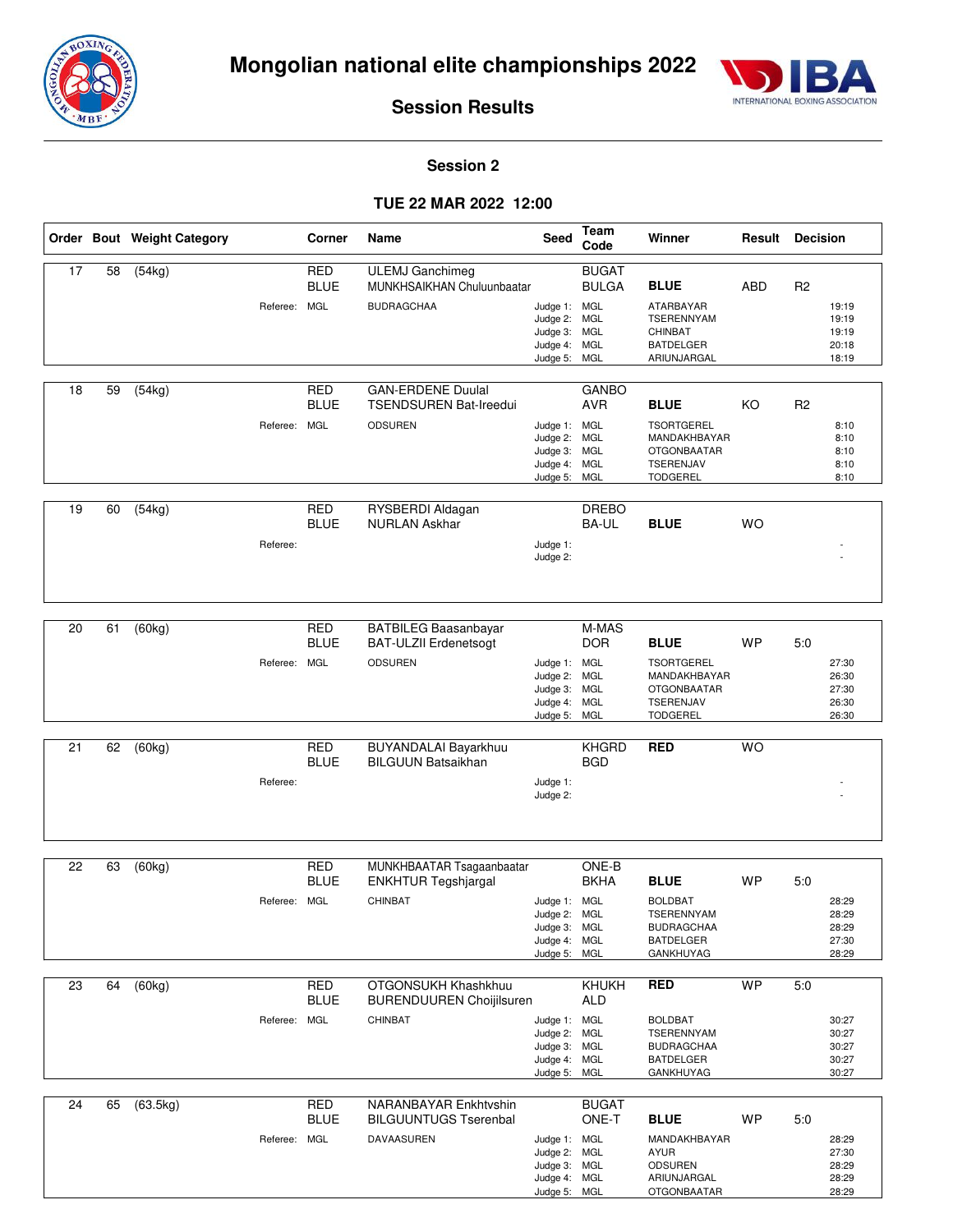



#### **Session 2**

|    |    | Order Bout Weight Category | Corner                                    | Name                                                                    | Seed                                                                         | <b>Team</b><br>Code                    | Winner                                                                                                 |            | <b>Result Decision</b>                                      |
|----|----|----------------------------|-------------------------------------------|-------------------------------------------------------------------------|------------------------------------------------------------------------------|----------------------------------------|--------------------------------------------------------------------------------------------------------|------------|-------------------------------------------------------------|
| 25 | 66 | (71kg)                     | <b>RED</b><br><b>BLUE</b><br>Referee: MGL | GANTULGA Gankhuyag<br>JAVKHLANBAYAR Sainchuluun<br>DAVAASUREN           | Judge 1: MGL<br>Judge 2:<br>Judge 3: MGL<br>Judge 4: MGL<br>Judge 5: MGL     | <b>DOR</b><br><b>ALD</b><br><b>MGL</b> | <b>BLUE</b><br>MANDAKHBAYAR<br><b>AYUR</b><br><b>ODSUREN</b><br>ARIUNJARGAL<br><b>OTGONBAATAR</b>      | <b>WP</b>  | 5:0<br>28:29<br>27:30<br>27:30<br>27:30<br>27:30            |
| 26 | 67 | (71kg)                     | <b>RED</b><br><b>BLUE</b><br>Referee: MGL | ERKHEMBAYAR Batjargal<br>BYAMBA-ERDENE Otgonbaatar<br><b>TSERENNYAM</b> | Judge 1: MGL<br>Judge 2: MGL<br>Judge 3: MGL<br>Judge 4: MGL<br>Judge 5:     | <b>KHUKH</b><br>KHIL<br>MGL            | <b>BLUE</b><br><b>ATARBAYAR</b><br><b>TSORTGEREL</b><br><b>CHINBAT</b><br><b>TODGEREL</b><br>ZOLJARGAL | <b>RSC</b> | R <sub>1</sub>                                              |
| 27 | 68 | (71kg)                     | <b>RED</b><br><b>BLUE</b><br>Referee: MGL | <b>ONON Bukhbold</b><br>ULAMJARGALAN Olzvoi<br><b>TSERENNYAM</b>        | Judge 1: MGL<br>Judge 2: MGL<br>Judge 3: MGL<br>Judge 4: MGL<br>Judge 5: MGL | <b>GANBO</b><br><b>UMNU</b>            | <b>BLUE</b><br>ATARBAYAR<br><b>TSORTGEREL</b><br>CHINBAT<br><b>TODGEREL</b><br>ZOLJARGAL               | <b>WP</b>  | 5:0<br>27:30<br>28:29<br>28:29<br>28:29<br>28:29            |
| 28 | 69 | (71kg)<br>Referee:         | <b>RED</b><br><b>BLUE</b><br>MGL          | <b>ENKH-ORGIL Nergui</b><br><b>BAT-ERDENE Turbat</b><br><b>AYUR</b>     | Judge 1: MGL<br>Judge 2: MGL<br>Judge 3: MGL<br>Judge 4: MGL<br>Judge 5: MGL | <b>ALD</b><br>KHUKH                    | <b>RED</b><br>DAVAASUREN<br><b>ODSUREN</b><br><b>OTGONBAATAR</b><br><b>GANKHUYAG</b><br>ARIUNJARGAL    | <b>WP</b>  | 3:2<br>29:28<br>29:28<br>29:28<br>28:29<br>28:29            |
| 29 | 70 | (80kg)                     | <b>RED</b><br><b>BLUE</b><br>Referee: MGL | <b>BAASANDORJ Batchuluun</b><br>ENKH-AMGALAN Baasanjav<br><b>AYUR</b>   | Judge 1: MGL<br>Judge 2: MGL<br>Judge 3: MGL<br>Judge 4: MGL<br>Judge 5: MGL | KHIL<br><b>ALD</b>                     | <b>RED</b><br>DAVAASUREN<br><b>ODSUREN</b><br><b>OTGONBAATAR</b><br><b>GANKHUYAG</b><br>ARIUNJARGAL    | <b>RSC</b> | $\overline{R1}$                                             |
| 30 | 71 | (80kg)                     | <b>RED</b><br><b>BLUE</b><br>Referee: MGL | BAYARMUNKH Khurelsaikhan<br>AGARZANDAN Baatarsaikhan<br><b>BOLDBAT</b>  | Judge 1: MGL<br>Judge 2: MGL<br>Judge 3: MGL<br>Judge 4: MGL<br>Judge 5: MGL | KHUCH<br><b>SULD</b>                   | <b>BLUE</b><br><b>TSORTGEREL</b><br>TSERENNYAM<br>CHINBAT<br><b>BUDRAGCHAA</b><br>ZOLJARGAL            | <b>WP</b>  | 4:1<br>28:29<br>29:28<br>28:29<br>27:30<br>27:30            |
| 31 |    | $72$ (80kg)                | <b>RED</b><br><b>BLUE</b><br>Referee: MGL | MENDBAYAR Gijir<br>BOLOR-ERDENE Ishiigudaa<br><b>BOLDBAT</b>            | Judge 1: MGL<br>Judge 2: MGL<br>Judge 3: MGL<br>Judge 4: MGL<br>Judge 5: MGL | <b>ALD</b><br>P-COA                    | <b>RED</b><br><b>TSORTGEREL</b><br>TSERENNYAM<br>CHINBAT<br><b>BUDRAGCHAA</b><br>ZOLJARGAL             | <b>RSC</b> | R <sub>3</sub><br>19:19<br>20:18<br>19:19<br>20:17<br>20:17 |
| 32 | 73 | (92kg)<br>Referee:         | <b>RED</b><br><b>BLUE</b>                 | <b>ENKHJIN Odbadral</b><br><b>BOLDKHUYAG Gunbazar</b>                   | Judge 1:<br>Judge 2:                                                         | KHUCH<br>KHUCH                         | <b>RED</b>                                                                                             | WO         |                                                             |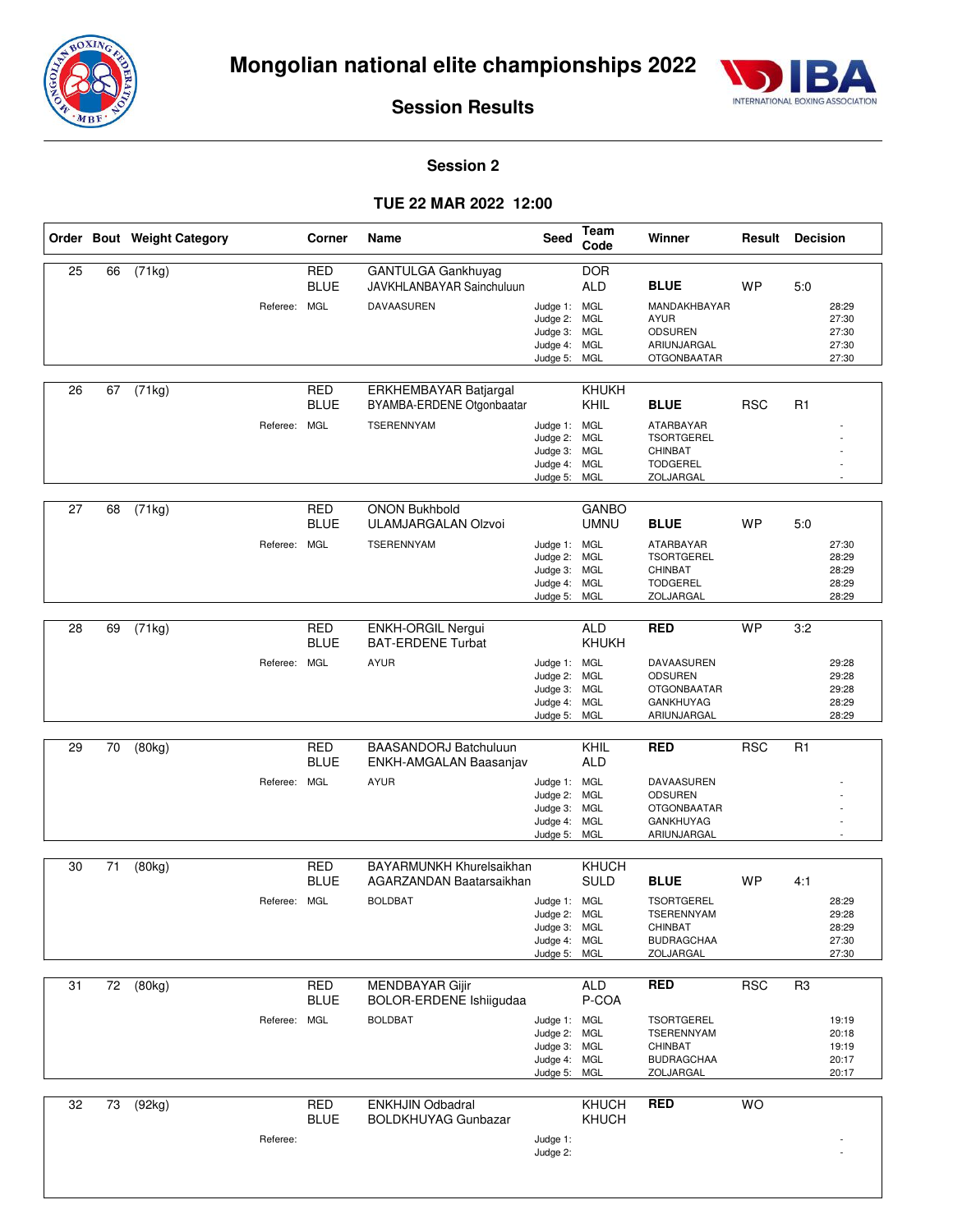



#### **Session 2**

|    |    | Order Bout Weight Category |              | Corner                    | <b>Name</b>                                              | <b>Seed</b>                                                                  | <b>Team</b><br>Code          | Winner                                                                                                         | Result     | <b>Decision</b> |
|----|----|----------------------------|--------------|---------------------------|----------------------------------------------------------|------------------------------------------------------------------------------|------------------------------|----------------------------------------------------------------------------------------------------------------|------------|-----------------|
| 33 | 74 | (92kg)                     |              | <b>RED</b><br><b>BLUE</b> | ERDENEKHUU Erdenedash<br>MYAGMARBAT Purevdorj            |                                                                              | <b>GSA</b><br><b>BGD</b>     | <b>BLUE</b>                                                                                                    | <b>RSC</b> | R1              |
|    |    |                            | Referee:     | <b>MGL</b>                | MANDAKHBAYAR                                             | Judge 1: MGL<br>Judge 2: MGL<br>Judge 3: MGL<br>Judge 4:<br>Judge 5: MGL     | MGL                          | <b>ATARBAYAR</b><br>DAVAASUREN<br><b>BATDELGER</b><br><b>TODGEREL</b><br>ARIUNJARGAL                           |            |                 |
| 34 | 75 | (92kg)                     |              | <b>RED</b><br><b>BLUE</b> | <b>MANDAKHTUR Ganbold</b><br><b>SARANTSOGT Demuul</b>    |                                                                              | <b>GSA</b><br>M-ERC          | <b>BLUE</b>                                                                                                    | <b>ABD</b> | R1              |
|    |    |                            | Referee: MGL |                           | MANDAKHBAYAR                                             | Judge 1: MGL<br>Judge 2: MGL<br>Judge 3: MGL<br>Judge 4: MGL<br>Judge 5: MGL |                              | <b>ATARBAYAR</b><br>DAVAASUREN<br><b>BATDELGER</b><br><b>TODGEREL</b><br>ARIUNJARGAL                           |            |                 |
| 35 | 76 | $(+92kg)$                  |              | <b>RED</b><br><b>BLUE</b> | ERDENEBAYAR Sandagsuren<br>BATSUKH Jargalsaikhan         |                                                                              | <b>BUUDA</b><br><b>KHUCH</b> | <b>RED</b>                                                                                                     | <b>ABD</b> | R1              |
|    |    |                            | Referee: MGL |                           | MANDAKHBAYAR                                             | Judge 1: MGL<br>Judge 2: MGL<br>Judge 3: MGL<br>Judge 4: MGL<br>Judge 5: MGL |                              | <b>ATARBAYAR</b><br>DAVAASUREN<br><b>BATDELGER</b><br><b>TODGEREL</b><br>ARIUNJARGAL                           |            |                 |
| 36 | 77 | $(+92kg)$                  |              | <b>RED</b>                | <b>ERBOLAT Tolek</b>                                     |                                                                              | <b>ALD</b>                   |                                                                                                                |            |                 |
|    |    |                            | Referee: MGL | <b>BLUE</b>               | <b>IDERBAT Davaalkhagva</b><br><b>TSORTGEREL</b>         | Judge 1: MGL<br>Judge 2: MGL<br>Judge 3: MGL<br>Judge 4: MGL<br>Judge 5: MGL | AMJ-F                        | <b>BLUE</b><br><b>BOLDBAT</b><br><b>TSERENNYAM</b><br><b>OTGONBAATAR</b><br><b>ODSUREN</b><br><b>GANKHUYAG</b> | <b>ABD</b> | R1              |
| 37 | 78 | $\overline{(+92kg)}$       |              | <b>RED</b><br><b>BLUE</b> | <b>TOGTUUR Otgonbaatar</b><br><b>BATJARGAL Erdenebat</b> |                                                                              | <b>GSA</b><br><b>KHUKH</b>   | <b>BLUE</b>                                                                                                    | KO         | R1              |
|    |    |                            | Referee: MGL |                           | <b>TSORTGEREL</b>                                        | Judge 1: MGL<br>Judge 2: MGL<br>Judge 3: MGL<br>Judge 4:<br>Judge 5: MGL     | MGL                          | <b>BOLDBAT</b><br><b>TSERENNYAM</b><br><b>OTGONBAATAR</b><br><b>ODSUREN</b><br><b>GANKHUYAG</b>                |            |                 |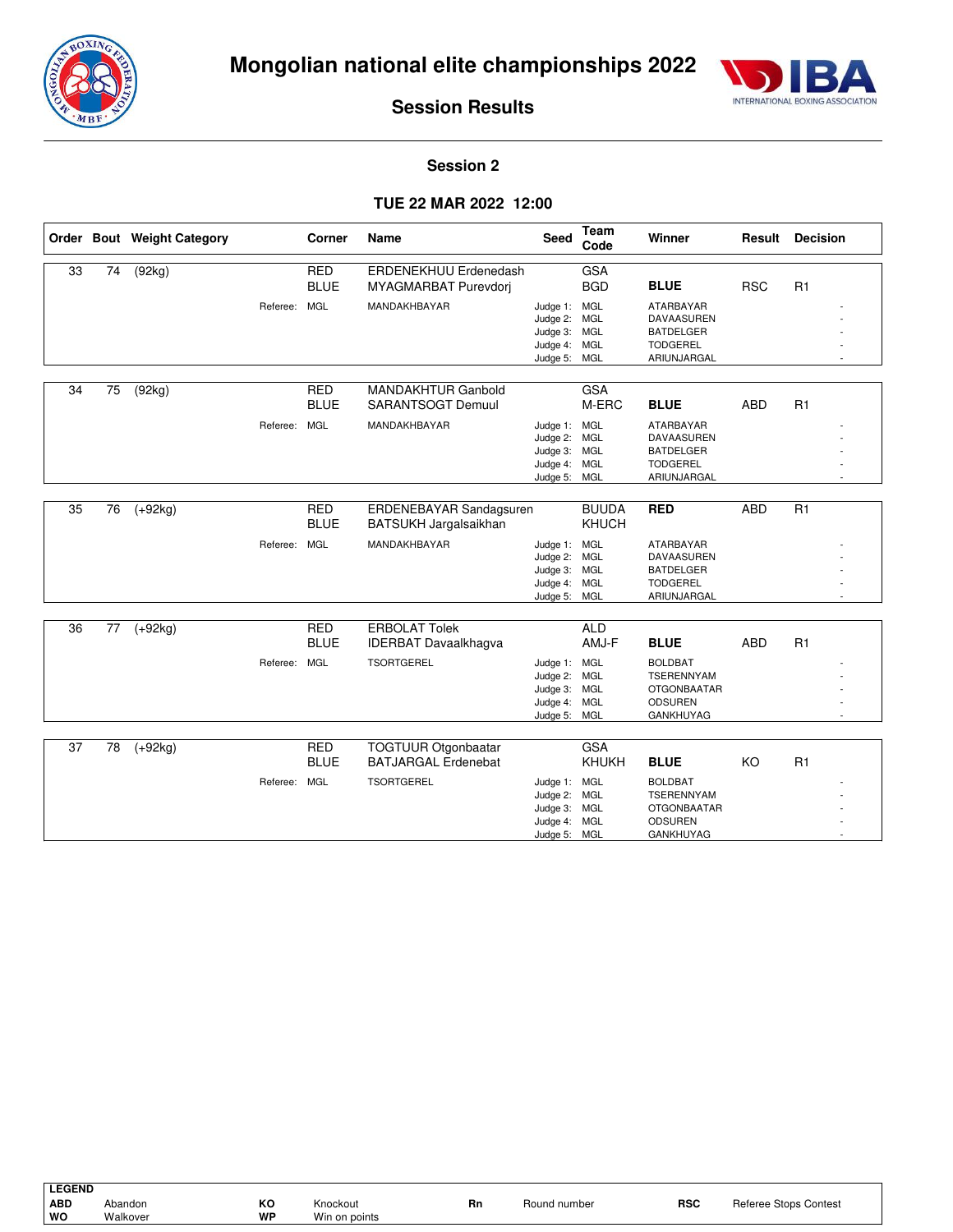



#### **Session 3**

#### **WED 23 MAR 2022 12:00**

|                |    | Order Bout Weight Category |              | Corner                                  | Name                                                                              | Seed                                                                         | <b>Team</b><br>Code          | Winner                                                                                                     | Result     | <b>Decision</b> |                                           |
|----------------|----|----------------------------|--------------|-----------------------------------------|-----------------------------------------------------------------------------------|------------------------------------------------------------------------------|------------------------------|------------------------------------------------------------------------------------------------------------|------------|-----------------|-------------------------------------------|
| $\mathbf{1}$   | 81 | (48kg)                     | Referee:     | <b>RED</b><br><b>BLUE</b>               | <b>TUGULDUR Sundee-Araa</b><br>LUVSANPERENLEI Munkh-Erdene                        | Judge 1:<br>Judge 2:                                                         | <b>ALD</b><br><b>BGD</b>     | <b>BLUE</b>                                                                                                | <b>WP</b>  | 5:0             |                                           |
| $\overline{c}$ | 82 | (48kg)                     | Referee:     | <b>RED</b><br><b>BLUE</b><br>MGL        | <b>TUGSBILEG Enkhtur</b><br>SUKH-ERDENE Enkhbaatar<br>ARIUNJARGAL                 | Judge 1: MGL<br>Judge 2: MGL<br>Judge 3: MGL<br>Judge 4: MGL<br>Judge 5: MGL | KHIL<br><b>DORG</b>          | <b>BLUE</b><br><b>BOLDBAT</b><br>TSERENNYAM<br><b>OTGONBAATAR</b><br><b>BUDRAGCHAA</b><br><b>BATDELGER</b> | <b>WP</b>  | 4:1             | 28:29<br>28:29<br>28:29<br>27:30<br>30:27 |
| 3              | 83 | (48kg)                     | Referee:     | <b>RED</b><br><b>BLUE</b><br>MGL        | <b>GANTOGTOKH Sumiya</b><br><b>ENKH-AMGALAN Enkhbaatar</b><br>TSERENJAV           | Judge 1: MGL<br>Judge 2: MGL<br>Judge 3: MGL<br>Judge 4: MGL<br>Judge 5: MGL | <b>BULGA</b><br><b>DORG</b>  | <b>BLUE</b><br>ATARBAYAR<br>DAVAASUREN<br><b>ODSUREN</b><br><b>TODGEREL</b><br>GANKHUYAG                   | <b>WP</b>  | 5:0             | 27:30<br>27:30<br>27:30<br>27:30<br>27:30 |
| 4              | 84 | (51kg)                     | Referee:     | <b>RED</b><br><b>BLUE</b><br>MGL        | <b>BATBOLD Khishigsaikhan</b><br><b>TSOGBADRAKH Munkh-Aldar</b><br><b>BOLDBAT</b> | Judge 1: MGL<br>Judge 2: MGL<br>Judge 3: MGL<br>Judge 4: MGL<br>Judge 5: MGL | KHIL<br><b>BULGA</b>         | <b>RED</b><br><b>TSORTGEREL</b><br>URJINBAYAR<br><b>AYUR</b><br>CHINBAT<br>ZOLJARGAL                       | <b>WP</b>  | 4:1             | 28:29<br>29:28<br>29:28<br>30:27<br>30:27 |
| 5              | 85 | (51kg)                     | Referee:     | <b>RED</b><br><b>BLUE</b><br><b>MGL</b> | MUNGUNSHAGAI Ganbat<br>ENKHSAIKHAN Oyun-Erdene<br>MANDAKHBAYAR                    | Judge 1: MGL<br>Judge 2: MGL<br>Judge 3: MGL<br>Judge 4: MGL<br>Judge 5: MGL | <b>BTSDS</b><br><b>IKHER</b> | <b>BLUE</b><br>ATARBAYAR<br>TSERENNYAM<br><b>OTGONBAATAR</b><br><b>BUDRAGCHAA</b><br><b>BATDELGER</b>      | <b>RSC</b> | R1              |                                           |
| 6              | 86 | (51kg)                     | Referee: MGL | <b>RED</b><br><b>BLUE</b>               | <b>AZBAYAR Khishigtsetseg</b><br>ENKH-MANDAKH Kharkhuu<br><b>TSORTGEREL</b>       | Judge 1: MGL<br>Judge 2: MGL<br>Judge 3: MGL<br>Judge 4: MGL<br>Judge 5: MGL | <b>KHGRD</b><br><b>ALD</b>   | <b>BLUE</b><br><b>BOLDBAT</b><br><b>AYUR</b><br>CHINBAT<br>TSERENJAV<br><b>TODGEREL</b>                    | WP         | 5:0             | 27:30<br>27:30<br>27:30<br>27:30<br>27:30 |
| $\overline{7}$ | 87 | (51kg)                     | Referee: MGL | <b>RED</b><br><b>BLUE</b>               | GAN-ERDENE Gankhuyag<br>OTGONBAYAR Enkhtuvhin<br><b>ATARBAYAR</b>                 | Judge 1: MGL<br>Judge 2: MGL<br>Judge 3: MGL<br>Judge 4: MGL<br>Judge 5: MGL | <b>KHUCH</b><br>M-ERC        | <b>RED</b><br>MANDAKHBAYAR<br>TSERENNYAM<br>DAVAASUREN<br><b>ODSUREN</b><br>ZOLJARGAL                      | <b>WP</b>  | 5:0             | 30:27<br>30:27<br>30:27<br>30:27<br>30:27 |
| 8              | 89 | (54kg)                     | Referee: MGL | <b>RED</b><br><b>BLUE</b>               | <b>MANAL Tsendbaatar</b><br><b>BILGUUNSAIKHAN Kharkhuu</b><br>URJINBAYAR          | Judge 1: MGL<br>Judge 2: MGL<br>Judge 3: MGL<br>Judge 4: MGL<br>Judge 5: MGL | KHIL<br>ALD                  | <b>BLUE</b><br><b>TSORTGEREL</b><br><b>OTGONBAATAR</b><br><b>BUDRAGCHAA</b><br>TSERENJAV<br>ARIUNJARGAL    | <b>WP</b>  | 5:0             | 27:30<br>27:30<br>27:30<br>27:30<br>27:30 |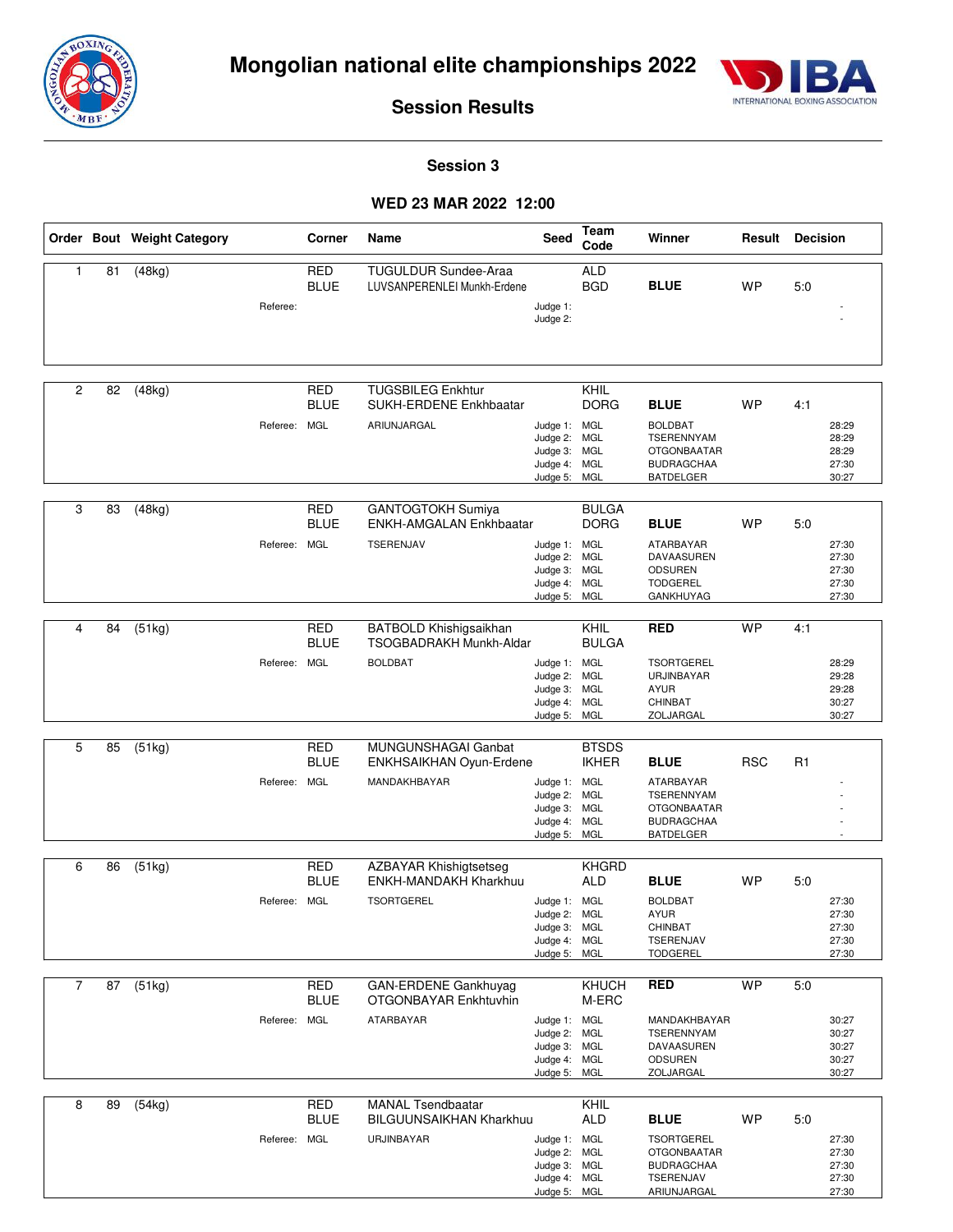



#### **Session 3**

#### **WED 23 MAR 2022 12:00**

|    |     | Order Bout Weight Category |              | Corner                    | Name                                                  | Seed                         | Team<br>Code                 | Winner                                 | Result     | <b>Decision</b> |                |
|----|-----|----------------------------|--------------|---------------------------|-------------------------------------------------------|------------------------------|------------------------------|----------------------------------------|------------|-----------------|----------------|
| 9  | 91  | (54kg)                     |              | <b>RED</b><br><b>BLUE</b> | <b>TSENDSUREN Bat-Ireedui</b><br><b>NURLAN Askhar</b> |                              | <b>AVR</b><br>BA-UL          | <b>RED</b>                             | <b>WP</b>  | 5:0             |                |
|    |     |                            | Referee: MGL |                           | <b>TSERENNYAM</b>                                     | Judge 1: MGL<br>Judge 2: MGL |                              | MANDAKHBAYAR<br>CHINBAT                |            |                 | 29:28<br>29:28 |
|    |     |                            |              |                           |                                                       | Judge 3: MGL                 |                              | <b>TODGEREL</b>                        |            |                 | 29:28          |
|    |     |                            |              |                           |                                                       | Judge 4: MGL<br>Judge 5: MGL |                              | ZOLJARGAL<br>GANKHUYAG                 |            |                 | 29:28<br>30:27 |
|    |     |                            |              |                           |                                                       |                              |                              |                                        |            |                 |                |
| 10 | 92  | (57kg)                     |              | <b>RED</b><br><b>BLUE</b> | ALTANGEREL Uuganbaatar<br>BAYARSAIKHAN Enkh-Amgalan   |                              | RADIA<br><b>KHANB</b>        | <b>BLUE</b>                            | <b>RSC</b> | R <sub>2</sub>  |                |
|    |     |                            | Referee: MGL |                           | <b>AYUR</b>                                           | Judge 1: MGL                 |                              | ATARBAYAR                              |            |                 | 9:10           |
|    |     |                            |              |                           |                                                       | Judge 2: MGL<br>Judge 3: MGL |                              | URJINBAYAR<br><b>ODSUREN</b>           |            |                 | 8:10<br>9:10   |
|    |     |                            |              |                           |                                                       | Judge 4: MGL                 |                              | <b>BATDELGER</b>                       |            |                 | 9:10           |
|    |     |                            |              |                           |                                                       | Judge 5:                     | MGL                          | TSERENJAV                              |            |                 | 8:10           |
| 11 | 93  | (57kg)                     |              | <b>RED</b>                | <b>GAN-ERDENE Ganbaatar</b>                           |                              | <b>KHUKH</b>                 | <b>RED</b>                             | <b>WP</b>  | 5:0             |                |
|    |     |                            |              | BLUE                      | ALTANTULGA Bayarsaikhan                               |                              | <b>IKHER</b>                 |                                        |            |                 |                |
|    |     |                            | Referee: MGL |                           | DAVAASUREN                                            | Judge 1: MGL<br>Judge 2: MGL |                              | <b>TSORTGEREL</b><br><b>BOLDBAT</b>    |            |                 | 29:28<br>29:28 |
|    |     |                            |              |                           |                                                       | Judge 3: MGL<br>Judge 4: MGL |                              | <b>TSERENNYAM</b><br><b>BUDRAGCHAA</b> |            |                 | 29:28<br>29:28 |
|    |     |                            |              |                           |                                                       | Judge 5: MGL                 |                              | ARIUNJARGAL                            |            |                 | 29:28          |
| 12 | 95  | (57kg)                     |              | <b>RED</b>                | <b>ENKHTUR Nyamdavaa</b>                              |                              | <b>GOLDB</b>                 |                                        |            |                 |                |
|    |     |                            |              | <b>BLUE</b>               | NARANBAATAR Tuya                                      |                              | <b>DOR</b>                   | <b>BLUE</b>                            | <b>RSC</b> | R <sub>2</sub>  |                |
|    |     |                            | Referee: MGL |                           | <b>OTGONBAATAR</b>                                    | Judge 1: MGL                 |                              | MANDAKHBAYAR                           |            |                 | 9:9            |
|    |     |                            |              |                           |                                                       | Judge 2: MGL<br>Judge 3: MGL |                              | URJINBAYAR<br><b>ODSUREN</b>           |            |                 | 9:9<br>8:10    |
|    |     |                            |              |                           |                                                       | Judge 4:<br>Judge 5: MGL     | <b>MGL</b>                   | <b>TODGEREL</b><br>GANKHUYAG           |            |                 | 9:9<br>9:9     |
|    |     |                            |              |                           |                                                       |                              |                              |                                        |            |                 |                |
| 13 | 96  | (63.5kg)                   |              | <b>RED</b><br>BLUE        | <b>BAASANDASH Ulemj</b><br><b>DULGUUN Batbayar</b>    |                              | <b>RADIA</b><br><b>ERDBO</b> | <b>BLUE</b>                            | WP         | 3:2             |                |
|    |     |                            | Referee: MGL |                           | CHINBAT                                               | Judge 1: MGL                 |                              | ATARBAYAR                              |            |                 | 28:29          |
|    |     |                            |              |                           |                                                       | Judge 2: MGL<br>Judge 3: MGL |                              | <b>AYUR</b><br><b>BATDELGER</b>        |            |                 | 29:28<br>29:28 |
|    |     |                            |              |                           |                                                       | Judge 4: MGL<br>Judge 5: MGL |                              | TSERENJAV<br>ARIUNJARGAL               |            |                 | 28:29<br>27:30 |
|    |     |                            |              |                           |                                                       |                              |                              |                                        |            |                 |                |
| 14 | 99  | (63.5kg)                   |              | <b>RED</b><br><b>BLUE</b> | AMARSANAA Ochirsuren<br><b>BILGUUNTUGS Tserenbal</b>  |                              | <b>GOLDB</b><br>ONE-T        | <b>BLUE</b>                            | RSC-I      | R <sub>1</sub>  |                |
|    |     |                            | Referee: MGL |                           | <b>BUDRAGCHAA</b>                                     | Judge 1: MGL                 |                              | <b>TSORTGEREL</b>                      |            |                 |                |
|    |     |                            |              |                           |                                                       | Judge 2: MGL<br>Judge 3: MGL |                              | <b>BOLDBAT</b><br>DAVAASUREN           |            |                 |                |
|    |     |                            |              |                           |                                                       | Judge 4: MGL<br>Judge 5: MGL |                              | ZOLJARGAL<br>GANKHUYAG                 |            |                 |                |
|    |     |                            |              |                           |                                                       |                              |                              |                                        |            |                 |                |
| 15 | 100 | (67kg)                     |              | <b>RED</b><br><b>BLUE</b> | JANDOS Askhar<br><b>GAN-ERDENE Khurelbaatar</b>       |                              | <b>KHGRD</b><br>ONE-B        | <b>RED</b>                             | <b>WP</b>  | 5:0             |                |
|    |     |                            | Referee: MGL |                           | <b>ODSUREN</b>                                        | Judge 1: MGL<br>Judge 2: MGL |                              | MANDAKHBAYAR<br><b>TSERENNYAM</b>      |            |                 | 29:27<br>29:27 |
|    |     |                            |              |                           |                                                       | Judge 3: MGL                 |                              | <b>AYUR</b>                            |            |                 | 29:27          |
|    |     |                            |              |                           |                                                       | Judge 4: MGL<br>Judge 5: MGL |                              | <b>TODGEREL</b><br><b>OTGONBAATAR</b>  |            |                 | 29:27<br>30:26 |
|    |     |                            |              |                           |                                                       |                              |                              |                                        |            |                 |                |
| 16 | 101 | (67kg)                     |              | RED<br><b>BLUE</b>        | MUNKH-ERDENE Uranchimeg<br><b>MURUN Tseynregzen</b>   |                              | <b>ALD</b><br><b>UBPRO</b>   | <b>RED</b>                             | <b>WP</b>  | 5:0             |                |
|    |     |                            | Referee: MGL |                           | <b>GANKHUYAG</b>                                      | Judge 1: MGL<br>Judge 2: MGL |                              | ATARBAYAR<br>CHINBAT                   |            |                 | 30:27<br>30:27 |
|    |     |                            |              |                           |                                                       | Judge 3: MGL                 |                              | <b>BATDELGER</b>                       |            |                 | 30:27          |
|    |     |                            |              |                           |                                                       | Judge 4: MGL                 |                              | TSERENJAV                              |            |                 | 30:27          |

Judge 5:

MGL

ARIUNJARGAL

30:27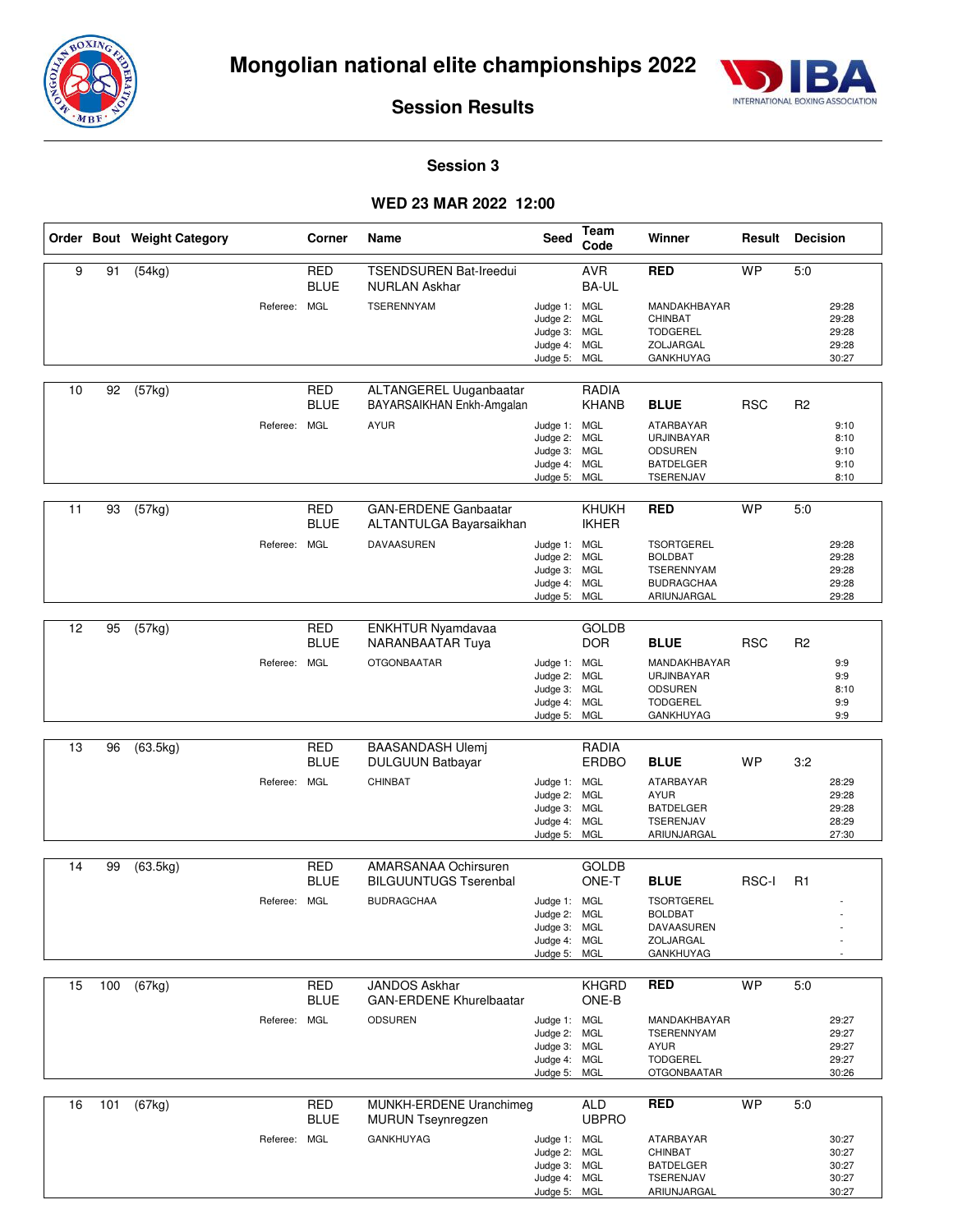



#### **Session 3**

#### **WED 23 MAR 2022 12:00**

|    |     | Order Bout Weight Category | Corner                                    | Name                                                                       | Seed                                                                         | Team<br>Code                        | Winner                                                                                                     |            | <b>Result Decision</b>                           |
|----|-----|----------------------------|-------------------------------------------|----------------------------------------------------------------------------|------------------------------------------------------------------------------|-------------------------------------|------------------------------------------------------------------------------------------------------------|------------|--------------------------------------------------|
| 17 | 102 | (67kg)                     | <b>RED</b><br><b>BLUE</b><br>Referee: MGL | <b>UNENKHUU Batbold</b><br><b>BAYARKHUU Ganbaatar</b><br><b>TSERENNYAM</b> | Judge 1: MGL<br>Judge 2: MGL<br>Judge 3: MGL<br>Judge 4: MGL<br>Judge 5: MGL | <b>DORG</b><br>KHUCH                | <b>BLUE</b><br><b>TSORTGEREL</b><br><b>BOLDBAT</b><br><b>DAVAASUREN</b><br><b>BUDRAGCHAA</b><br>ZOLJARGAL  | ABD        | R <sub>1</sub>                                   |
| 18 | 80  | (48kg)                     | <b>RED</b><br><b>BLUE</b><br>Referee: MGL | <b>BATTULGA Aldarkhishig</b><br>UNUBOLD Orkhontungalag<br><b>AYUR</b>      | Judge 1: MGL<br>Judge 2: MGL<br>Judge 3: MGL<br>Judge 4: MGL<br>Judge 5:     | <b>ALD</b><br><b>KHGRD</b><br>MGL   | <b>RED</b><br>MANDAKHBAYAR<br><b>OTGONBAATAR</b><br><b>ODSUREN</b><br><b>TODGEREL</b><br>ARIUNJARGAL       | <b>WP</b>  | 5:0<br>30:27<br>30:27<br>30:27<br>29:28<br>30:27 |
| 19 | 103 | (67kg)                     | RED<br><b>BLUE</b><br>Referee: MGL        | <b>CHINZORIG Baatarsukh</b><br>MUNKHTULGA Tsendbayar<br>DAVAASUREN         | Judge 1: MGL<br>Judge 2: MGL<br>Judge 3: MGL<br>Judge 4: MGL<br>Judge 5: MGL | <b>ALD</b><br>AMJ-F                 | <b>RED</b><br>ATARBAYAR<br>URJINBAYAR<br><b>CHINBAT</b><br><b>BATDELGER</b><br><b>GANKHUYAG</b>            | <b>WP</b>  | 5:0<br>30:27<br>30:27<br>30:27<br>30:27<br>30:27 |
| 20 | 94  | (57kg)                     | <b>RED</b><br><b>BLUE</b><br>Referee: MGL | <b>ENKH-AMAR Kharkhuu</b><br><b>LUNDAA Gantumur</b><br><b>OTGONBAATAR</b>  | Judge 1: MGL<br>Judge 2: MGL<br>Judge 3: MGL<br>Judge 4:<br>Judge 5: MGL     | <b>ALD</b><br><b>KHGRD</b><br>MGL   | <b>RED</b><br><b>TSORTGEREL</b><br><b>BOLDBAT</b><br><b>TSERENNYAM</b><br><b>BUDRAGCHAA</b><br>TSERENJAV   | <b>WP</b>  | 5:0<br>30:27<br>30:27<br>30:27<br>29:28<br>30:27 |
| 21 | 97  | (63.5kg)                   | <b>RED</b><br><b>BLUE</b><br>Referee: MGL | <b>TSENDBAATAR Erdenebat</b><br>NERGUI Baatarbileg<br>MANDAKHBAYAR         | Judge 1: MGL<br>Judge 2: MGL<br>Judge 3: MGL<br>Judge 4: MGL<br>Judge 5: MGL | <b>SULD</b><br>ALD                  | <b>RED</b><br>ATARBAYAR<br>URJINBAYAR<br>CHINBAT<br><b>ODSUREN</b><br>ZOLJARGAL                            | <b>ABD</b> | R1                                               |
| 22 | 90  | (54kg)                     | <b>RED</b><br><b>BLUE</b><br>Referee: MGL | GANBOLD Dorjnyambuu<br>MUNKHSAIKHAN Chuluunbaatar<br><b>TSORTGEREL</b>     | Judge 1: MGL<br>Judge 2: MGL<br>Judge 3: MGL<br>Judge 4: MGL<br>Judge 5:     | <b>KHGRD</b><br><b>BULGA</b><br>MGL | <b>RED</b><br><b>TSERENNYAM</b><br><b>DAVAASUREN</b><br><b>OTGONBAATAR</b><br>CHINBAT<br><b>BUDRAGCHAA</b> | <b>ABD</b> | R3<br>20:18<br>20:18<br>20:18<br>19:19<br>20:18  |
| 23 | 88  | (54kg)                     | <b>RED</b><br><b>BLUE</b><br>Referee: MGL | SUKHBAT Enkhzorigt<br><b>BATTULGA Bayanbat</b><br><b>BOLDBAT</b>           | Judge 1: MGL<br>Judge 2: MGL<br>Judge 3: MGL<br>Judge 4: MGL<br>Judge 5: MGL | <b>IKHER</b><br><b>ALD</b>          | <b>RED</b><br>MANDAKHBAYAR<br>URJINBAYAR<br><b>OTGONBAATAR</b><br>GANKHUYAG<br><b>AYUR</b>                 | <b>WP</b>  | 3:2<br>29:28<br>29:28<br>28:29<br>29:28<br>28:29 |
| 24 | 98  | (63.5kg)                   | <b>RED</b><br><b>BLUE</b><br>Referee: MGL | <b>TUGULDUR Byambatsogt</b><br><b>MISHEELT Battumur</b><br>ATARBAYAR       | Judge 1: MGL<br>Judge 2: MGL<br>Judge 3: MGL<br>Judge 4: MGL<br>Judge 5: MGL | <b>KHGRD</b><br><b>AVR</b>          | <b>BLUE</b><br><b>TSORTGEREL</b><br>DAVAASUREN<br><b>BUDRAGCHAA</b><br>ODSUREN<br><b>BATDELGER</b>         | <b>WP</b>  | 5:0<br>28:29<br>28:29<br>27:30<br>27:30<br>27:30 |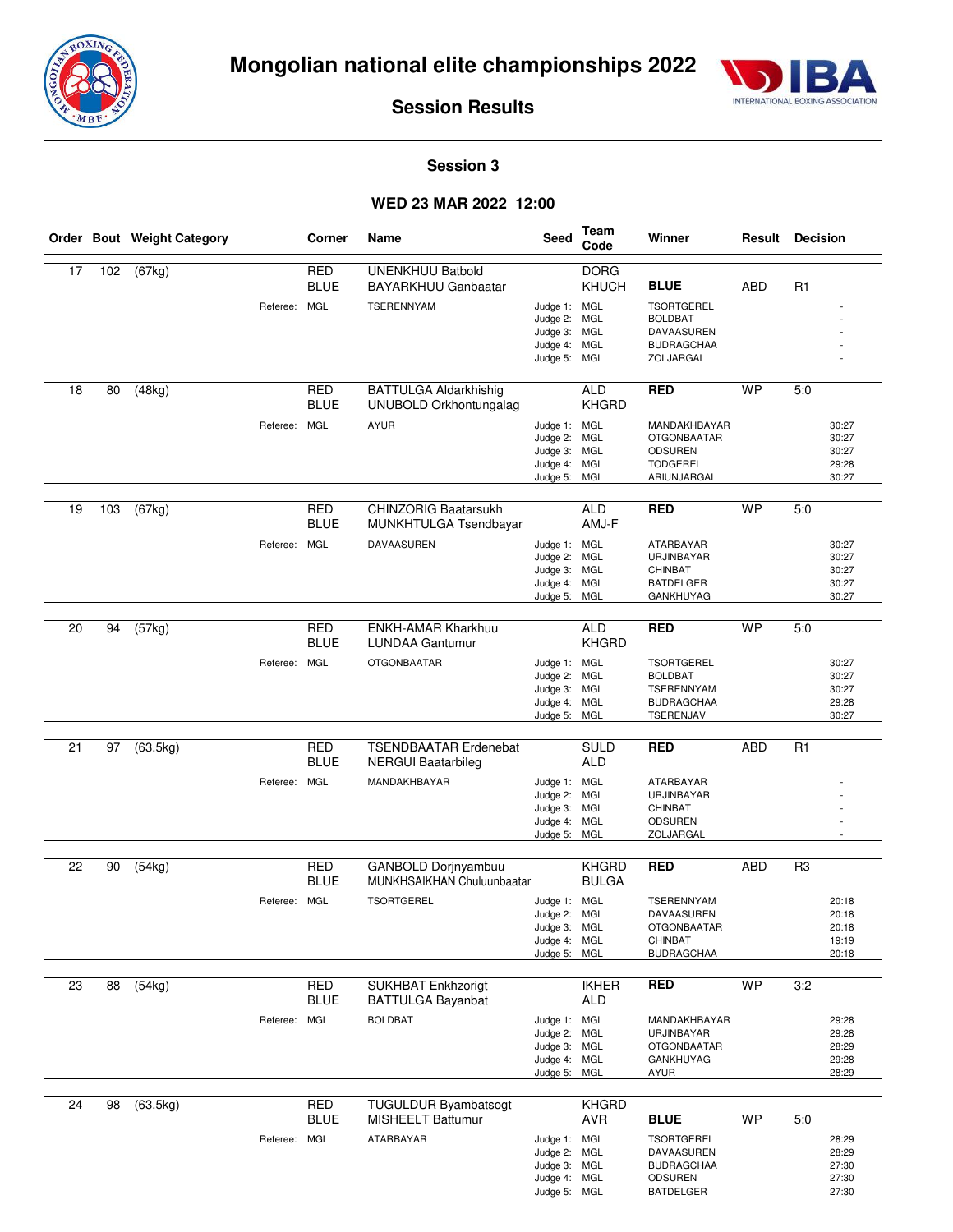

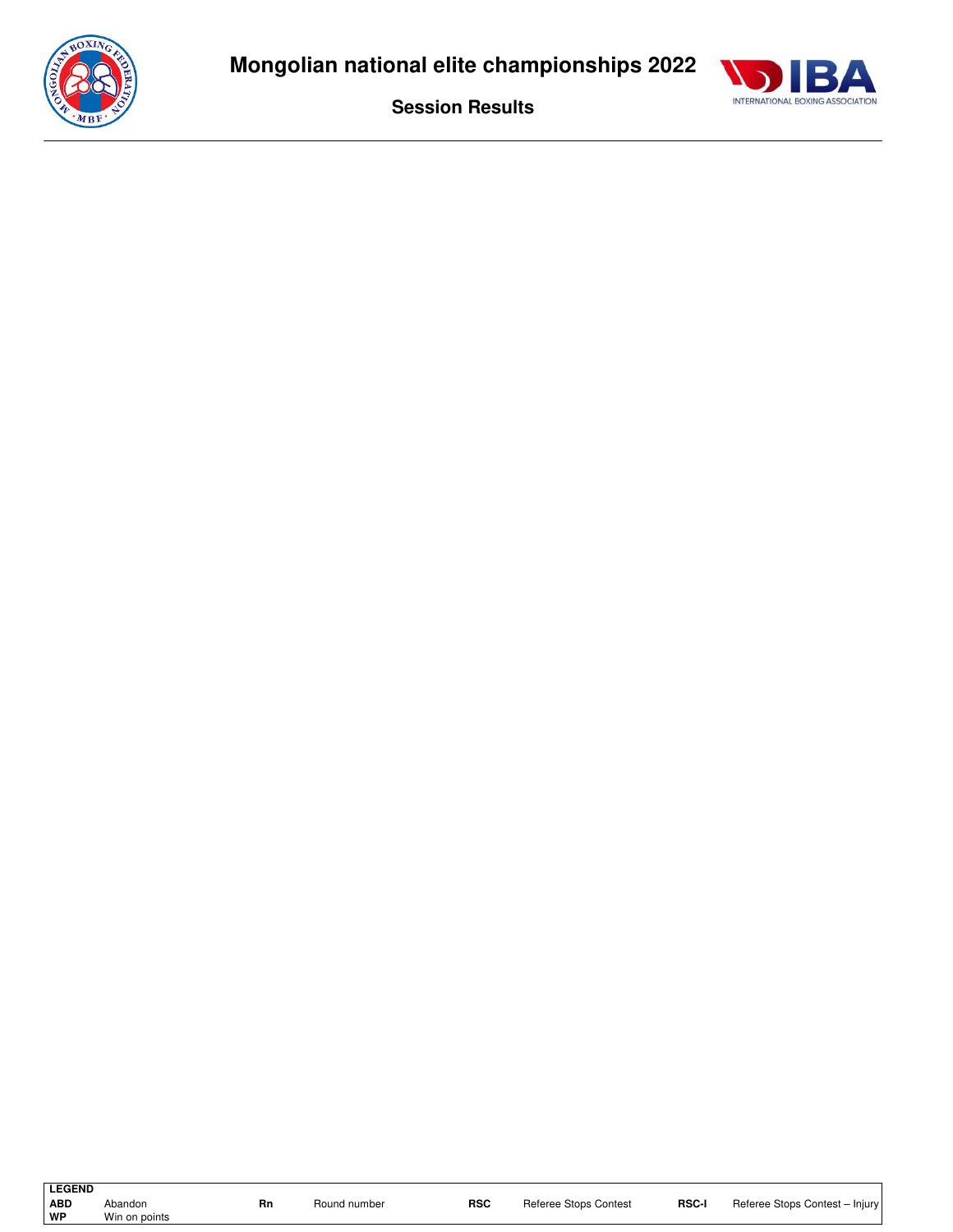



#### **Session 4**

#### **THU 24 MAR 2022 12:00**

|              |     | Order Bout Weight Category |              | Corner                                  | Name                                                                          | Seed                                                                                         | Team<br>Code                 | Winner                                                                                                              | <b>Result Decision</b> |                |                                           |
|--------------|-----|----------------------------|--------------|-----------------------------------------|-------------------------------------------------------------------------------|----------------------------------------------------------------------------------------------|------------------------------|---------------------------------------------------------------------------------------------------------------------|------------------------|----------------|-------------------------------------------|
| $\mathbf{1}$ | 104 | (W48kg)                    | Referee:     | <b>RED</b><br><b>BLUE</b><br><b>MGL</b> | BINDERIYA Sodon-Od<br><b>ENKHMAA Ochirsukh</b><br>ZOLJARGAL                   | Judge 1: MGL<br>Judge 2: MGL<br>Judge 3: MGL<br>Judge 4: MGL<br>Judge 5: MGL                 | ONE-B<br><b>BGD</b>          | <b>BLUE</b><br>MANDAKHBAYAR<br><b>TSERENNYAM</b><br>DAVAASUREN<br><b>BUDRAGCHAA</b><br><b>BATDELGER</b>             | <b>WP</b>              | 5:0            | 27:30<br>27:30<br>27:30<br>27:30<br>27:30 |
| 2            | 105 | (W48kg)                    | Referee: MGL | RED<br><b>BLUE</b>                      | NYAMSUREN Janjiv<br><b>JANARGULI Beisenbei</b><br><b>GANKHUYAG</b>            | Judge 1: MGL<br>Judge 2: MGL<br>Judge 3: MGL<br>Judge 4: MGL                                 | <b>KHGRD</b><br><b>IKHER</b> | <b>RED</b><br><b>ATARBAYAR</b><br><b>ODSUREN</b><br><b>AYUR</b><br>ARIUNJARGAL                                      | <b>WP</b>              | 3:2            | 30:27<br>29:28<br>29:28<br>28:29          |
| 3            | 106 | (W50kg)                    | Referee:     | RED<br><b>BLUE</b><br><b>MGL</b>        | ARIUNZAYA Purevdori<br>MUNGUNSARAN Balsan<br><b>ODSUREN</b>                   | Judge 5: MGL<br>Judge 1: MGL<br>Judge 2: MGL<br>Judge 3: MGL<br>Judge 4: MGL<br>Judge 5: MGL | <b>BUGAT</b><br><b>KHGRD</b> | <b>OTGONBAATAR</b><br><b>BLUE</b><br><b>TSORTGEREL</b><br><b>BOLDBAT</b><br>CHINBAT<br>TSERENJAV<br><b>TODGEREL</b> | <b>RSC</b>             | R <sub>1</sub> | 28:29                                     |
| 4            | 107 | (W50kg)                    | Referee:     | <b>RED</b><br><b>BLUE</b><br><b>MGL</b> | <b>OYUN-ERDENE Nergui</b><br><b>JARGALAN Ochibat</b><br><b>BUDRAGCHAA</b>     | Judge 1: MGL<br>Judge 2: MGL<br>Judge 3: MGL<br>Judge 4: MGL<br>Judge 5: MGL                 | <b>ALD</b><br>KHUKH          | <b>RED</b><br>MANDAKHBAYAR<br>TSERENNYAM<br>DAVAASUREN<br><b>BATDELGER</b><br>ZOLJARGAL                             | <b>WP</b>              | 5:0            | 29:28<br>29:28<br>29:28<br>30:27<br>29:28 |
| 5            | 108 | $\overline{(W52kg)}$       | Referee:     | <b>RED</b><br><b>BLUE</b><br><b>MGL</b> | ALTANTSETSEG Lutsaikhan<br>MUNKHJIN Munkhchimeg<br>CHINBAT                    | Judge 1: MGL<br>Judge 2: MGL<br>Judge 3: MGL<br>Judge 4: MGL<br>Judge 5: MGL                 | <b>AVR</b><br><b>BGD</b>     | <b>RED</b><br><b>TSORTGEREL</b><br><b>BOLDBAT</b><br><b>AYUR</b><br>ODSUREN<br>GANKHUYAG                            | <b>RSC</b>             | R <sub>1</sub> |                                           |
| 6            | 109 | (W52kg)                    | Referee: MGL | <b>RED</b><br><b>BLUE</b>               | <b>GERELCHIMEG Nyamsuren</b><br><b>KHULAN Purevdori</b><br><b>OTGONBAATAR</b> | Judge 1: MGL<br>Judge 2: MGL<br>Judge 3: MGL<br>Judge 4: MGL<br>Judge 5: MGL                 | <b>GOLDB</b><br><b>ALD</b>   | <b>BLUE</b><br>MANDAKHBAYAR<br>URJINBAYAR<br><b>TSERENNYAM</b><br>TSERENJAV<br>ARIUNJARGAL                          | <b>WP</b>              | 5:0            | 27:30<br>25:30<br>27:30<br>27:30<br>27:30 |
| 7            | 110 | (W54kg)                    | Referee: MGL | <b>RED</b><br><b>BLUE</b>               | MICHIDMAA Erdenedalai<br><b>TSENDOO Munkhbat</b><br>ATARBAYAR                 | Judge 1: MGL<br>Judge 2: MGL<br>Judge 3: MGL<br>Judge 4: MGL<br>Judge 5: MGL                 | <b>ERDBO</b><br><b>KHUKH</b> | <b>RED</b><br><b>BOLDBAT</b><br>DAVAASUREN<br><b>BUDRAGCHAA</b><br><b>BATDELGER</b><br><b>TODGEREL</b>              | <b>RSC</b>             | R <sub>2</sub> | 10:9<br>10:8<br>10:9<br>10:9<br>10:9      |
| 8            | 111 | (W54kg)                    | Referee: MGL | <b>RED</b><br><b>BLUE</b>               | <b>ESUGEN Oyuntsetseg</b><br>ENKHJARGAL Munguntsetseg<br><b>TSORTGEREL</b>    | Judge 1: MGL<br>Judge 2: MGL<br>Judge 3: MGL<br>Judge 4: MGL                                 | <b>AVR</b><br><b>ALD</b>     | <b>RED</b><br>TSERENNYAM<br><b>OTGONBAATAR</b><br>ODSUREN<br>TSERENJAV                                              | <b>WP</b>              | 3:2            | 28:29<br>29:28<br>28:29<br>30:27          |

Judge 5:

MGL

GANKHUYAG

29:28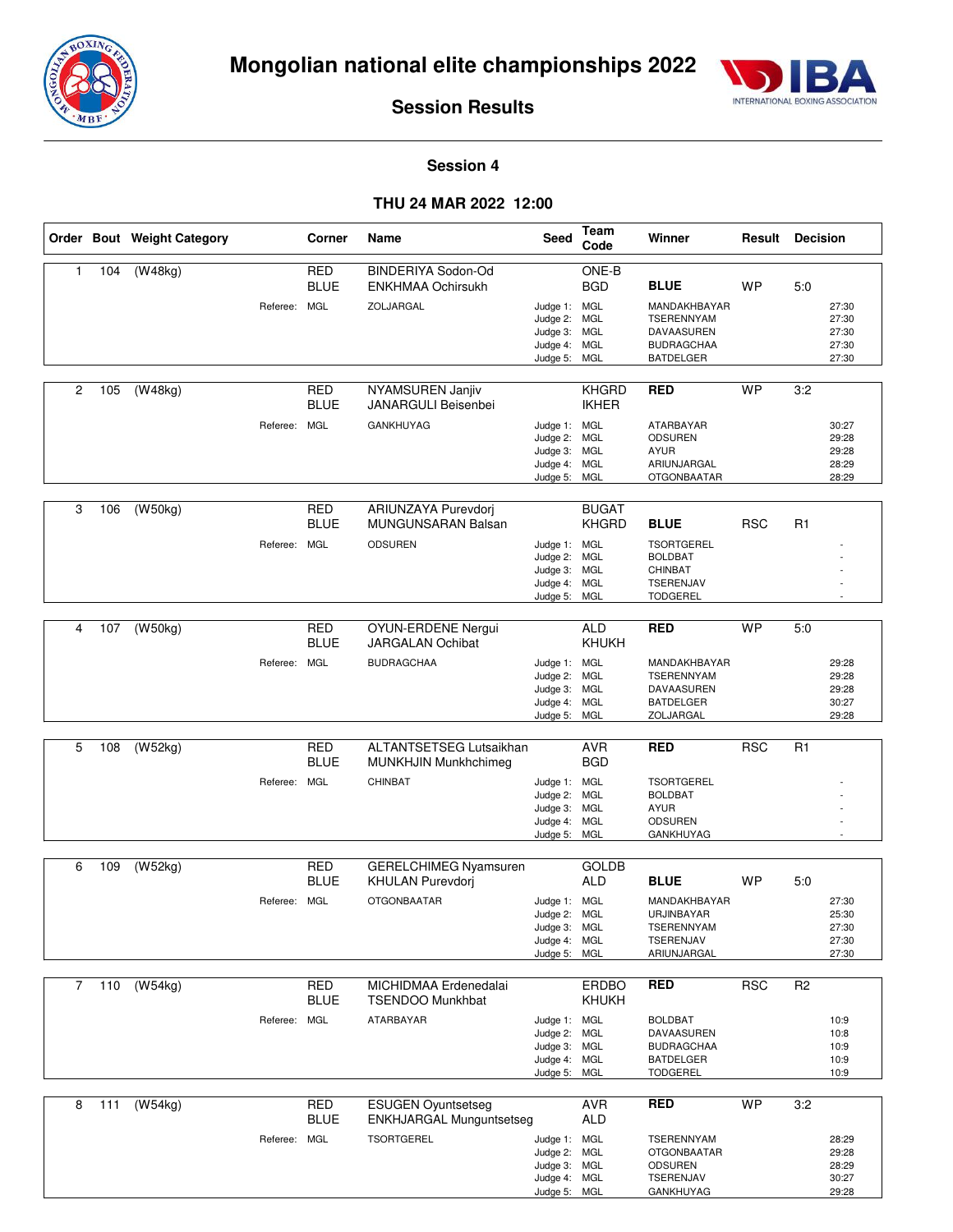



#### **Session 4**

#### **THU 24 MAR 2022 12:00**

|    |     | Order Bout Weight Category | Corner                      | Name                                                    | Seed                                                                         | Team<br>Code                | Winner                                                                                   | Result     | <b>Decision</b>                                             |
|----|-----|----------------------------|-----------------------------|---------------------------------------------------------|------------------------------------------------------------------------------|-----------------------------|------------------------------------------------------------------------------------------|------------|-------------------------------------------------------------|
| 9  | 112 | (W57kg)                    | <b>RED</b><br><b>BLUE</b>   | <b>BOLORTUUL Tumurkhuyag</b><br><b>ENKHTSETSEG Bold</b> |                                                                              | <b>ALD</b><br>KHUKH         | <b>RED</b>                                                                               | <b>WP</b>  | 5:0                                                         |
|    |     | Referee:                   | MGL                         | MANDAKHBAYAR                                            | Judge 1: MGL<br>Judge 2: MGL<br>Judge 3: MGL<br>Judge 4: MGL                 |                             | ATARBAYAR<br>URJINBAYAR<br><b>AYUR</b><br>CHINBAT                                        |            | 30:27<br>30:27<br>30:27<br>30:27                            |
|    |     |                            |                             |                                                         | Judge 5: MGL                                                                 |                             | ZOLJARGAL                                                                                |            | 30:27                                                       |
| 10 | 113 | (W57kg)                    | <b>RED</b><br><b>BLUE</b>   | TUVSHINTUNGALAG Davaanyam<br><b>NAMUUN Monkhor</b>      |                                                                              | <b>DORG</b><br><b>KHGRD</b> | <b>BLUE</b>                                                                              | <b>RSC</b> | R <sub>2</sub>                                              |
|    |     | Referee:                   | <b>MGL</b>                  | <b>BOLDBAT</b>                                          | Judge 1: MGL<br>Judge 2: MGL<br>Judge 3: MGL<br>Judge 4: MGL<br>Judge 5: MGL |                             | <b>TSORTGEREL</b><br>DAVAASUREN<br><b>OTGONBAATAR</b><br><b>ODSUREN</b><br>TSERENJAV     |            | 8:10<br>8:10<br>9:10<br>9:10<br>9:10                        |
| 11 | 114 | (W60kg)                    | RED<br><b>BLUE</b>          | NOMIN-ERDENE Tugsjargal<br><b>BADMAARAG Ganzorig</b>    |                                                                              | KHIL<br><b>ALD</b>          | <b>RED</b>                                                                               | <b>WP</b>  | 5:0                                                         |
|    |     | Referee:                   | MGL                         | URJINBAYAR                                              | Judge 1: MGL<br>Judge 2: MGL<br>Judge 3: MGL<br>Judge 4: MGL<br>Judge 5: MGL |                             | ATARBAYAR<br><b>BUDRAGCHAA</b><br><b>BATDELGER</b><br><b>TODGEREL</b><br>GANKHUYAG       |            | 30:27<br>29:28<br>30:27<br>29:28<br>30:27                   |
| 12 | 115 | (W63kg)                    | RED<br><b>BLUE</b>          | BAYANTSETSEG Nyamjargal<br>SHINETSETSEG Uranbileg       |                                                                              | RADIA<br><b>AVR</b>         | <b>BLUE</b>                                                                              | <b>WP</b>  | 4:1                                                         |
|    |     | Referee:                   | MGL                         | <b>TSERENNYAM</b>                                       | Judge 1: MGL<br>Judge 2: MGL<br>Judge 3: MGL<br>Judge 4: MGL<br>Judge 5: MGL |                             | MANDAKHBAYAR<br>DAVAASUREN<br><b>CHINBAT</b><br>TSERENJAV<br>ARIUNJARGAL                 |            | 27:30<br>27:30<br>27:30<br>28:29<br>29:28                   |
| 13 | 116 | (W63kg)                    | <b>RED</b>                  | TSOLMONJARGAL Munkhbat                                  |                                                                              | <b>BULGA</b>                |                                                                                          |            |                                                             |
|    |     |                            | <b>BLUE</b>                 | <b>TSETSEGDARI Myagmarsuren</b>                         |                                                                              | <b>KHGRD</b>                | <b>BLUE</b>                                                                              | <b>ABD</b> | R <sub>1</sub>                                              |
|    |     | Referee:                   | MGL                         | <b>AYUR</b>                                             | Judge 1: MGL<br>Judge 2: MGL<br>Judge 3: MGL<br>Judge 4: MGL<br>Judge 5: MGL |                             | <b>TSORTGEREL</b><br>URJINBAYAR<br><b>OTGONBAATAR</b><br><b>ODSUREN</b><br>ZOLJARGAL     |            |                                                             |
| 14 | 117 | (W70kg)                    | <b>RED</b>                  | <b>SAINBAYAR Battsetseg</b>                             |                                                                              | <b>AVR</b>                  |                                                                                          |            |                                                             |
|    |     |                            | <b>BLUE</b>                 | ERDENETUYA Enkhbaatar                                   |                                                                              | KHIL                        | <b>BLUE</b>                                                                              | ABD        | R <sub>1</sub>                                              |
|    |     |                            | Referee: MGL                | DAVAASUREN                                              | Judge 1: MGL<br>Judge 2: MGL<br>Judge 3: MGL<br>Judge 4: MGL<br>Judge 5: MGL |                             | <b>BOLDBAT</b><br>TSERENNYAM<br><b>BUDRAGCHAA</b><br><b>TODGEREL</b><br><b>GANKHUYAG</b> |            |                                                             |
| 15 |     | 118 (W70kg)                | RED                         | <b>NAMUUN Erdenetsogt</b>                               |                                                                              | <b>BGD</b>                  | <b>RED</b>                                                                               | ABD        | R <sub>1</sub>                                              |
|    |     |                            | <b>BLUE</b>                 | BYAMBASAIKHAN Munkhjargal                               |                                                                              | AMJ-F                       |                                                                                          |            |                                                             |
|    |     |                            | Referee: MGL                | <b>OTGONBAATAR</b>                                      | Judge 1: MGL<br>Judge 2: MGL<br>Judge 3: MGL<br>Judge 4: MGL<br>Judge 5: MGL |                             | <b>TSORTGEREL</b><br>MANDAKHBAYAR<br>URJINBAYAR<br><b>BATDELGER</b><br>ARIUNJARGAL       |            |                                                             |
| 16 | 119 | (W75kg)                    | RED                         | SARUULZAYA Tserenpurev                                  |                                                                              | <b>BULGA</b>                |                                                                                          |            |                                                             |
|    |     |                            | <b>BLUE</b><br>Referee: MGL | ANU Namjim<br>ATARBAYAR                                 | Judge 1: MGL<br>Judge 2: MGL<br>Judge 3: MGL<br>Judge 4: MGL<br>Judge 5: MGL | <b>KHGRD</b>                | <b>BLUE</b><br><b>BOLDBAT</b><br>AYUR<br>CHINBAT<br>TSERENJAV<br>ZOLJARGAL               | <b>RSC</b> | R <sub>3</sub><br>17:20<br>18:20<br>18:20<br>17:20<br>18:20 |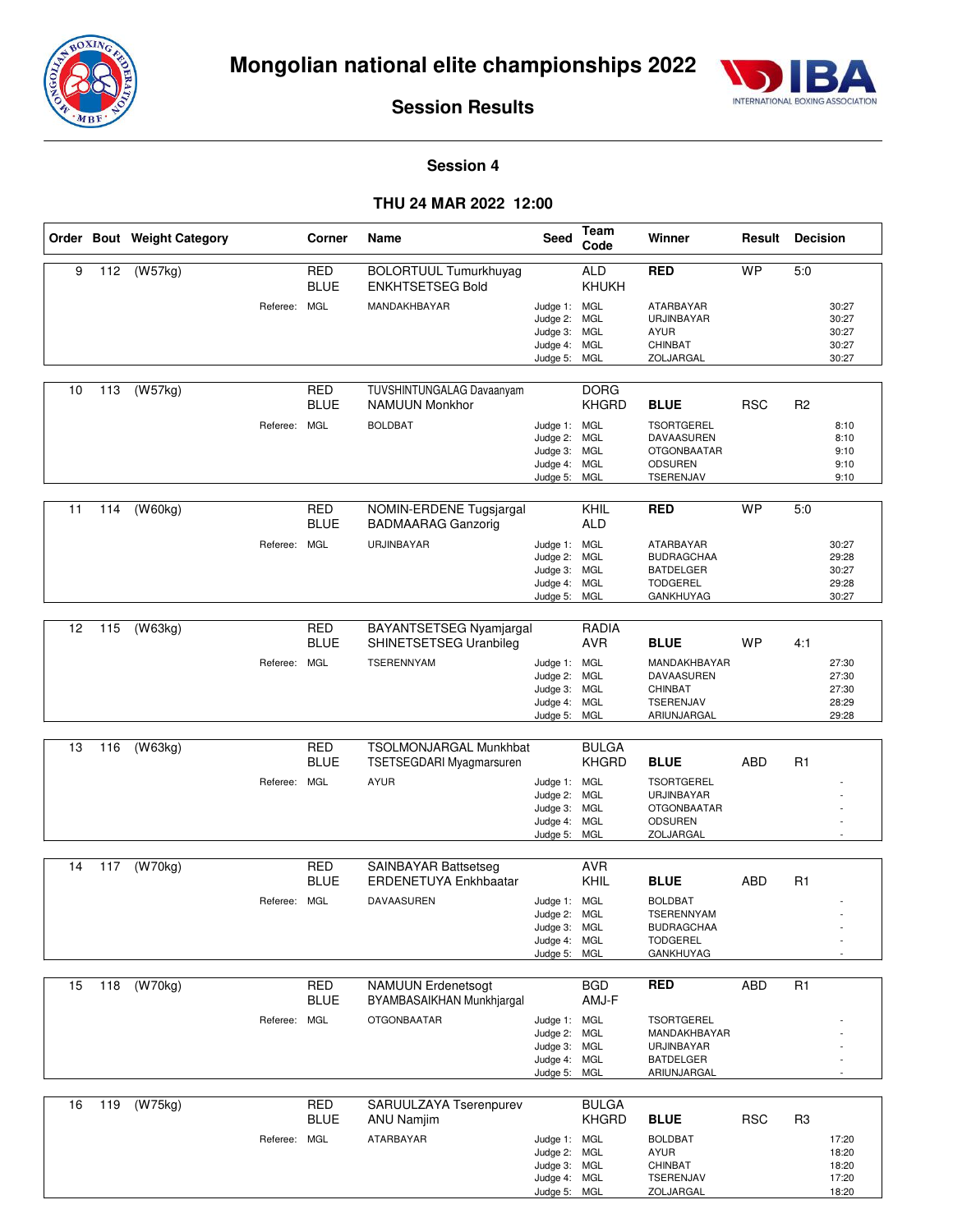



#### **Session 4**

#### **THU 24 MAR 2022 12:00**

|    |     | Order Bout Weight Category |              | Corner                    | <b>Name</b>                                           | <b>Seed</b>                                                                  | Team<br>Code                 | Winner                                                                                   | Result       | <b>Decision</b> |                                           |
|----|-----|----------------------------|--------------|---------------------------|-------------------------------------------------------|------------------------------------------------------------------------------|------------------------------|------------------------------------------------------------------------------------------|--------------|-----------------|-------------------------------------------|
| 17 | 120 | (W75kg)                    |              | <b>RED</b><br><b>BLUE</b> | MYAGMARJARGAL Munkhbat<br>NARANJARGAL Tsend-Ayush     |                                                                              | <b>SHIRB</b><br><b>IKHER</b> | <b>BLUE</b>                                                                              | RSC-I        | R <sub>2</sub>  |                                           |
|    |     |                            | Referee:     | <b>MGL</b>                | <b>TSORTGEREL</b>                                     | Judge 1: MGL<br>Judge 2: MGL<br>Judge 3: MGL<br>Judge 4: MGL<br>Judge 5: MGL |                              | <b>URJINBAYAR</b><br><b>TSERENNYAM</b><br>DAVAASUREN<br><b>ODSUREN</b><br>GANKHUYAG      |              |                 | 10:9<br>10:9<br>10:9<br>9:10<br>9:10      |
| 18 | 121 | (W81kg)                    |              | <b>RED</b><br><b>BLUE</b> | <b>ORGIL Bayardorj</b><br>ODONZAYA Damjin             |                                                                              | ONE-T<br><b>UVS</b>          | <b>BLUE</b>                                                                              | <b>WP</b>    | 3:2             |                                           |
|    |     |                            | Referee: MGL |                           | MANDAKHBAYAR                                          | Judge 1: MGL<br>Judge 2: MGL<br>Judge 3: MGL<br>Judge 4: MGL<br>Judge 5: MGL |                              | <b>ATARBAYAR</b><br><b>AYUR</b><br><b>OTGONBAATAR</b><br><b>BUDRAGCHAA</b><br>URJINBAYAR |              |                 |                                           |
| 19 | 122 | (W81kg)                    |              | <b>RED</b><br><b>BLUE</b> | KHUSLEN Lkhagvadorj<br><b>ZEINEP Azimbai</b>          |                                                                              | <b>BUGAT</b><br><b>ALD</b>   | <b>BLUE</b>                                                                              | <b>WP</b>    | 4:1             |                                           |
|    |     |                            | Referee: MGL |                           | <b>BOLDBAT</b>                                        | Judge 1: MGL<br>Judge 2: MGL<br>Judge 3: MGL<br>Judge 4: MGL<br>Judge 5: MGL |                              | <b>TSORTGEREL</b><br><b>DAVAASUREN</b><br>CHINBAT<br><b>BATDELGER</b><br>ZOLJARGAL       |              |                 | 29:28<br>27:30<br>27:30<br>27:30<br>27:30 |
| 20 | 123 | $(W+81kg)$                 | Referee:     | <b>RED</b><br><b>BLUE</b> | <b>MARALAA Altanzul</b><br><b>KHALIUN Buyanjargal</b> | Judge 1:<br>Judge 2:                                                         | <b>BGD</b><br><b>GANBO</b>   | <b>RED</b>                                                                               | <b>RSC</b>   | R1              |                                           |
|    |     |                            |              |                           |                                                       |                                                                              |                              |                                                                                          |              |                 |                                           |
| 21 | 124 | $(W+81kg)$                 | Referee:     | <b>RED</b><br><b>BLUE</b> | <b>NOMIN Bat-Ochir</b><br><b>UNDRAM Erdenesoyol</b>   | Judge 1:<br>Judge 2:                                                         | <b>DARKH</b><br>AMJ-F        | <b>RED</b>                                                                               | <b>RSC-I</b> | R1              |                                           |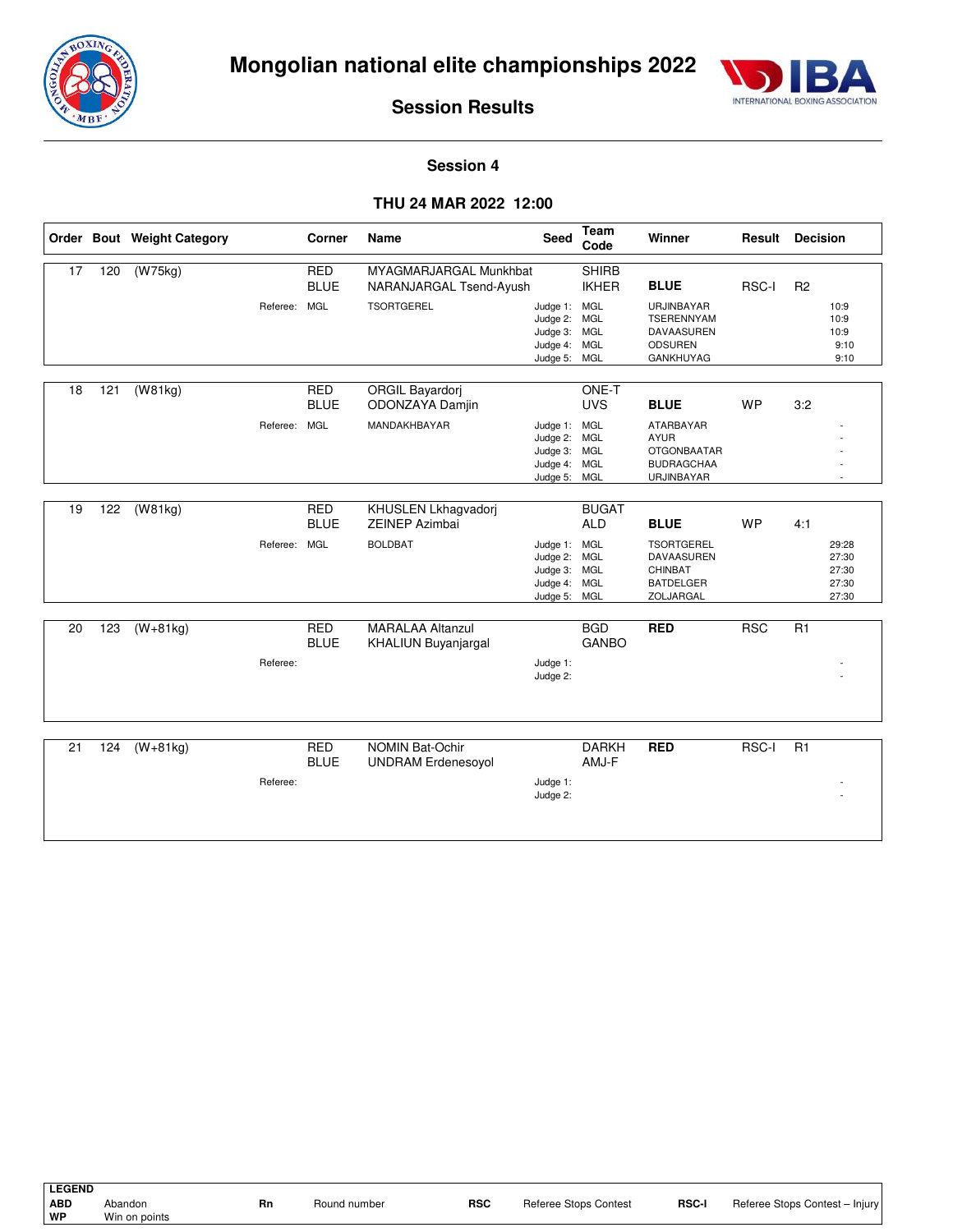



#### **Session 5**

#### **FRI 25 MAR 2022 12:00**

|   |     | Order Bout Weight Category |              | Corner                    | Name                                                        | Seed                         | <b>Team</b><br>Code        | Winner                                  | Result     | <b>Decision</b> |                |
|---|-----|----------------------------|--------------|---------------------------|-------------------------------------------------------------|------------------------------|----------------------------|-----------------------------------------|------------|-----------------|----------------|
| 1 | 125 | (48kg)                     |              | <b>RED</b><br><b>BLUE</b> | <b>BATTULGA Aldarkhishig</b><br>LUVSANPERENLEI Munkh-Erdene |                              | <b>ALD</b><br><b>BGD</b>   | <b>RED</b>                              | <b>ABD</b> | R <sub>2</sub>  |                |
|   |     |                            | Referee: MGL |                           | ZOLJARGAL                                                   | Judge 1: MGL                 |                            | <b>ATARBAYAR</b><br>MANDAKHBAYAR        |            |                 | 10:9           |
|   |     |                            |              |                           |                                                             | Judge 2: MGL<br>Judge 3: MGL |                            | <b>ODSUREN</b>                          |            |                 | 10:9<br>10:8   |
|   |     |                            |              |                           |                                                             | Judge 4: MGL                 |                            | <b>CHINBAT</b>                          |            |                 | 10:9           |
|   |     |                            |              |                           |                                                             | Judge 5: MGL                 |                            | <b>TODGEREL</b>                         |            |                 | 10:9           |
| 2 | 126 | (48kg)                     |              | <b>RED</b>                | SUKH-ERDENE Enkhbaatar                                      |                              | <b>DORG</b>                | <b>RED</b>                              | <b>ABD</b> | R <sub>3</sub>  |                |
|   |     |                            |              | <b>BLUE</b>               | ENKH-AMGALAN Enkhbaatar                                     |                              | <b>DORG</b>                |                                         |            |                 |                |
|   |     |                            | Referee: MGL |                           | <b>BATDELGER</b>                                            | Judge 1: MGL                 |                            | <b>BOLDBAT</b>                          |            |                 | 20:18          |
|   |     |                            |              |                           |                                                             | Judge 2: MGL<br>Judge 3: MGL |                            | <b>AYUR</b><br>DAVAASUREN               |            |                 | 20:18<br>20:18 |
|   |     |                            |              |                           |                                                             | Judge 4: MGL                 |                            | <b>BUDRAGCHAA</b>                       |            |                 | 20:18          |
|   |     |                            |              |                           |                                                             | Judge 5:                     | MGL                        | TSERENJAV                               |            |                 | 20:18          |
| 3 | 127 | (51kg)                     |              | <b>RED</b>                | BATBOLD Khishigsaikhan                                      |                              | <b>KHIL</b>                |                                         |            |                 |                |
|   |     |                            |              | <b>BLUE</b>               | ENKHSAIKHAN Oyun-Erdene                                     |                              | <b>IKHER</b>               | <b>BLUE</b>                             | <b>WP</b>  | 5:0             |                |
|   |     |                            | Referee: MGL |                           | <b>ODSUREN</b>                                              | Judge 1: MGL                 |                            | ATARBAYAR                               |            |                 | 27:30          |
|   |     |                            |              |                           |                                                             | Judge 2: MGL<br>Judge 3: MGL |                            | URJINBAYAR<br><b>OTGONBAATAR</b>        |            |                 | 27:30<br>27:30 |
|   |     |                            |              |                           |                                                             | Judge 4: MGL                 |                            | <b>BATDELGER</b>                        |            |                 | 27:30          |
|   |     |                            |              |                           |                                                             | Judge 5: MGL                 |                            | ARIUNJARGAL                             |            |                 | 27:30          |
| 4 | 128 | (51kg)                     |              | <b>RED</b><br><b>BLUE</b> | ENKH-MANDAKH Kharkhuu<br>GAN-ERDENE Gankhuyag               |                              | <b>ALD</b><br><b>KHUCH</b> | <b>RED</b>                              | <b>WP</b>  | 4:1             |                |
|   |     |                            | Referee:     | <b>MGL</b>                | <b>BUDRAGCHAA</b>                                           | Judge 1: MGL                 |                            | <b>TSORTGEREL</b>                       |            |                 | 30:27          |
|   |     |                            |              |                           |                                                             | Judge 2: MGL<br>Judge 3: MGL |                            | MANDAKHBAYAR<br>TSERENNYAM              |            |                 | 29:28<br>29:28 |
|   |     |                            |              |                           |                                                             | Judge 4: MGL                 |                            | <b>TODGEREL</b>                         |            |                 | 28:29          |
|   |     |                            |              |                           |                                                             | Judge 5: MGL                 |                            | ZOLJARGAL                               |            |                 | 29:28          |
| 5 | 129 | (54kg)                     |              | <b>RED</b><br><b>BLUE</b> | <b>SUKHBAT Enkhzorigt</b><br><b>BILGUUNSAIKHAN Kharkhuu</b> |                              | <b>IKHER</b><br><b>ALD</b> | <b>BLUE</b>                             | <b>WP</b>  | 3:2             |                |
|   |     |                            | Referee: MGL |                           | CHINBAT                                                     | Judge 1: MGL                 |                            | <b>BOLDBAT</b>                          |            |                 | 29:28          |
|   |     |                            |              |                           |                                                             | Judge 2: MGL                 |                            | <b>AYUR</b>                             |            |                 | 29:28          |
|   |     |                            |              |                           |                                                             | Judge 3: MGL<br>Judge 4: MGL |                            | DAVAASUREN<br><b>ODSUREN</b>            |            |                 | 27:30<br>27:30 |
|   |     |                            |              |                           |                                                             | Judge 5: MGL                 |                            | <b>GANKHUYAG</b>                        |            |                 | 27:30          |
| 6 | 130 | (54kg)                     |              | <b>RED</b>                | GANBOLD Dorjnyambuu                                         |                              | <b>KHGRD</b>               | <b>RED</b>                              | WP         | 5:0             |                |
|   |     |                            |              | <b>BLUE</b>               | <b>TSENDSUREN Bat-Ireedui</b>                               |                              | <b>AVR</b>                 |                                         |            |                 |                |
|   |     |                            | Referee: MGL |                           | <b>OTGONBAATAR</b>                                          | Judge 1: MGL                 |                            | ATARBAYAR                               |            |                 | 30:27          |
|   |     |                            |              |                           |                                                             | Judge 2: MGL<br>Judge 3: MGL |                            | URJINBAYAR<br><b>BUDRAGCHAA</b>         |            |                 | 29:28<br>30:27 |
|   |     |                            |              |                           |                                                             | Judge 4: MGL                 |                            | TSERENJAV                               |            |                 | 29:28          |
|   |     |                            |              |                           |                                                             | Judge 5: MGL                 |                            | ARIUNJARGAL                             |            |                 | 29:28          |
| 7 | 131 | (57kg)                     |              | <b>RED</b>                | BAYARSAIKHAN Enkh-Amgalan                                   |                              | KHANB                      | <b>RED</b>                              | <b>WP</b>  | 5:0             |                |
|   |     |                            |              | <b>BLUE</b>               | <b>GAN-ERDENE Ganbaatar</b>                                 |                              | <b>KHUKH</b>               |                                         |            |                 |                |
|   |     |                            | Referee: MGL |                           | DAVAASUREN                                                  | Judge 1: MGL                 |                            | <b>TSORTGEREL</b>                       |            |                 | 29:28          |
|   |     |                            |              |                           |                                                             | Judge 2: MGL<br>Judge 3: MGL |                            | CHINBAT<br><b>BATDELGER</b>             |            |                 | 30:26<br>30:27 |
|   |     |                            |              |                           |                                                             | Judge 4: MGL                 |                            | <b>TODGEREL</b>                         |            |                 | 30:27          |
|   |     |                            |              |                           |                                                             | Judge 5: MGL                 |                            | ZOLJARGAL                               |            |                 | 30:27          |
| 8 | 132 | (57kg)                     |              | <b>RED</b>                | ENKH-AMAR Kharkhuu                                          |                              | ALD                        | <b>RED</b>                              | <b>WP</b>  | 4:1             |                |
|   |     |                            |              | <b>BLUE</b>               | ENKHTUR Nyamdavaa                                           |                              | <b>GOLDB</b>               |                                         |            |                 |                |
|   |     |                            | Referee: MGL |                           | <b>AYUR</b>                                                 | Judge 1: MGL                 |                            | MANDAKHBAYAR                            |            |                 | 29:28          |
|   |     |                            |              |                           |                                                             | Judge 2: MGL                 |                            | TSERENNYAM                              |            |                 | 29:28          |
|   |     |                            |              |                           |                                                             | Judge 3: MGL<br>Judge 4: MGL |                            | <b>OTGONBAATAR</b><br><b>BUDRAGCHAA</b> |            |                 | 30:27<br>28:29 |
|   |     |                            |              |                           |                                                             | Judge 5: MGL                 |                            | GANKHUYAG                               |            |                 | 29:28          |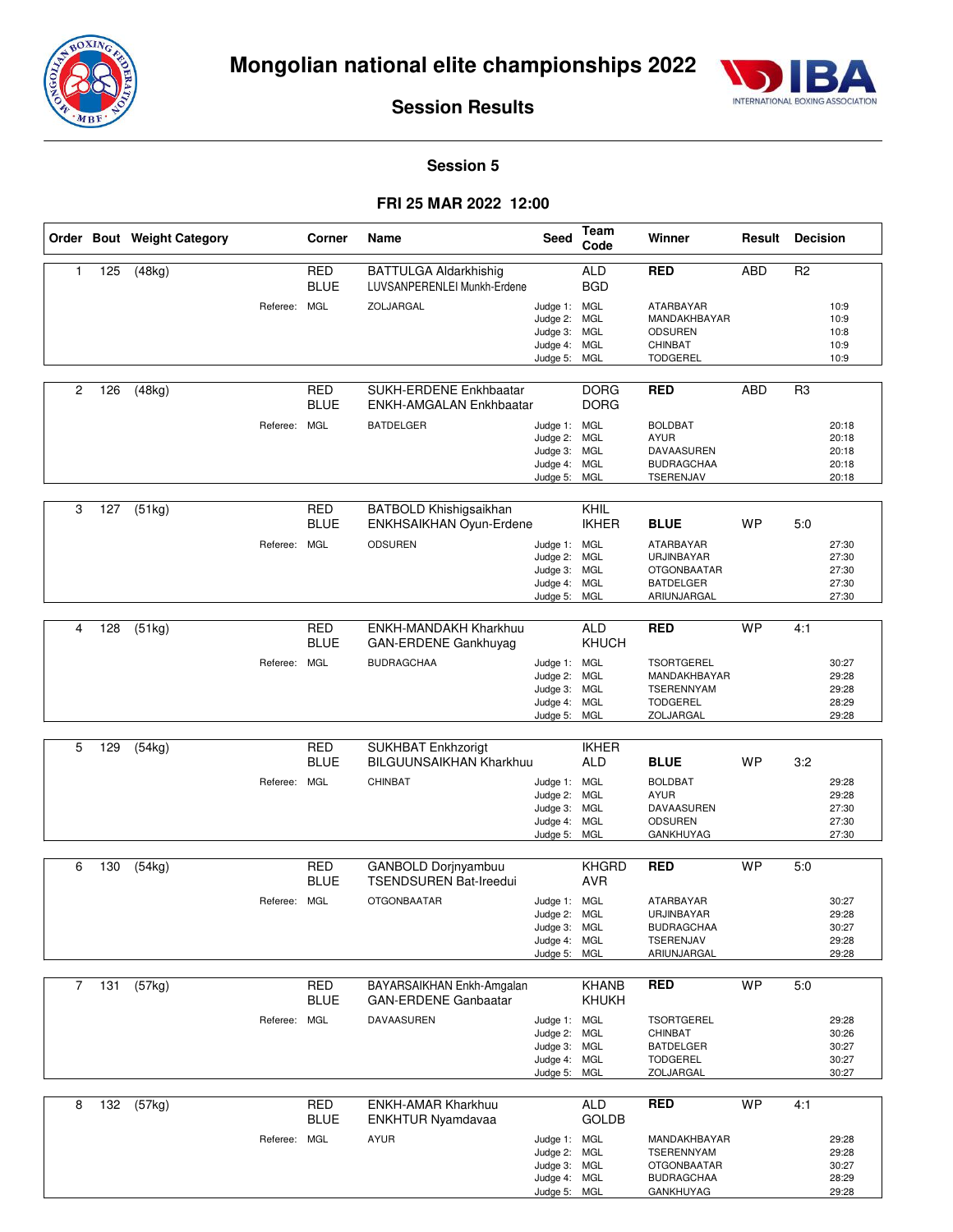



#### **Session 5**

#### **FRI 25 MAR 2022 12:00**

|    |     | Order Bout Weight Category | Corner                                    | Name                                                                    | Seed                                                                         | <b>Team</b><br>Code         | Winner                                                                                                     | Result     | Decision                                               |
|----|-----|----------------------------|-------------------------------------------|-------------------------------------------------------------------------|------------------------------------------------------------------------------|-----------------------------|------------------------------------------------------------------------------------------------------------|------------|--------------------------------------------------------|
| 9  | 133 | (60kg)                     | <b>RED</b><br><b>BLUE</b><br>Referee: MGL | <b>BAT-ULZII Erdenetsogt</b><br>BUYANDALAI Bayarkhuu<br>ATARBAYAR       | Judge 1: MGL<br>Judge 2: MGL<br>Judge 3: MGL<br>Judge 4: MGL<br>Judge 5: MGL | <b>DOR</b><br><b>KHGRD</b>  | <b>BLUE</b><br>URJINBAYAR<br>DAVAASUREN<br><b>BUDRAGCHAA</b><br>TSERENJAV<br>ARIUNJARGAL                   | <b>WP</b>  | 5:0<br>27:30<br>26:30<br>27:30<br>27:30<br>27:30       |
| 10 | 134 | (60kg)                     | <b>RED</b><br><b>BLUE</b><br>Referee: MGL | <b>ENKHTUR Tegshjargal</b><br>OTGONSUKH Khashkhuu<br><b>TSORTGEREL</b>  | Judge 1: MGL<br>Judge 2: MGL<br>Judge 3: MGL<br>Judge 4: MGL<br>Judge 5: MGL | <b>BKHA</b><br>KHUKH        | <b>RED</b><br><b>TSERENNYAM</b><br>DAVAASUREN<br>CHINBAT<br><b>BATDELGER</b><br><b>TODGEREL</b>            | <b>WP</b>  | 5:0<br>30:27<br>30:27<br>30:27<br>29:28<br>30:27       |
| 11 | 135 | (63.5kg)                   | <b>RED</b><br><b>BLUE</b><br>Referee: MGL | <b>DULGUUN Batbayar</b><br><b>TSENDBAATAR Erdenebat</b><br>MANDAKHBAYAR | Judge 1: MGL<br>Judge 2: MGL<br>Judge 3: MGL<br>Judge 4: MGL<br>Judge 5: MGL | <b>ERDBO</b><br><b>SULD</b> | <b>BLUE</b><br><b>ATARBAYAR</b><br><b>AYUR</b><br><b>OTGONBAATAR</b><br><b>ODSUREN</b><br><b>GANKHUYAG</b> | <b>ABD</b> | R1                                                     |
| 12 | 136 | (63.5kg)                   | <b>RED</b><br><b>BLUE</b><br>Referee: MGL | <b>MISHEELT Battumur</b><br><b>BILGUUNTUGS Tserenbal</b><br>CHINBAT     | Judge 1: MGL<br>Judge 2: MGL<br>Judge 3: MGL<br>Judge 4: MGL<br>Judge 5: MGL | <b>AVR</b><br>ONE-T         | <b>RED</b><br><b>TSORTGEREL</b><br><b>TSERENNYAM</b><br>DAVAASUREN<br><b>BUDRAGCHAA</b><br>ARIUNJARGAL     | <b>RSC</b> | R <sub>2</sub><br>10:7<br>10:9<br>10:8<br>10:9<br>10:9 |
| 13 | 137 | (67kg)                     | <b>RED</b><br><b>BLUE</b><br>Referee: MGL | <b>JANDOS Askhar</b><br>MUNKH-ERDENE Uranchimeg<br>URJINBAYAR           | Judge 1: MGL<br>Judge 2: MGL<br>Judge 3: MGL<br>Judge 4: MGL<br>Judge 5: MGL | <b>KHGRD</b><br><b>ALD</b>  | <b>BLUE</b><br>MANDAKHBAYAR<br><b>AYUR</b><br><b>OTGONBAATAR</b><br><b>TSERENJAV</b><br>ZOLJARGAL          | <b>WP</b>  | 3:2<br>29:28<br>28:29<br>27:30<br>28:29<br>30:27       |
| 14 | 138 | (67kg)                     | <b>RED</b><br><b>BLUE</b><br>Referee: MGL | BAYARKHUU Ganbaatar<br><b>CHINZORIG Baatarsukh</b><br><b>TSERENNYAM</b> | Judge 1: MGL<br>Judge 2: MGL<br>Judge 3: MGL<br>Judge 4: MGL<br>Judge 5: MGL | KHUCH<br><b>ALD</b>         | <b>BLUE</b><br>ATARBAYAR<br>CHINBAT<br><b>ODSUREN</b><br><b>BATDELGER</b><br><b>TODGEREL</b>               | <b>WP</b>  | 4:1<br>28:29<br>28:29<br>27:30<br>27:30<br>29:28       |
| 15 | 139 | (71kg)                     | <b>RED</b><br><b>BLUE</b><br>Referee: MGL | JAVKHLANBAYAR Sainchuluun<br>BYAMBA-ERDENE Otgonbaatar<br><b>AYUR</b>   | Judge 1: MGL<br>Judge 2: MGL<br>Judge 3: MGL<br>Judge 4: MGL<br>Judge 5: MGL | <b>ALD</b><br>KHIL          | <b>BLUE</b><br><b>TSORTGEREL</b><br>URJINBAYAR<br><b>BUDRAGCHAA</b><br>GANKHUYAG<br>ARIUNJARGAL            | KO         | R <sub>1</sub>                                         |
| 16 | 140 | (71kg)                     | <b>RED</b><br><b>BLUE</b><br>Referee: MGL | ULAMJARGALAN Olzvoi<br>ENKH-ORGIL Nergui<br>DAVAASUREN                  | Judge 1: MGL<br>Judge 2: MGL<br>Judge 3: MGL<br>Judge 4: MGL                 | UMNU<br><b>ALD</b>          | <b>RED</b><br>ATARBAYAR<br>MANDAKHBAYAR<br><b>ODSUREN</b><br>TSERENJAV                                     | ABD        | R <sub>1</sub><br>10:9<br>10:9<br>10:9<br>10:9         |

Judge 5:

MGL

ZOLJARGAL

10:9

 $\overline{\phantom{a}}$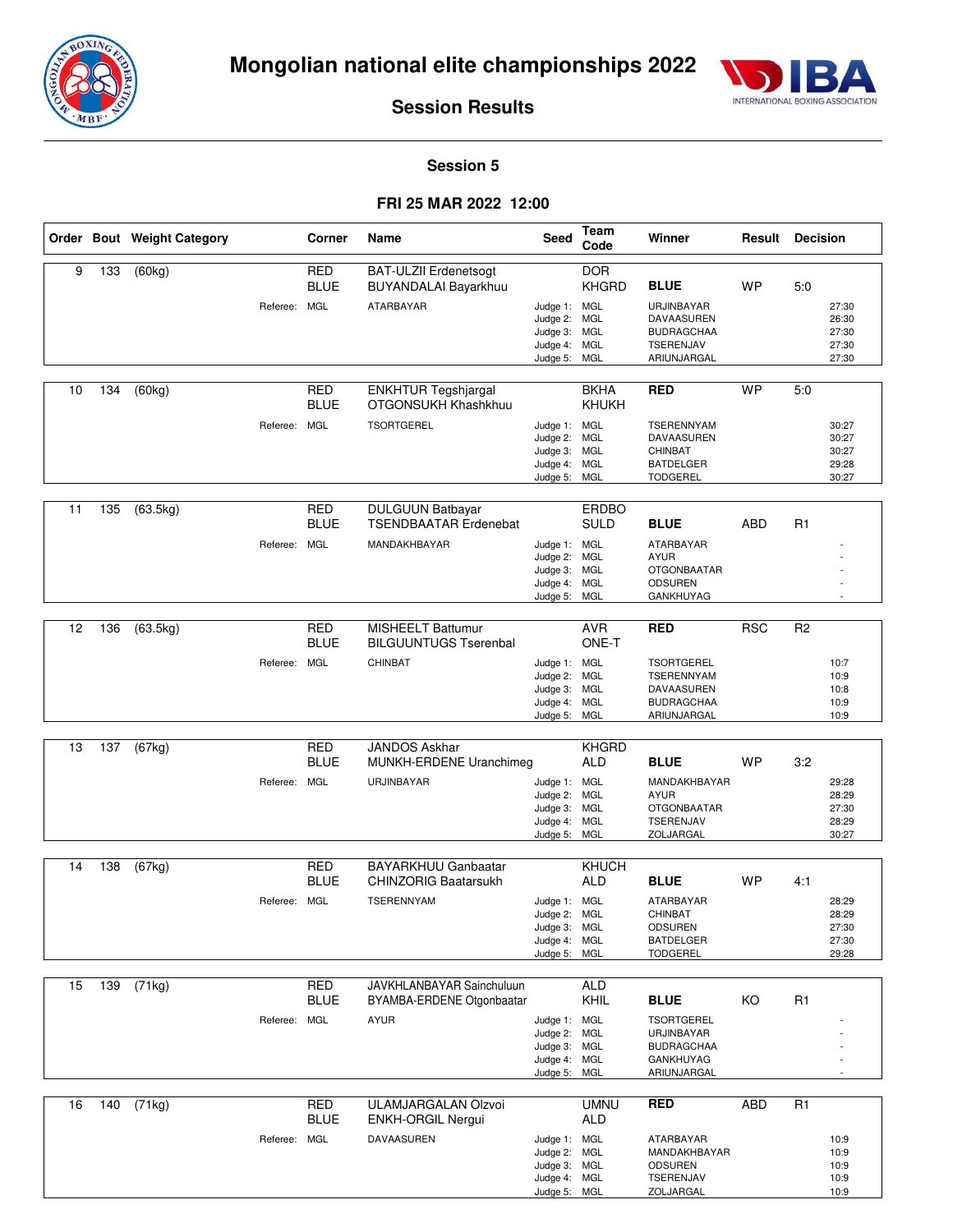



#### **Session 5**

#### **FRI 25 MAR 2022 12:00**

|    |     | Order Bout Weight Category | Corner                                    | Name                                                                     | Seed                                                                         | Team<br>Code                            | Winner                                                                                                | Result     | <b>Decision</b> |                                           |
|----|-----|----------------------------|-------------------------------------------|--------------------------------------------------------------------------|------------------------------------------------------------------------------|-----------------------------------------|-------------------------------------------------------------------------------------------------------|------------|-----------------|-------------------------------------------|
| 17 | 141 | (75kg)                     | <b>RED</b><br><b>BLUE</b><br>Referee: MGL | GANTULGA Batbayar<br>ERKHEMBAYAR Batbayar<br><b>OTGONBAATAR</b>          | Judge 1: MGL<br>Judge 2: MGL<br>Judge 3: MGL<br>Judge 4: MGL<br>Judge 5: MGL | KHUKH<br>KHUCH                          | <b>BLUE</b><br>URJINBAYAR<br><b>TSERENNYAM</b><br><b>AYUR</b><br><b>BATDELGER</b><br><b>TODGEREL</b>  | <b>WP</b>  | 5:0             | 28:29<br>28:29<br>28:29<br>28:29<br>28:29 |
| 18 | 142 | (75kg)                     | <b>RED</b><br><b>BLUE</b><br>Referee: MGL | <b>DALAI</b> Ganzorig<br>OTGONJARGAL Jargal<br>CHINBAT                   | Judge 1: MGL<br>Judge 2: MGL<br>Judge 3: MGL<br>Judge 4: MGL<br>Judge 5:     | <b>KHGRD</b><br><b>ALD</b><br>MGL       | <b>BLUE</b><br><b>TSORTGEREL</b><br>URJINBAYAR<br>DAVAASUREN<br><b>BUDRAGCHAA</b><br>ARIUNJARGAL      | <b>WP</b>  | 5.0             | 27:30<br>28:29<br>26:30<br>27:30<br>27:30 |
| 19 | 143 | (80kg)                     | <b>RED</b><br><b>BLUE</b><br>Referee: MGL | TURTULGA Yanjindulam<br><b>BAASANDORJ Batchuluun</b><br>ATARBAYAR        | Judge 1: MGL<br>Judge 2: MGL<br>Judge 3: MGL<br>Judge 4: MGL<br>Judge 5: MGL | <b>BGD</b><br><b>KHIL</b>               | <b>RED</b><br>TSERENNYAM<br><b>ODSUREN</b><br>GANKHUYAG<br>TSERENJAV<br>ZOLJARGAL                     | <b>WP</b>  | 4:1             | 30:27<br>30:27<br>30:27<br>28:29<br>30:27 |
| 20 | 144 | (80kg)                     | <b>RED</b><br><b>BLUE</b><br>Referee: MGL | AGARZANDAN Baatarsaikhan<br>MENDBAYAR Gijir<br><b>TSORTGEREL</b>         | Judge 1: MGL<br>Judge 2: MGL<br>Judge 3: MGL<br>Judge 4:<br>Judge 5: MGL     | <b>SULD</b><br><b>ALD</b><br><b>MGL</b> | <b>RED</b><br>URJINBAYAR<br><b>AYUR</b><br><b>OTGONBAATAR</b><br><b>BATDELGER</b><br><b>TODGEREL</b>  | <b>WP</b>  | 2:3             | 29:28<br>29:28<br>28:29<br>28:29<br>28:29 |
| 21 | 145 | (86kg)                     | <b>RED</b><br><b>BLUE</b><br>Referee: MGL | <b>GANBAT Gantogtokh</b><br><b>BATBAATAR Munkhjargal</b><br>MANDAKHBAYAR | Judge 1: MGL<br>Judge 2: MGL<br>Judge 3: MGL<br>Judge 4: MGL<br>Judge 5: MGL | <b>KHUCH</b><br><b>ALD</b>              | <b>RED</b><br>ATARBAYAR<br><b>TSERENNYAM</b><br><b>CHINBAT</b><br><b>BUDRAGCHAA</b><br>GANKHUYAG      | <b>WP</b>  | 5:0             | 30:27<br>30:27<br>30:27<br>30:27<br>30:27 |
| 22 | 146 | (86kg)                     | <b>RED</b><br><b>BLUE</b><br>Referee: MGL | MUNKHBAATAR Purevdorj<br><b>BATZORIG Otgonjargal</b><br><b>BOLDBAT</b>   | Judge 1: MGL<br>Judge 2: MGL<br>Judge 3: MGL<br>Judge 4: MGL<br>Judge 5: MGL | AMJ-F<br><b>KHUCH</b>                   | <b>BLUE</b><br><b>TSORTGEREL</b><br><b>AYUR</b><br>DAVAASUREN<br>ODSUREN<br>TSERENJAV                 | <b>WP</b>  | 5:0             | 26:30<br>26:30<br>26:30<br>26:30<br>26:30 |
| 23 | 147 | (92kg)                     | <b>RED</b><br><b>BLUE</b><br>Referee: MGL | CHINSANAA Boldbaatar<br><b>ENKHJIN Odbadral</b><br>URJINBAYAR            | Judge 1: MGL<br>Judge 2: MGL<br>Judge 3: MGL<br>Judge 4: MGL<br>Judge 5: MGL | AMJ-F<br>KHUCH                          | <b>BLUE</b><br>MANDAKHBAYAR<br><b>OTGONBAATAR</b><br><b>BATDELGER</b><br><b>TODGEREL</b><br>ZOLJARGAL | <b>WP</b>  | 4:1             | 28:29<br>27:30<br>27:30<br>27:30<br>29:28 |
| 24 | 148 | (92kg)                     | <b>RED</b><br><b>BLUE</b><br>Referee: MGL | MYAGMARBAT Purevdorj<br><b>SARANTSOGT Demuul</b><br>TSERENNYAM           | Judge 1: MGL<br>Judge 2: MGL<br>Judge 3: MGL<br>Judge 4: MGL<br>Judge 5: MGL | <b>BGD</b><br>M-ERC                     | <b>RED</b><br>ATARBAYAR<br><b>BOLDBAT</b><br>CHINBAT<br>ODSUREN<br>GANKHUYAG                          | <b>RSC</b> | R <sub>2</sub>  | 10:9<br>10:9<br>10:9<br>10:9<br>10:9      |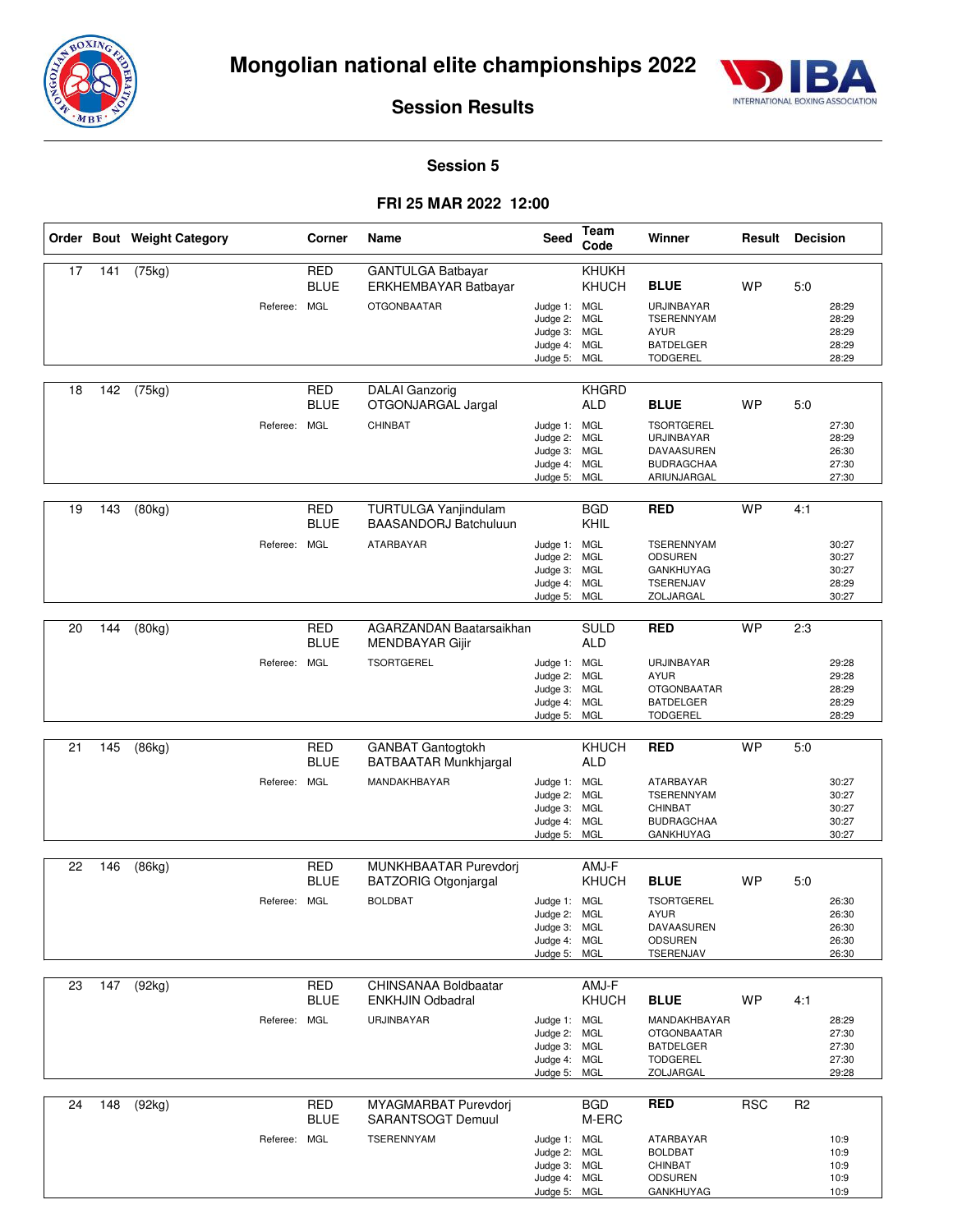



#### **Session 5**

#### **FRI 25 MAR 2022 12:00**

|    |     | Order Bout Weight Category |          | Corner                    | Name                                              | Seed                                                                         | Team<br>Code               | Winner                                                                                      | Result    | <b>Decision</b> |                                           |
|----|-----|----------------------------|----------|---------------------------|---------------------------------------------------|------------------------------------------------------------------------------|----------------------------|---------------------------------------------------------------------------------------------|-----------|-----------------|-------------------------------------------|
| 25 | 149 | $(+92kg)$                  |          | <b>RED</b><br><b>BLUE</b> | ERDENEBAYAR Sandagsuren<br><b>ERBOLAT Tolek</b>   |                                                                              | <b>BUUDA</b><br><b>ALD</b> | <b>RED</b>                                                                                  | <b>WP</b> | 5:0             |                                           |
|    |     |                            | Referee: | MGL                       | <b>BUDRAGCHAA</b>                                 | Judge 1: MGL<br>Judge 2: MGL<br>Judge 3: MGL<br>Judge 4: MGL<br>Judge 5: MGL |                            | <b>TSORTGEREL</b><br><b>URJINBAYAR</b><br><b>DAVAASUREN</b><br>TSERENJAV<br>ARIUNJARGAL     |           |                 | 30:27<br>29:28<br>30:27<br>30:27<br>30:27 |
| 26 | 150 | $(+92kg)$                  |          | <b>RED</b><br><b>BLUE</b> | <b>BATJARGAL Erdenebat</b><br><b>BEKNUR Khali</b> |                                                                              | KHUKH<br>KHUCH             | <b>BLUE</b>                                                                                 | <b>WP</b> | 5:0             |                                           |
|    |     |                            | Referee: | MGL                       | <b>ODSUREN</b>                                    | Judge 1: MGL<br>Judge 2: MGL<br>Judge 3: MGL<br>Judge 4: MGL<br>Judge 5: MGL |                            | MANDAKHBAYAR<br><b>BOLDBAT</b><br><b>OTGONBAATAR</b><br><b>BATDELGER</b><br><b>TODGEREL</b> |           |                 | 27:30<br>27:30<br>27:30<br>27:30<br>27:30 |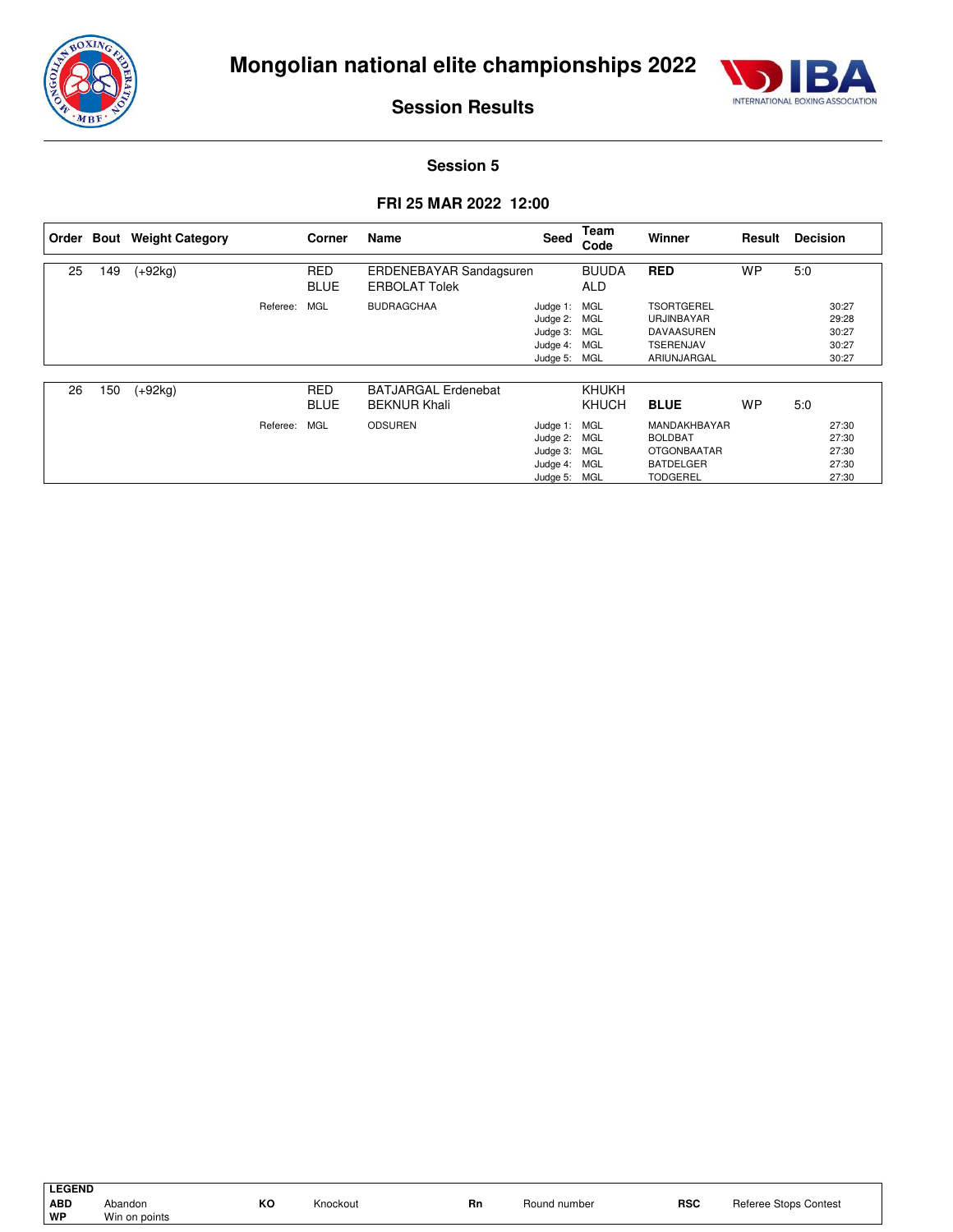



#### **Session 6**

#### **SAT 26 MAR 2022 12:00**

|   |     | Order Bout Weight Category |              | Corner                                  | Name                                                                   | Seed                                                                         | Team<br>Code                      | Winner                                                                                                            | <b>Result Decision</b> |     |                                           |
|---|-----|----------------------------|--------------|-----------------------------------------|------------------------------------------------------------------------|------------------------------------------------------------------------------|-----------------------------------|-------------------------------------------------------------------------------------------------------------------|------------------------|-----|-------------------------------------------|
| 1 | 151 | (W48kg)                    | Referee: MGL | <b>RED</b><br><b>BLUE</b>               | <b>ENKHMAA Ochirsukh</b><br>NYAMSUREN Janjiv<br><b>TSORTGEREL</b>      | Judge 1: MGL<br>Judge 2: MGL<br>Judge 3: MGL<br>Judge 4: MGL<br>Judge 5: MGL | <b>BGD</b><br><b>KHGRD</b>        | <b>BLUE</b><br>ATARBAYAR<br><b>BOLDBAT</b><br><b>TSERENNYAM</b><br>DAVAASUREN<br><b>OTGONBAATAR</b>               | <b>WP</b>              | 3:2 | 28:29<br>29:28<br>29:28<br>28:29<br>28:29 |
| 2 | 158 | (48kg)                     | Referee: MGL | <b>RED</b><br><b>BLUE</b>               | <b>BATTULGA Aldarkhishig</b><br>SUKH-ERDENE Enkhbaatar<br>MANDAKHBAYAR | Judge 1: MGL<br>Judge 2: MGL<br>Judge 3: MGL<br>Judge 4: MGL<br>Judge 5: MGL | <b>ALD</b><br><b>DORG</b>         | <b>BLUE</b><br>URJINBAYAR<br><b>AYUR</b><br>CHINBAT<br><b>BUDRAGCHAA</b><br><b>ODSUREN</b>                        | <b>WP</b>              | 4:1 | 28:29<br>27:30<br>27:30<br>28:29<br>30:27 |
| 3 | 155 | (W70kg)                    | Referee:     | <b>RED</b><br><b>BLUE</b><br><b>MGL</b> | ERDENETUYA Enkhbaatar<br><b>NAMUUN Erdenetsogt</b><br>ATARBAYAR        | Judge 1: MGL<br>Judge 2: MGL<br>Judge 3: MGL<br>Judge 4: MGL<br>Judge 5: MGL | KHIL<br><b>BGD</b>                | <b>RED</b><br><b>TSORTGEREL</b><br><b>BOLDBAT</b><br><b>TSERENNYAM</b><br><b>DAVAASUREN</b><br><b>OTGONBAATAR</b> | <b>WP</b>              | 5:0 | 30:27<br>30:27<br>30:27<br>30:27<br>30:27 |
| 4 | 161 | (75kg)                     | Referee: MGL | <b>RED</b><br><b>BLUE</b>               | <b>ERKHEMBAYAR Batbayar</b><br>OTGONJARGAL Jargal<br>CHINBAT           | Judge 1: MGL<br>Judge 2:<br>Judge 3: MGL<br>Judge 4: MGL<br>Judge 5: MGL     | <b>KHUCH</b><br><b>ALD</b><br>MGL | <b>BLUE</b><br>ATARBAYAR<br>MANDAKHBAYAR<br>URJINBAYAR<br><b>AYUR</b><br><b>BUDRAGCHAA</b>                        | <b>WP</b>              | 5:0 | 28:29<br>27:30<br>27:30<br>27:30<br>27:30 |
| 5 | 152 | (W52kg)                    | Referee:     | <b>RED</b><br><b>BLUE</b><br><b>MGL</b> | ALTANTSETSEG Lutsaikhan<br>KHULAN Purevdorj<br><b>BOLDBAT</b>          | Judge 1: MGL<br>Judge 2: MGL<br>Judge 3: MGL<br>Judge 4: MGL<br>Judge 5: MGL | <b>AVR</b><br><b>ALD</b>          | <b>RED</b><br><b>TSORTGEREL</b><br>MANDAKHBAYAR<br><b>TSERENNYAM</b><br>DAVAASUREN<br>CHINBAT                     | <b>WP</b>              | 5:0 | 30:27<br>30:27<br>30:27<br>30:27<br>30:27 |
| 6 | 159 | (54kg)                     | Referee: MGL | <b>RED</b><br><b>BLUE</b>               | <b>BILGUUNSAIKHAN Kharkhuu</b><br>GANBOLD Dorjnyambuu<br>DAVAASUREN    | Judge 1: MGL<br>Judge 2: MGL<br>Judge 3: MGL<br>Judge 4: MGL<br>Judge 5: MGL | <b>ALD</b><br><b>KHGRD</b>        | <b>BLUE</b><br>URJINBAYAR<br><b>AYUR</b><br><b>OTGONBAATAR</b><br><b>BUDRAGCHAA</b><br><b>ODSUREN</b>             | <b>WP</b>              | 5:0 | 27:30<br>28:29<br>27:30<br>28:29<br>27:30 |
| 7 | 153 | (W57kg)                    | Referee: MGL | RED<br><b>BLUE</b>                      | <b>BOLORTUUL Tumurkhuyag</b><br>NAMUUN Monkhor<br><b>ODSUREN</b>       | Judge 1: MGL<br>Judge 2: MGL<br>Judge 3: MGL<br>Judge 4: MGL<br>Judge 5: MGL | <b>ALD</b><br><b>KHGRD</b>        | <b>BLUE</b><br>ATARBAYAR<br><b>TSORTGEREL</b><br>MANDAKHBAYAR<br><b>BOLDBAT</b><br><b>BUDRAGCHAA</b>              | <b>WP</b>              | 5:0 | 28:29<br>28:29<br>27:30<br>27:30<br>27:30 |
| 8 | 160 | (63.5kg)                   | Referee: MGL | <b>RED</b><br><b>BLUE</b>               | <b>TSENDBAATAR Erdenebat</b><br><b>MISHEELT Battumur</b><br>ATARBAYAR  | Judge 1: MGL<br>Judge 2: MGL<br>Judge 3: MGL<br>Judge 4: MGL<br>Judge 5: MGL | <b>SULD</b><br><b>AVR</b>         | <b>BLUE</b><br><b>TSORTGEREL</b><br>MANDAKHBAYAR<br><b>BOLDBAT</b><br>TSERENNYAM<br>DAVAASUREN                    | WP                     | 3:2 | 28:29<br>27:30<br>29:28<br>28:29<br>30:27 |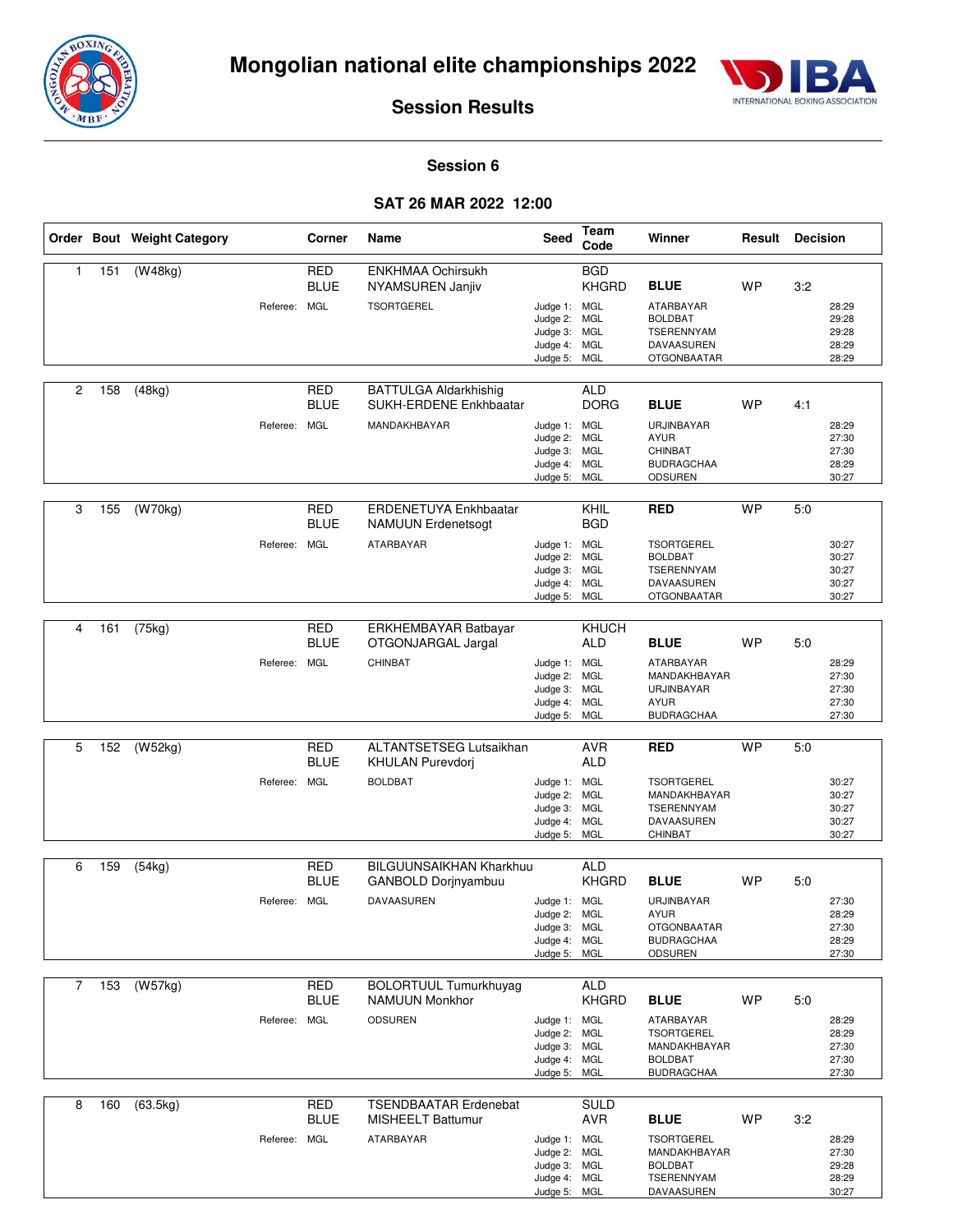



#### **Session 6**

#### **SAT 26 MAR 2022 12:00**

|    |     | Order Bout Weight Category |              | Corner                    | <b>Name</b>                                             | Seed                                                                         | Team<br>Code                 | Winner                                                                              | Result    | <b>Decision</b> |                                           |
|----|-----|----------------------------|--------------|---------------------------|---------------------------------------------------------|------------------------------------------------------------------------------|------------------------------|-------------------------------------------------------------------------------------|-----------|-----------------|-------------------------------------------|
| 9  | 156 | (W81kg)                    |              | <b>RED</b><br><b>BLUE</b> | ODONZAYA Damjin<br><b>ZEINEP Azimbai</b>                |                                                                              | <b>UVS</b><br><b>ALD</b>     | <b>BLUE</b>                                                                         | <b>WP</b> | 5.0             |                                           |
|    |     |                            | Referee:     | <b>MGL</b>                | URJINBAYAR                                              | Judge 1: MGL<br>Judge 2: MGL<br>Judge 3: MGL<br>Judge 4: MGL<br>Judge 5: MGL |                              | <b>AYUR</b><br><b>OTGONBAATAR</b><br><b>CHINBAT</b><br><b>BUDRAGCHAA</b><br>ODSUREN |           |                 | 28:29<br>27:30<br>27:30<br>27:30<br>27:30 |
| 10 | 162 | (86kg)                     | Referee:     | <b>RED</b><br><b>BLUE</b> | <b>GANBAT Gantogtokh</b><br><b>BATZORIG Otgonjargal</b> | Judge 1:<br>Judge 2:                                                         | <b>KHUCH</b><br><b>KHUCH</b> | <b>BLUE</b>                                                                         | <b>WO</b> |                 |                                           |
| 11 | 157 | $(W+81kg)$                 | Referee:     | <b>RED</b><br><b>BLUE</b> | <b>MARALAA Altanzul</b><br><b>UNDRAM Erdenesoyol</b>    | Judge 1:<br>Judge 2:                                                         | <b>BGD</b><br>AMJ-F          | <b>RED</b>                                                                          | <b>WO</b> |                 |                                           |
| 12 | 154 |                            |              | <b>RED</b>                | <b>SHINETSETSEG Uranbileg</b>                           |                                                                              | <b>AVR</b>                   | <b>RED</b>                                                                          | <b>WP</b> | 3:2             |                                           |
|    |     | (W63kg)                    |              | <b>BLUE</b>               | TSETSEGDARI Myagmarsuren                                |                                                                              | <b>KHGRD</b>                 |                                                                                     |           |                 |                                           |
|    |     |                            | Referee:     | <b>MGL</b>                | <b>OTGONBAATAR</b>                                      | Judge 1: MGL<br>Judge 2: MGL<br>Judge 3: MGL<br>Judge 4: MGL<br>Judge 5: MGL |                              | ATARBAYAR<br>MANDAKHBAYAR<br><b>BOLDBAT</b><br>TSERENNYAM<br>DAVAASUREN             |           |                 | 29:28<br>28:29<br>28:29<br>29:28<br>29:28 |
| 13 | 163 | $(+92kg)$                  |              | <b>RED</b>                | ERDENEBAYAR Sandagsuren                                 |                                                                              | <b>BUUDA</b>                 | <b>RED</b>                                                                          | <b>WP</b> | 5:0             |                                           |
|    |     |                            | Referee: MGL | <b>BLUE</b>               | <b>BEKNUR Khali</b><br><b>AYUR</b>                      | Judge 1: MGL<br>Judge 2: MGL<br>Judge 3: MGL<br>Judge 4: MGL<br>Judge 5: MGL | <b>KHUCH</b>                 | <b>TSORTGEREL</b><br>URJINBAYAR<br>CHINBAT<br><b>BUDRAGCHAA</b><br><b>ODSUREN</b>   |           |                 | 30:26<br>30:27<br>30:27<br>30:27<br>30:27 |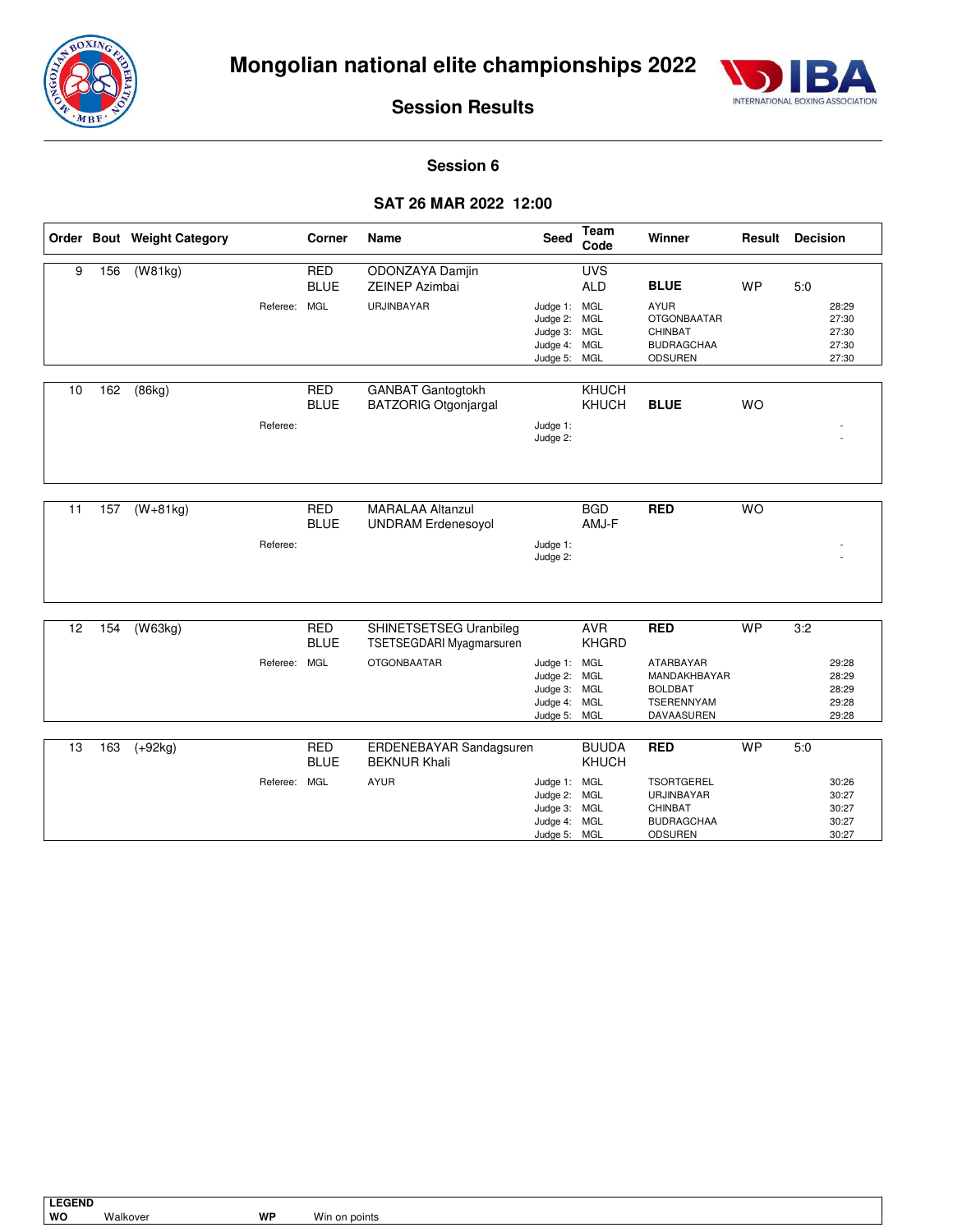



#### **Session 7**

#### **SUN 27 MAR 2022 12:00**

|              |     | Order Bout Weight Category |              | Corner                    | Name                                                    | Seed                                                                         | Team<br>Code                 | Winner                                                                              | Result     | <b>Decision</b>                                |  |
|--------------|-----|----------------------------|--------------|---------------------------|---------------------------------------------------------|------------------------------------------------------------------------------|------------------------------|-------------------------------------------------------------------------------------|------------|------------------------------------------------|--|
| $\mathbf{1}$ | 164 | (W50kg)                    |              | <b>RED</b><br><b>BLUE</b> | <b>MUNGUNSARAN Balsan</b><br>OYUN-ERDENE Nergui         |                                                                              | <b>KHGRD</b><br><b>ALD</b>   | <b>RED</b>                                                                          | <b>WP</b>  | 3:2                                            |  |
|              |     |                            | Referee:     | MGL                       | <b>ATARBAYAR</b>                                        | Judge 1: MGL<br>Judge 2: MGL<br>Judge 3: MGL<br>Judge 4: MGL<br>Judge 5: MGL |                              | MANDAKHBAYAR<br>URJINBAYAR<br><b>AYUR</b><br>CHINBAT<br>GANKHUYAG                   |            | 29:28<br>30:27<br>28:29<br>28:29<br>29:28      |  |
|              |     |                            |              |                           |                                                         |                                                                              |                              |                                                                                     |            |                                                |  |
| 2            | 169 | (51kg)                     |              | <b>RED</b><br><b>BLUE</b> | ENKHSAIKHAN Oyun-Erdene<br><b>ENKH-MANDAKH Kharkhuu</b> |                                                                              | <b>IKHER</b><br><b>ALD</b>   | <b>BLUE</b>                                                                         | <b>RSC</b> | R2                                             |  |
|              |     |                            | Referee:     | <b>MGL</b>                | <b>TSORTGEREL</b>                                       | Judge 1: MGL<br>Judge 2: MGL<br>Judge 3: MGL<br>Judge 4: MGL                 |                              | <b>BOLDBAT</b><br><b>TSERENNYAM</b><br>DAVAASUREN<br><b>BUDRAGCHAA</b>              |            | 9:10<br>9:10<br>8:10<br>9:10                   |  |
|              |     |                            |              |                           |                                                         | Judge 5: MGL                                                                 |                              | <b>ODSUREN</b>                                                                      |            | 9:10                                           |  |
| 3            | 165 | $\overline{(W54kg)}$       |              | <b>RED</b><br><b>BLUE</b> | MICHIDMAA Erdenedalai<br><b>ESUGEN Oyuntsetseg</b>      |                                                                              | <b>ERDBO</b><br><b>AVR</b>   | <b>BLUE</b>                                                                         | <b>WP</b>  | 3:2                                            |  |
|              |     |                            | Referee:     | MGL                       | MANDAKHBAYAR                                            | Judge 1: MGL<br>Judge 2: MGL<br>Judge 3: MGL<br>Judge 4: MGL<br>Judge 5: MGL |                              | ATARBAYAR<br>URJINBAYAR<br><b>AYUR</b><br><b>OTGONBAATAR</b><br>GANKHUYAG           |            | 28:29<br>28:29<br>30:27<br>28:29<br>29:28      |  |
|              |     |                            |              |                           |                                                         |                                                                              |                              |                                                                                     |            |                                                |  |
| 4            | 170 | (57kg)                     |              | RED<br><b>BLUE</b>        | BAYARSAIKHAN Enkh-Amgalan<br><b>ENKH-AMAR Kharkhuu</b>  |                                                                              | <b>KHANB</b><br><b>ALD</b>   | <b>BLUE</b>                                                                         | <b>WP</b>  | 5:0                                            |  |
|              |     |                            | Referee:     | <b>MGL</b>                | <b>BOLDBAT</b>                                          | Judge 1: MGL<br>Judge 2: MGL<br>Judge 3: MGL<br>Judge 4: MGL<br>Judge 5: MGL |                              | <b>TSORTGEREL</b><br>TSERENNYAM<br>DAVAASUREN<br>CHINBAT<br>ODSUREN                 |            | 28:29<br>27:30<br>28:29<br>28:29<br>28:29      |  |
| 5            | 166 | (W60kg)                    |              | <b>RED</b><br><b>BLUE</b> | <b>ANUJIN Tsegmid</b><br>NOMIN-ERDENE Tugsjargal        |                                                                              | AMJ-F<br>KHIL                | <b>BLUE</b>                                                                         | <b>WP</b>  | 5:0                                            |  |
|              |     |                            | Referee:     | <b>MGL</b>                | URJINBAYAR                                              | Judge 1: MGL<br>Judge 2: MGL<br>Judge 3: MGL<br>Judge 4: MGL<br>Judge 5: MGL |                              | ATARBAYAR<br>MANDAKHBAYAR<br><b>AYUR</b><br><b>OTGONBAATAR</b><br><b>BUDRAGCHAA</b> |            | 25:30<br>27:30<br>27:30<br>27:30<br>27:30      |  |
| 6            | 175 | (92kg)                     |              | <b>RED</b><br><b>BLUE</b> | <b>ENKHJIN Odbadral</b><br>MYAGMARBAT Purevdorj         |                                                                              | KHUCH<br><b>BGD</b>          | <b>BLUE</b>                                                                         | ABD        | R2                                             |  |
|              |     |                            | Referee: MGL |                           | TSERENNYAM                                              | Judge 1: MGL<br>Judge 2: MGL<br>Judge 3: MGL<br>Judge 4: MGL<br>Judge 5: MGL |                              | <b>TSORTGEREL</b><br><b>BOLDBAT</b><br>CHINBAT<br><b>ODSUREN</b><br>GANKHUYAG       |            | 10:9<br>10:9<br>10:9<br>10:9<br>9:10           |  |
| 7            | 167 | (W66kg)                    |              | RED<br><b>BLUE</b>        | GERELSAIKHAN Davaa<br>UYANGA Erdenesoyol                |                                                                              | <b>BUGAT</b><br><b>GOLDB</b> | <b>BLUE</b>                                                                         | <b>WP</b>  | 5:0                                            |  |
|              |     |                            | Referee: MGL |                           | <b>AYUR</b>                                             | Judge 1: MGL<br>Judge 2: MGL<br>Judge 3: MGL<br>Judge 4: MGL<br>Judge 5: MGL |                              | ATARBAYAR<br>MANDAKHBAYAR<br>URJINBAYAR<br><b>OTGONBAATAR</b><br><b>BUDRAGCHAA</b>  |            | 27:30<br>27:30<br>27:30<br>27:30<br>27:30      |  |
| 8            | 174 | (80kg)                     |              | <b>RED</b>                | TURTULGA Yanjindulam                                    |                                                                              | <b>BGD</b>                   |                                                                                     |            |                                                |  |
|              |     |                            | Referee: MGL | <b>BLUE</b>               | AGARZANDAN Baatarsaikhan<br>DAVAASUREN                  | Judge 1: MGL<br>Judge 2: MGL<br>Judge 3: MGL<br>Judge 4: MGL                 | SULD                         | <b>BLUE</b><br><b>TSORTGEREL</b><br><b>BOLDBAT</b><br>TSERENNYAM<br>CHINBAT         | <b>ABD</b> | R <sub>2</sub><br>9:10<br>9:10<br>9:10<br>9:10 |  |

Judge 5:

MGL

ODSUREN

9:10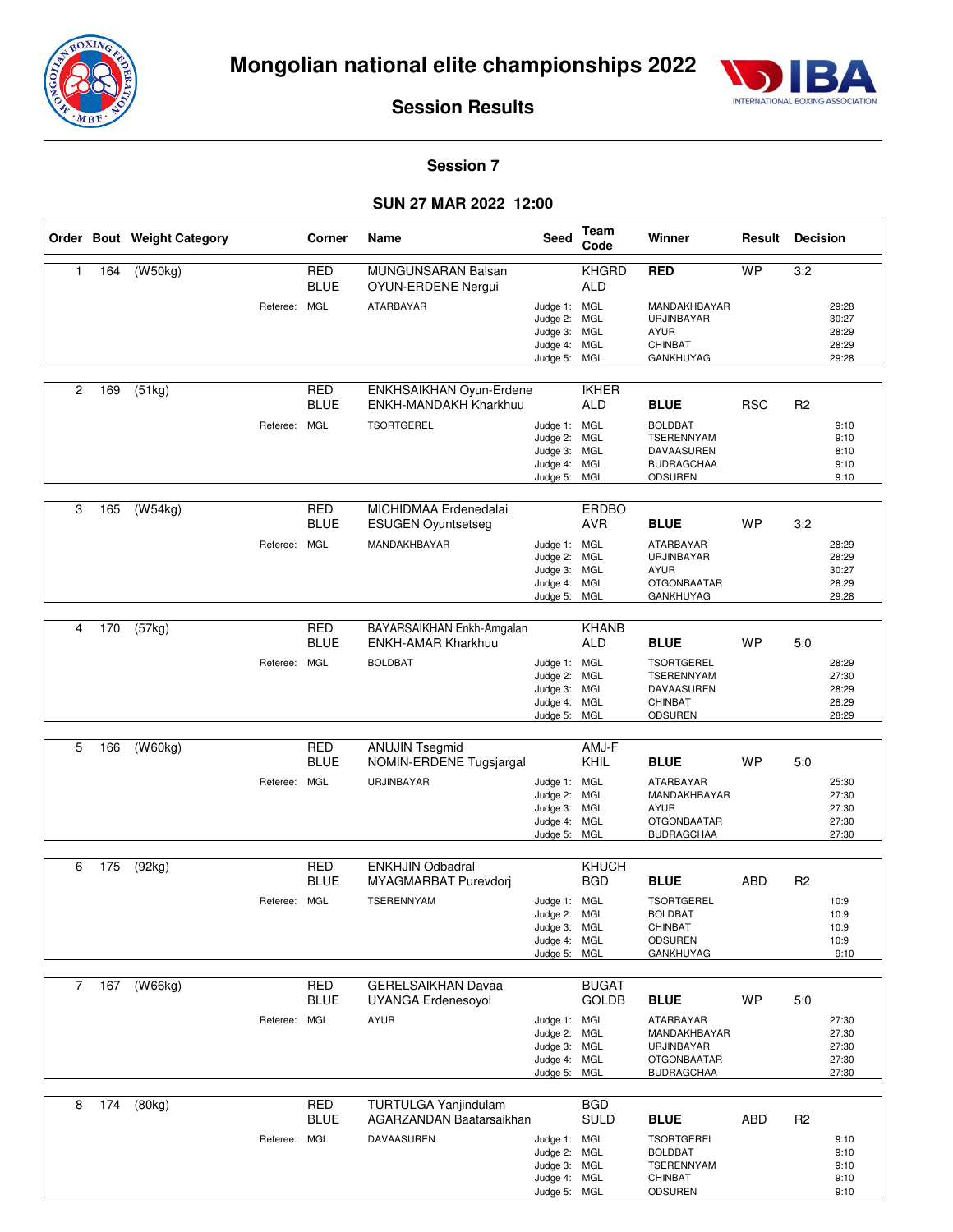



#### **Session 7**

#### **SUN 27 MAR 2022 12:00**

|    |     | Order Bout Weight Category |          | Corner                    | <b>Name</b>                                               | <b>Seed</b>                                                                  | Team<br>Code                 | Winner                                                                                                | Result    | <b>Decision</b>                                  |
|----|-----|----------------------------|----------|---------------------------|-----------------------------------------------------------|------------------------------------------------------------------------------|------------------------------|-------------------------------------------------------------------------------------------------------|-----------|--------------------------------------------------|
| 9  | 168 | (W75kg)                    |          | <b>RED</b><br><b>BLUE</b> | <b>ANU Namjim</b><br>NARANJARGAL Tsend-Ayush              |                                                                              | <b>KHGRD</b><br><b>IKHER</b> | <b>RED</b>                                                                                            | <b>WP</b> | 5:0                                              |
|    |     |                            | Referee: | <b>MGL</b>                | <b>OTGONBAATAR</b>                                        | Judge 1: MGL<br>Judge 2: MGL<br>Judge 3: MGL<br>Judge 4: MGL<br>Judge 5: MGL |                              | <b>ATARBAYAR</b><br>MANDAKHBAYAR<br>URJINBAYAR<br><b>AYUR</b><br><b>GANKHUYAG</b>                     |           | 30:25<br>30:25<br>29:26<br>30:25<br>29:26        |
| 10 | 171 | (60kg)                     |          | <b>RED</b><br><b>BLUE</b> | <b>BUYANDALAI Bayarkhuu</b><br><b>ENKHTUR Tegshjargal</b> |                                                                              | <b>KHGRD</b><br><b>BKHA</b>  | <b>RED</b>                                                                                            | <b>WP</b> | 5:0                                              |
|    |     |                            | Referee: | MGL                       | <b>BUDRAGCHAA</b>                                         | Judge 1: MGL<br>Judge 2: MGL<br>Judge 3: MGL<br>Judge 4: MGL<br>Judge 5: MGL |                              | <b>TSORTGEREL</b><br><b>BOLDBAT</b><br><b>TSERENNYAM</b><br>DAVAASUREN<br>CHINBAT                     |           | 30:27<br>29:28<br>30:27<br>30:27<br>30:27        |
| 11 | 173 | (71kg)                     |          | <b>RED</b><br><b>BLUE</b> | BYAMBA-ERDENE Otgonbaatar<br><b>ULAMJARGALAN Olzvoi</b>   |                                                                              | KHIL<br><b>UMNU</b>          | <b>RED</b>                                                                                            | KO        | R1                                               |
|    |     |                            | Referee: | <b>MGL</b>                | <b>ODSUREN</b>                                            | Judge 1: MGL<br>Judge 2: MGL<br>Judge 3: MGL<br>Judge 4: MGL<br>Judge 5: MGL |                              | ATARBAYAR<br>URJINBAYAR<br><b>AYUR</b><br><b>OTGONBAATAR</b><br><b>GANKHUYAG</b>                      |           |                                                  |
| 12 | 172 | (67kg)                     |          | <b>RED</b>                | MUNKH-ERDENE Uranchimeg                                   |                                                                              | <b>ALD</b>                   |                                                                                                       |           |                                                  |
|    |     |                            | Referee: | <b>BLUE</b><br><b>MGL</b> | <b>CHINZORIG Baatarsukh</b><br><b>TSORTGEREL</b>          | Judge 1: MGL<br>Judge 2:<br>Judge 3: MGL<br>Judge 4: MGL<br>Judge 5: MGL     | <b>ALD</b><br>MGL            | <b>BLUE</b><br>MANDAKHBAYAR<br><b>TSERENNYAM</b><br><b>DAVAASUREN</b><br>CHINBAT<br><b>BUDRAGCHAA</b> | <b>WP</b> | 5:0<br>27:30<br>27:30<br>27:30<br>28:29<br>27:30 |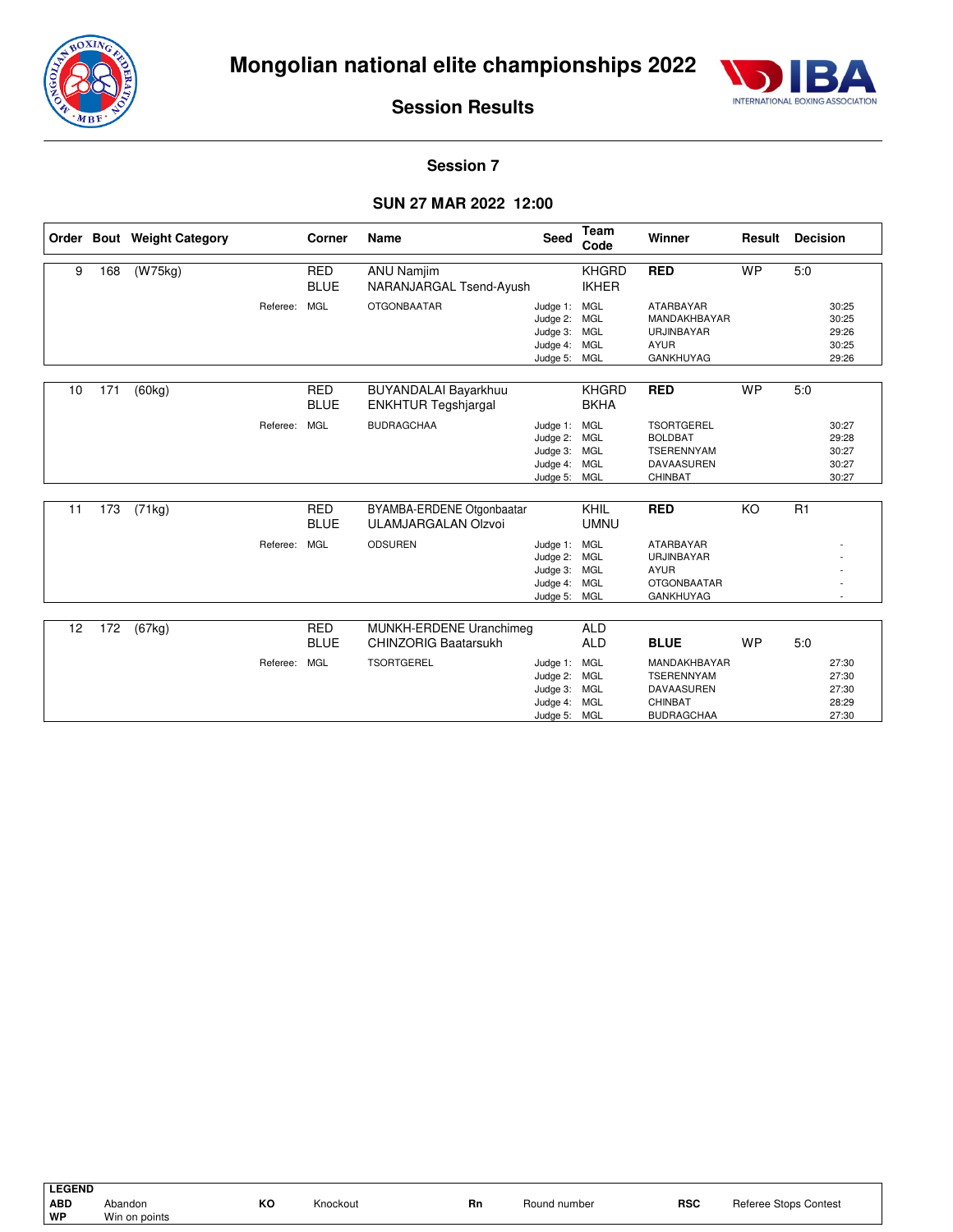



 **(W48 kg)**



**Draw Sheet**

#### **As of SUN 27 MAR 2022**



**NOTES**

Sorting order for ranked 3rd: from semifinals, first, loser against the gold medallist, second, loser against the silver medallist. For ranked 5th: from quarterfinals, same criteria to list the first two losers and then, loser against 1st listed with ranking 3, then 2nd listed with ranking 3.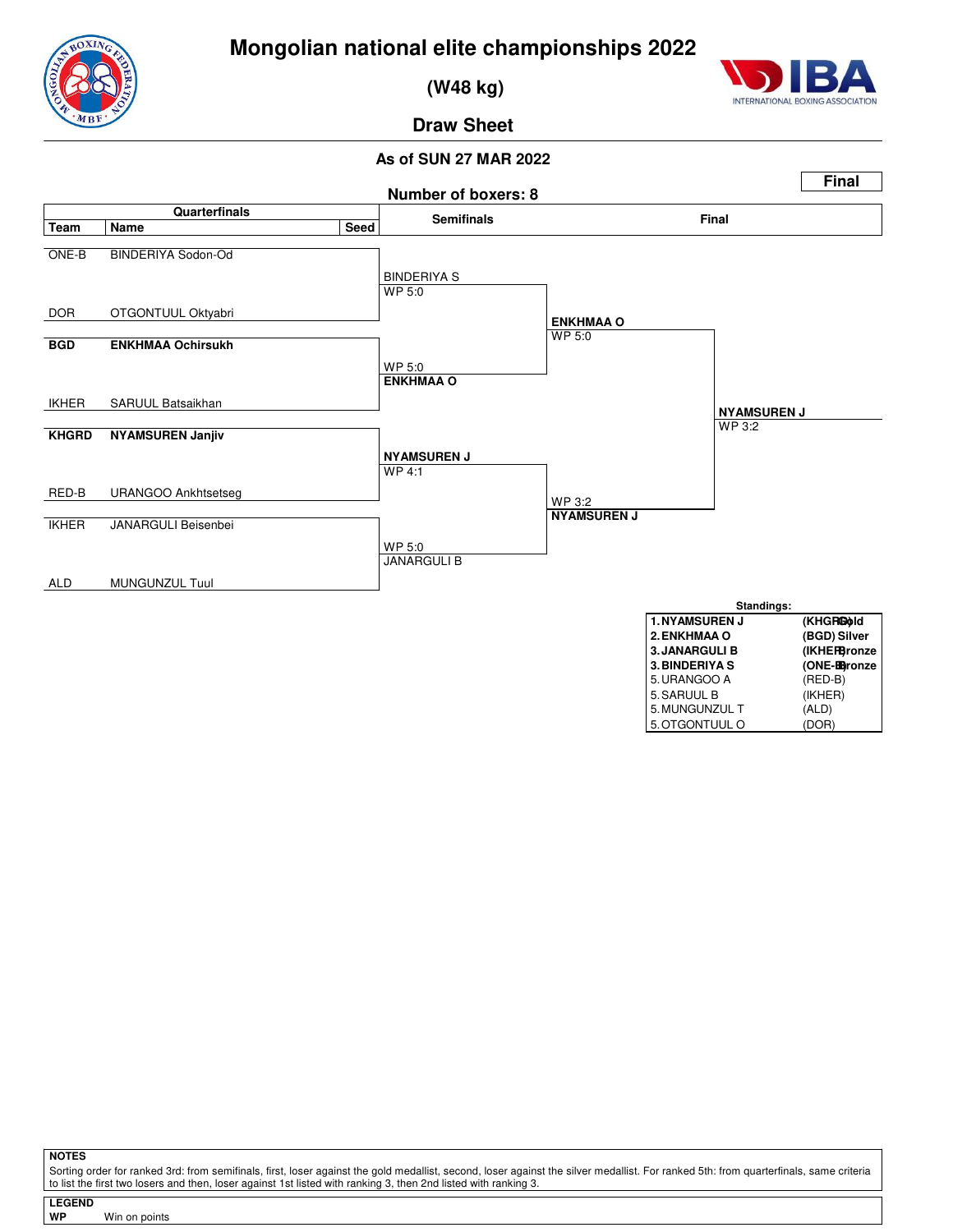

 **(W50 kg)**



**Draw Sheet**

#### **As of SUN 27 MAR 2022**



**NOTES** Sorting order for ranked 3rd: from semifinals, first, loser against the gold medallist, second, loser against the silver medallist. For ranked 5th: from quarterfinals, same criteria to list the first two losers and then, loser against 1st listed with ranking 3, then 2nd listed with ranking 3. **LEGEND**

| , LEGEND       |               |    |              |            |                       |    |          |
|----------------|---------------|----|--------------|------------|-----------------------|----|----------|
| $\mathsf{ABD}$ | Abandon       | Rn | Round number | <b>RSC</b> | Referee Stops Contest | wc | Walkover |
| ∣ wP           | Win on points |    |              |            |                       |    |          |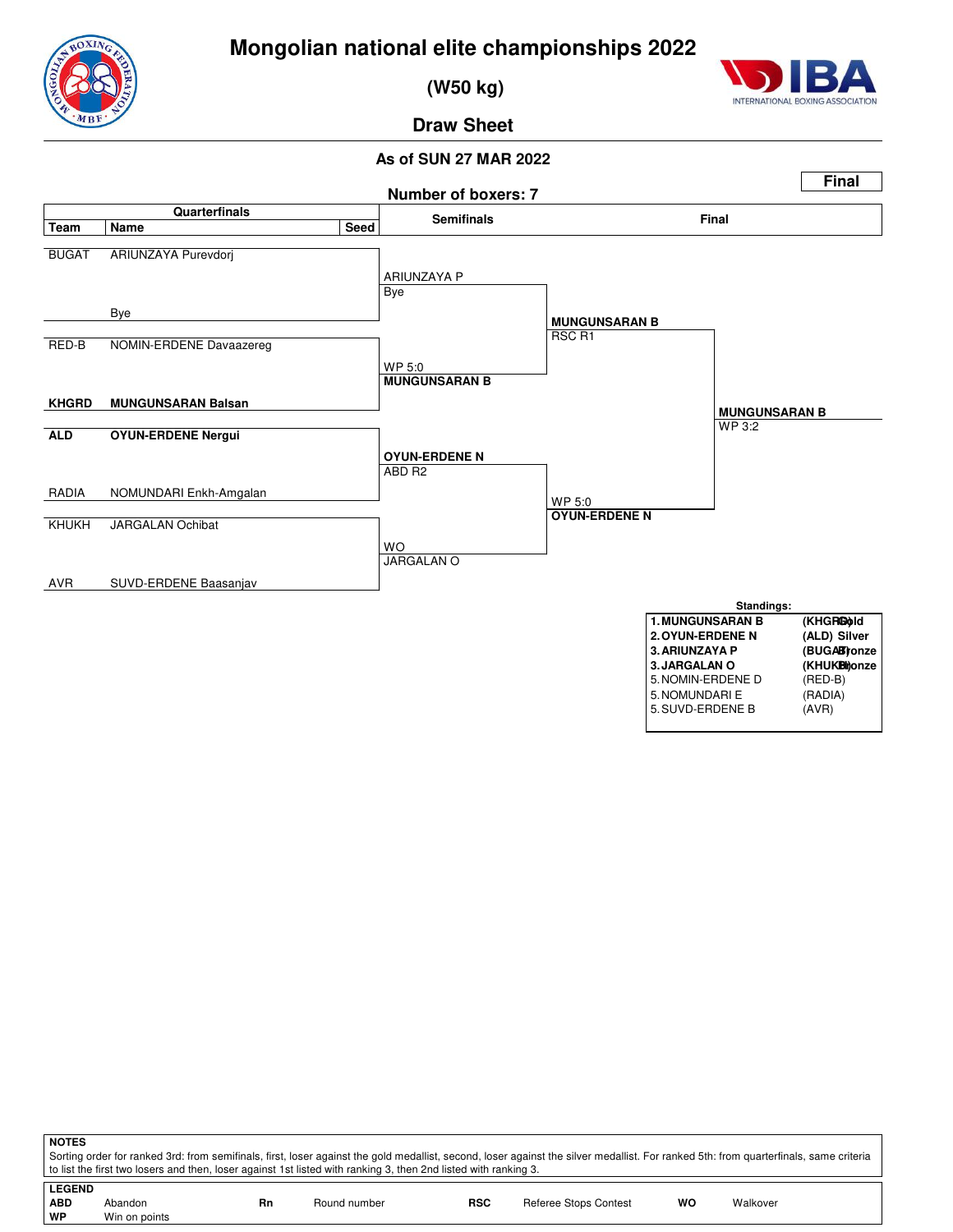



 **(W52 kg)**



**Draw Sheet**

#### **As of SUN 27 MAR 2022**



**NOTES**

Sorting order for ranked 3rd: from semifinals, first, loser against the gold medallist, second, loser against the silver medallist. For ranked 5th: from quarterfinals, same criteria to list the first two losers and then, loser against 1st listed with ranking 3, then 2nd listed with ranking 3.

| LEGEND |               |    |              |            |                              |    |          |
|--------|---------------|----|--------------|------------|------------------------------|----|----------|
| ∣ ABD  | Abandon       | Rn | Round number | <b>RSC</b> | <b>Referee Stops Contest</b> | WO | Walkover |
| ∣ WP   | Win on points |    |              |            |                              |    |          |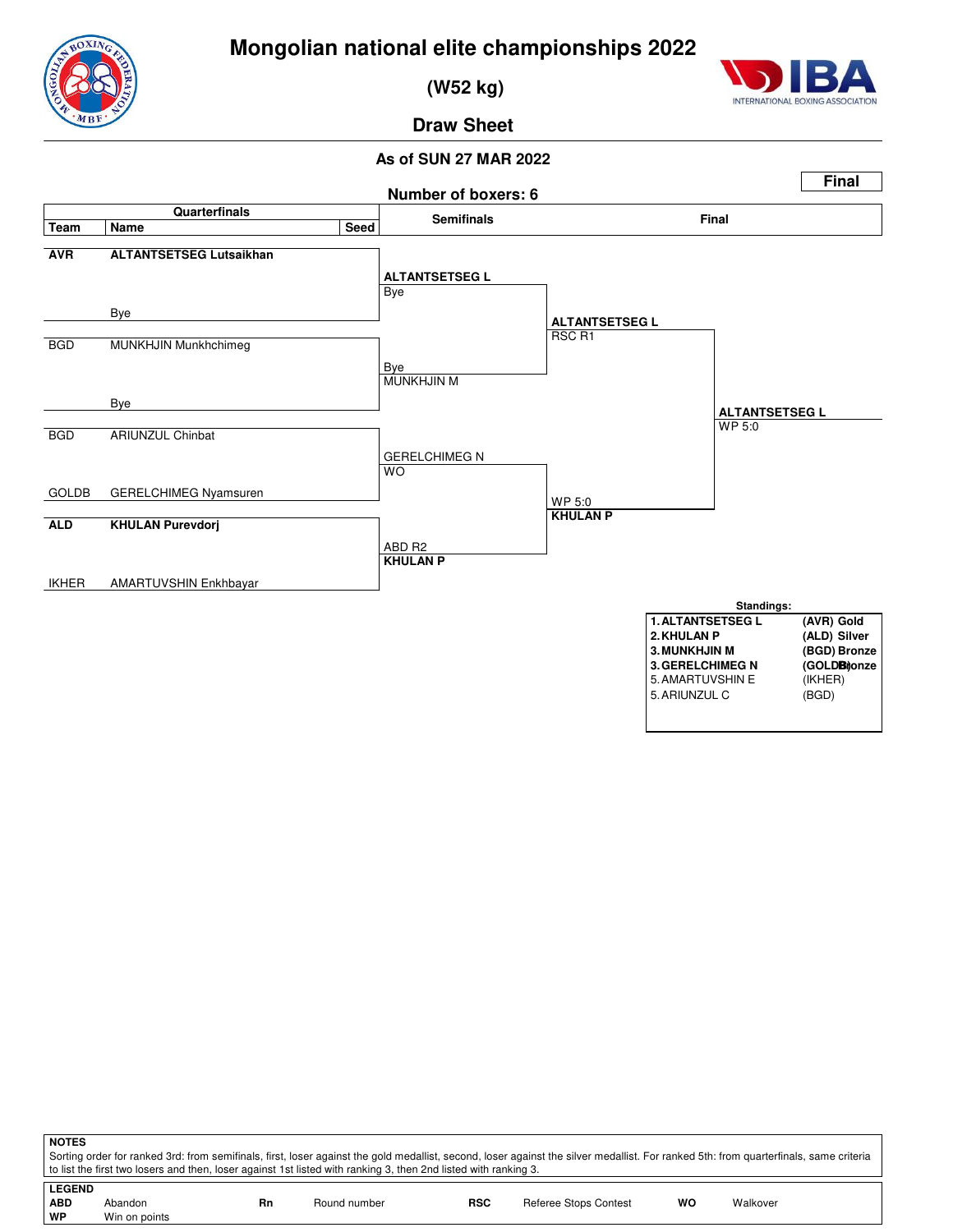**(W54 kg)**



**Draw Sheet**

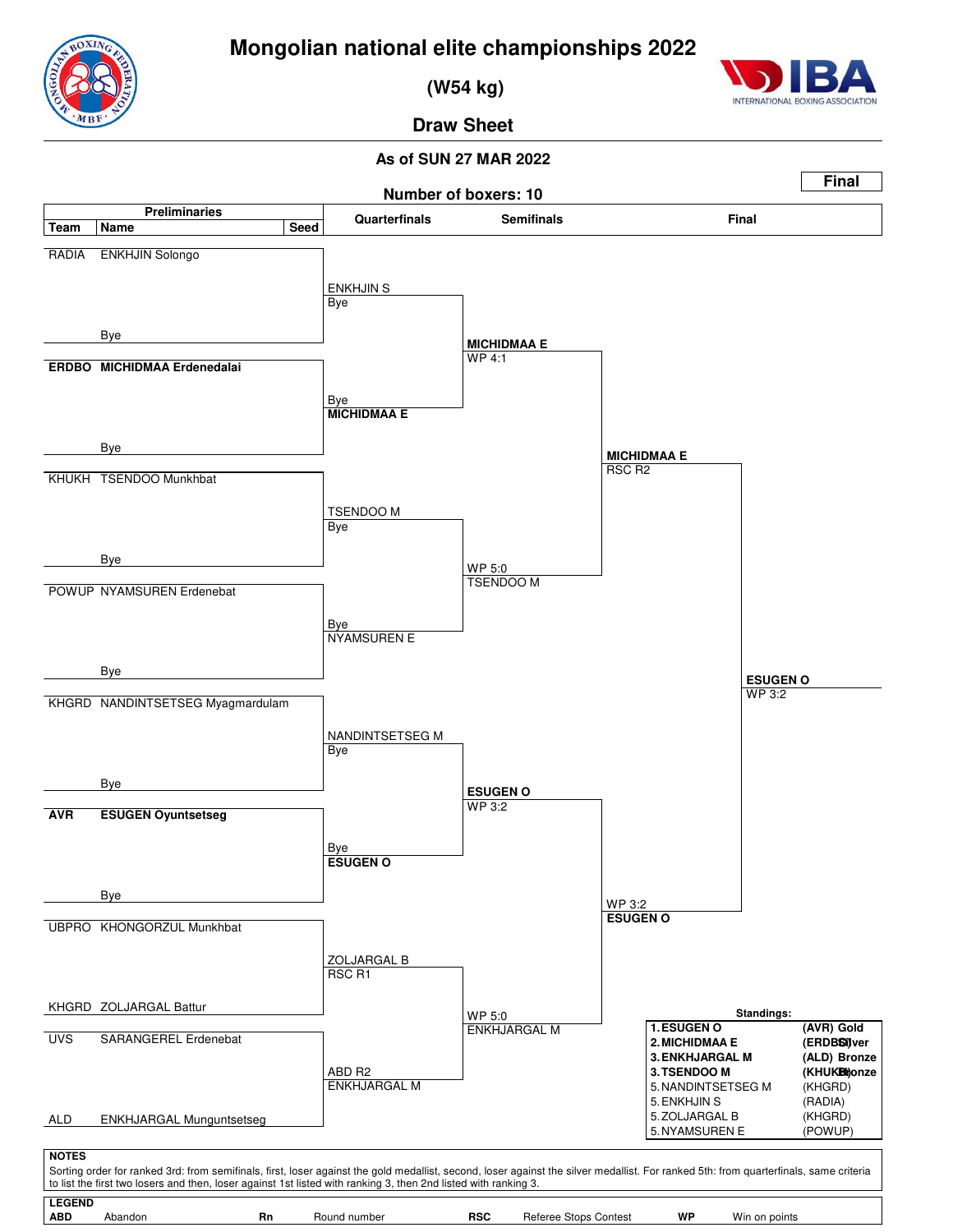



 **(W57 kg)**



**Draw Sheet**



| <b>NOTES</b>                                                                                                                                                                          |                                                                                                                 |            |                       |    |               |  |  |  |
|---------------------------------------------------------------------------------------------------------------------------------------------------------------------------------------|-----------------------------------------------------------------------------------------------------------------|------------|-----------------------|----|---------------|--|--|--|
| Sorting order for ranked 3rd: from semifinals, first, loser against the gold medallist, second, loser against the silver medallist. For ranked 5th: from quarterfinals, same criteria |                                                                                                                 |            |                       |    |               |  |  |  |
|                                                                                                                                                                                       | to list the first two losers and then, loser against 1st listed with ranking 3, then 2nd listed with ranking 3. |            |                       |    |               |  |  |  |
| <b>LEGEND</b>                                                                                                                                                                         |                                                                                                                 |            |                       |    |               |  |  |  |
| <b>Rn</b>                                                                                                                                                                             | Round number                                                                                                    | <b>RSC</b> | Referee Stops Contest | WP | Win on points |  |  |  |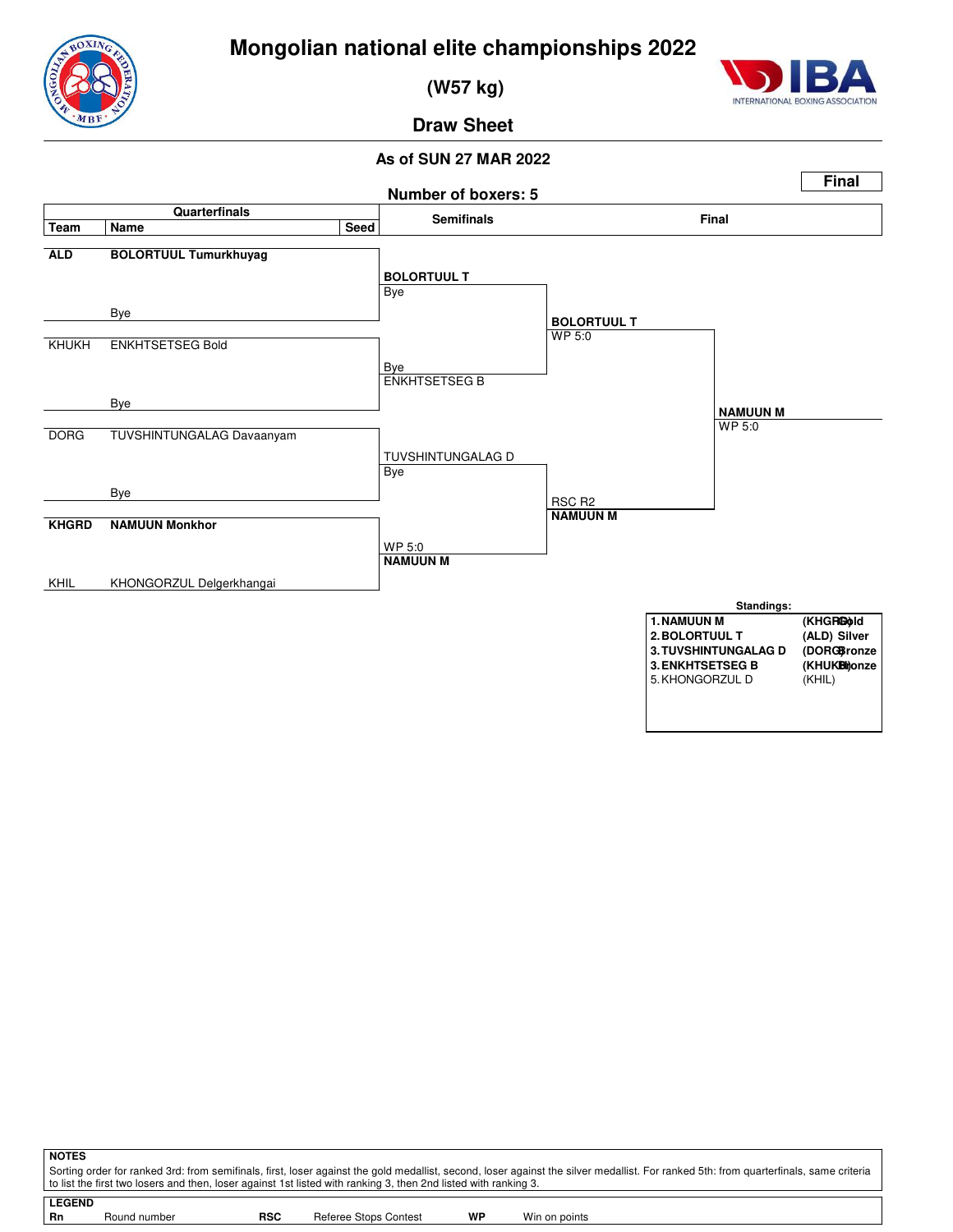

 **(W60 kg)**



**Draw Sheet**

#### **As of SUN 27 MAR 2022**



**NOTES**

Sorting order for ranked 3rd: from semifinals, first, loser against the gold medallist, second, loser against the silver medallist. For ranked 5th: from quarterfinals, same criteria<br>to list the first two losers and then, l

| <b>LEGEND</b> |  |
|---------------|--|
| WP            |  |

**Win on points**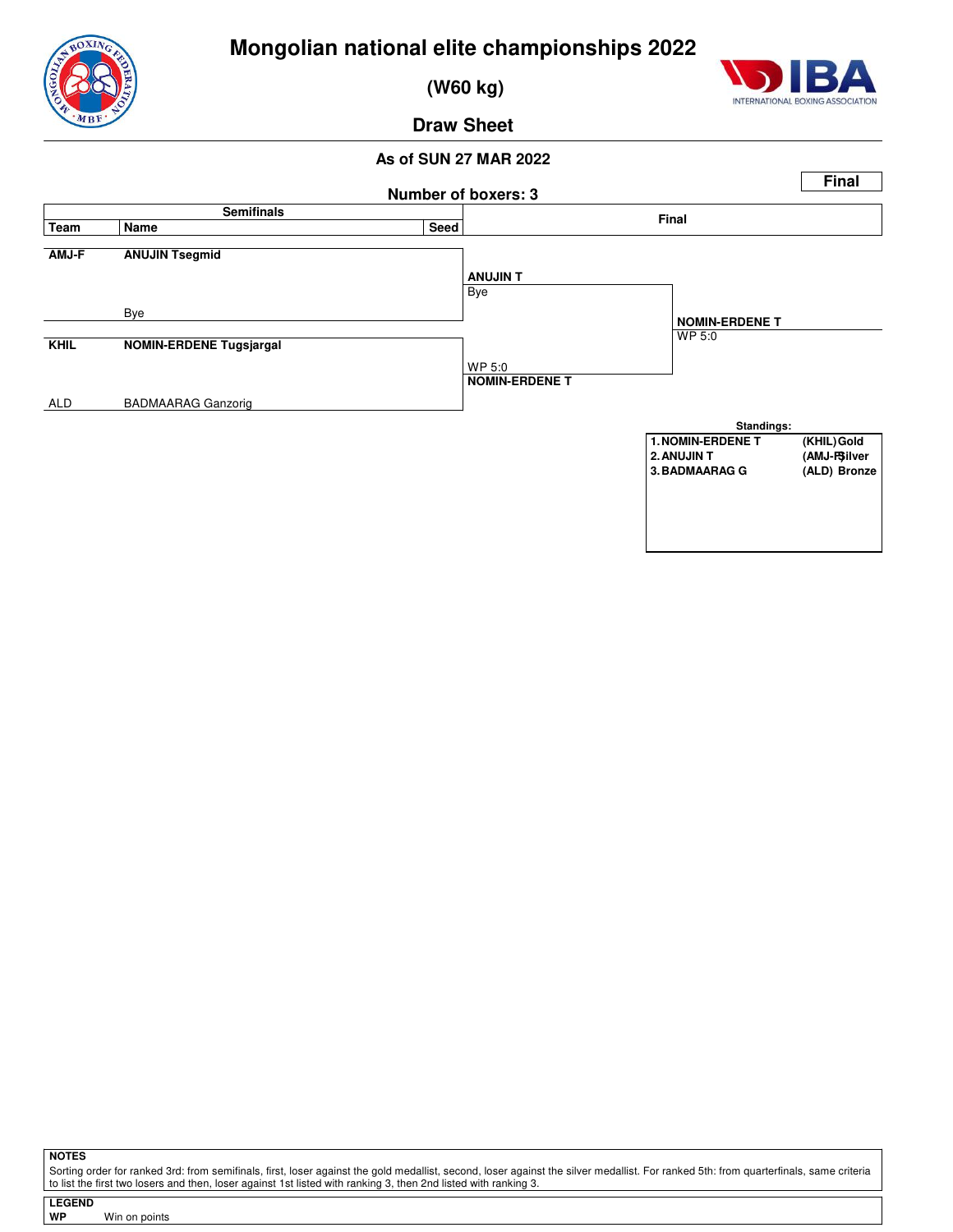



 **(W63 kg)**



**Draw Sheet**



| <b>NOTES</b>                                                                                                                                                                          |         |    |              |    |               |  |  |  |
|---------------------------------------------------------------------------------------------------------------------------------------------------------------------------------------|---------|----|--------------|----|---------------|--|--|--|
| Sorting order for ranked 3rd: from semifinals, first, loser against the gold medallist, second, loser against the silver medallist. For ranked 5th: from quarterfinals, same criteria |         |    |              |    |               |  |  |  |
| to list the first two losers and then, loser against 1st listed with ranking 3, then 2nd listed with ranking 3.                                                                       |         |    |              |    |               |  |  |  |
|                                                                                                                                                                                       |         |    |              |    |               |  |  |  |
| <b>LEGEND</b>                                                                                                                                                                         |         |    |              |    |               |  |  |  |
| <b>ABD</b>                                                                                                                                                                            | Abandon | Rn | Round number | WP | Win on points |  |  |  |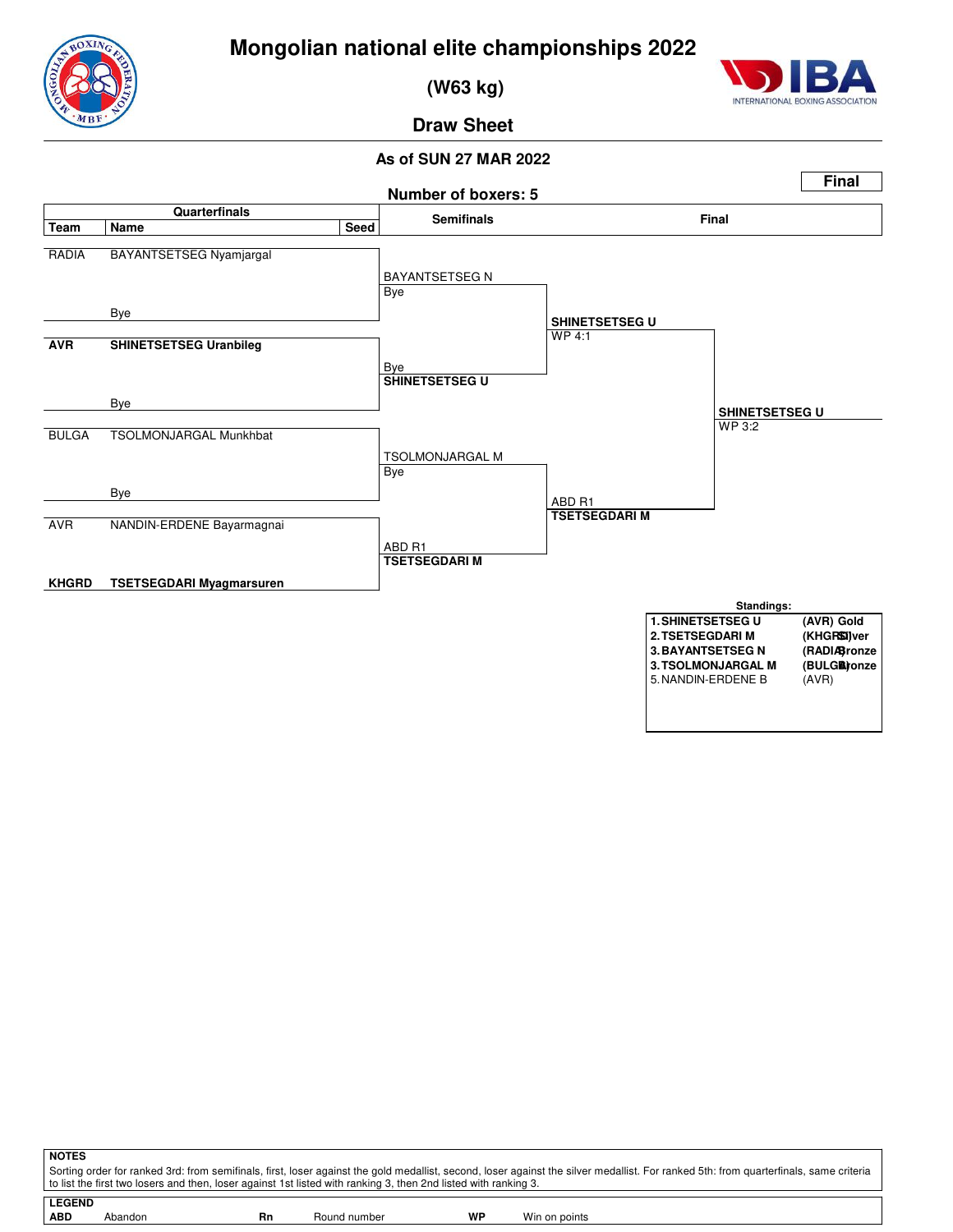

 **(W66 kg)**



**Draw Sheet**

#### **As of SUN 27 MAR 2022**

|              |                           |                            |                           | <b>Final</b> |
|--------------|---------------------------|----------------------------|---------------------------|--------------|
|              |                           | <b>Number of boxers: 2</b> |                           |              |
|              |                           | <b>Finals</b>              |                           |              |
| <b>Team</b>  | Name                      | Seed                       |                           |              |
|              |                           |                            |                           |              |
| <b>BUGAT</b> | <b>GERELSAIKHAN Davaa</b> |                            |                           |              |
|              |                           |                            | <b>UYANGA Erdenesoyol</b> |              |
|              |                           |                            | WP 5:0                    |              |
| <b>GOLDB</b> | <b>UYANGA Erdenesoyol</b> |                            |                           |              |
|              |                           |                            | Bout                      |              |
|              |                           |                            |                           |              |
|              |                           |                            |                           |              |
|              |                           |                            |                           |              |



**NOTES**

Sorting order for ranked 3rd: from semifinals, first, loser against the gold medallist, second, loser against the silver medallist. For ranked 5th: from quarterfinals, same criteria<br>to list the first two losers and then, l

| <b>LEGEND</b> |  |               |
|---------------|--|---------------|
| WP            |  | Win on points |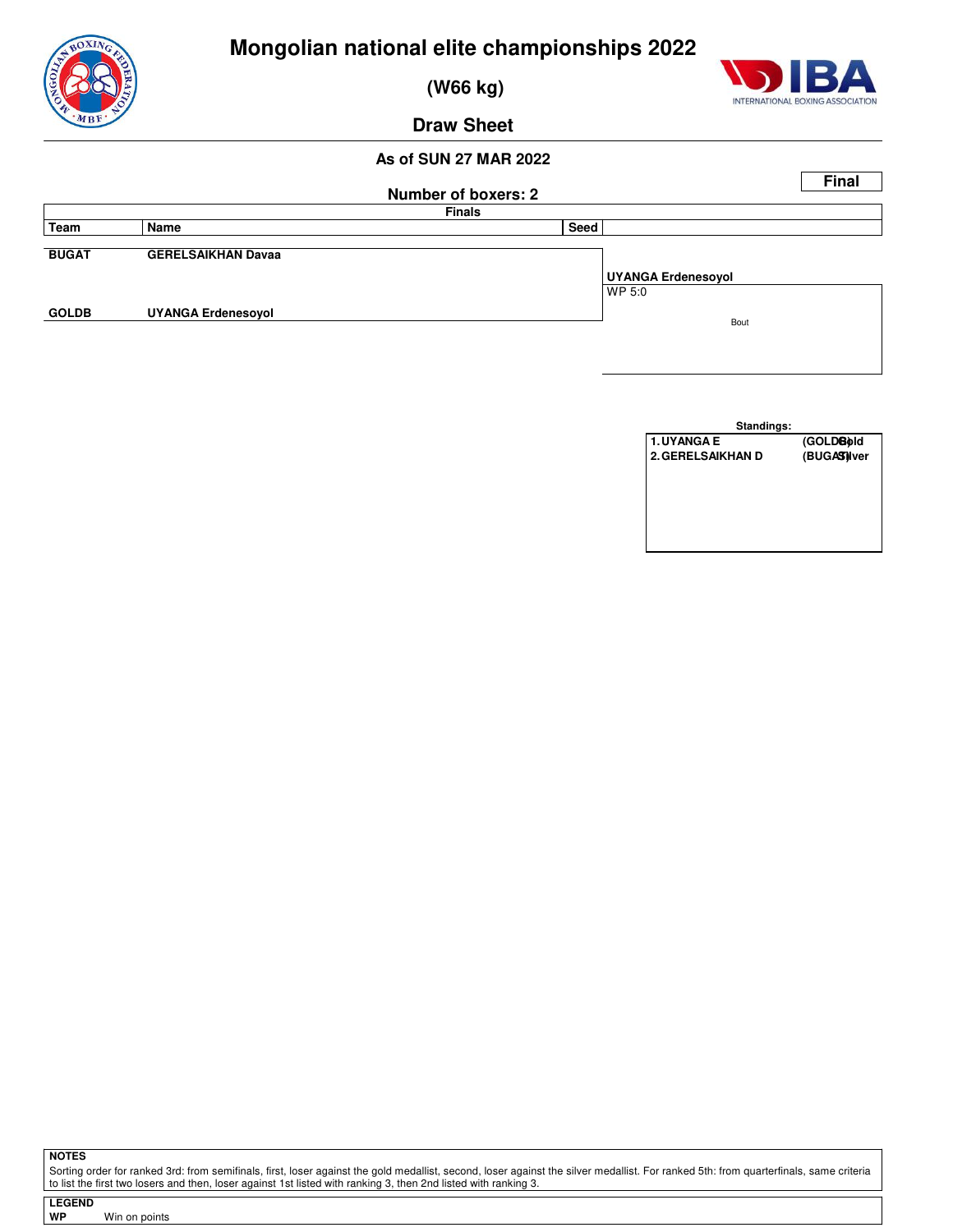

 **(W70 kg)**



#### **Draw Sheet**



| <b>NOTES</b>  |                                                                                                                                                                                       |    |                                                                                                                 |           |               |  |  |  |
|---------------|---------------------------------------------------------------------------------------------------------------------------------------------------------------------------------------|----|-----------------------------------------------------------------------------------------------------------------|-----------|---------------|--|--|--|
|               | Sorting order for ranked 3rd: from semifinals, first, loser against the gold medallist, second, loser against the silver medallist. For ranked 5th: from quarterfinals, same criteria |    |                                                                                                                 |           |               |  |  |  |
|               |                                                                                                                                                                                       |    | to list the first two losers and then, loser against 1st listed with ranking 3, then 2nd listed with ranking 3. |           |               |  |  |  |
| <b>LEGEND</b> |                                                                                                                                                                                       |    |                                                                                                                 |           |               |  |  |  |
| <b>ABD</b>    | Abandon                                                                                                                                                                               | Rn | Round number                                                                                                    | <b>WP</b> | Win on points |  |  |  |
|               |                                                                                                                                                                                       |    |                                                                                                                 |           |               |  |  |  |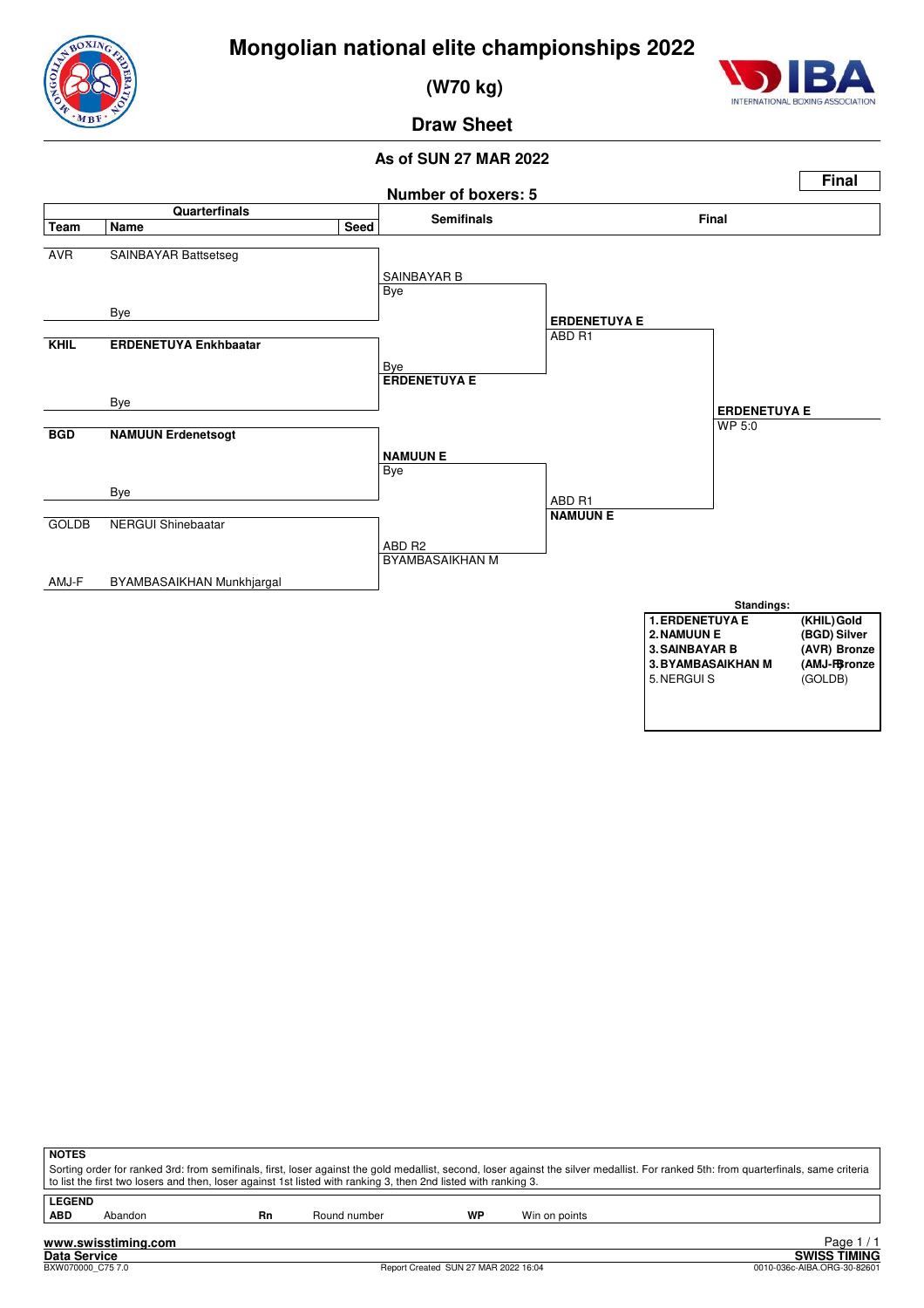

 **(W75 kg)**



**Draw Sheet**



| <b>NOTES</b><br>Sorting order for ranked 3rd: from semifinals, first, loser against the gold medallist, second, loser against the silver medallist. For ranked 5th: from quarterfinals, same criteria<br>to list the first two losers and then, loser against 1st listed with ranking 3, then 2nd listed with ranking 3. |              |            |                       |              |                                |    |               |  |  |  |
|--------------------------------------------------------------------------------------------------------------------------------------------------------------------------------------------------------------------------------------------------------------------------------------------------------------------------|--------------|------------|-----------------------|--------------|--------------------------------|----|---------------|--|--|--|
| <b>LEGEND</b><br>Rn                                                                                                                                                                                                                                                                                                      | Round number | <b>RSC</b> | Referee Stops Contest | <b>RSC-I</b> | Referee Stops Contest - Injury | WP | Win on points |  |  |  |
| Page<br>www.swisstiming.com                                                                                                                                                                                                                                                                                              |              |            |                       |              |                                |    |               |  |  |  |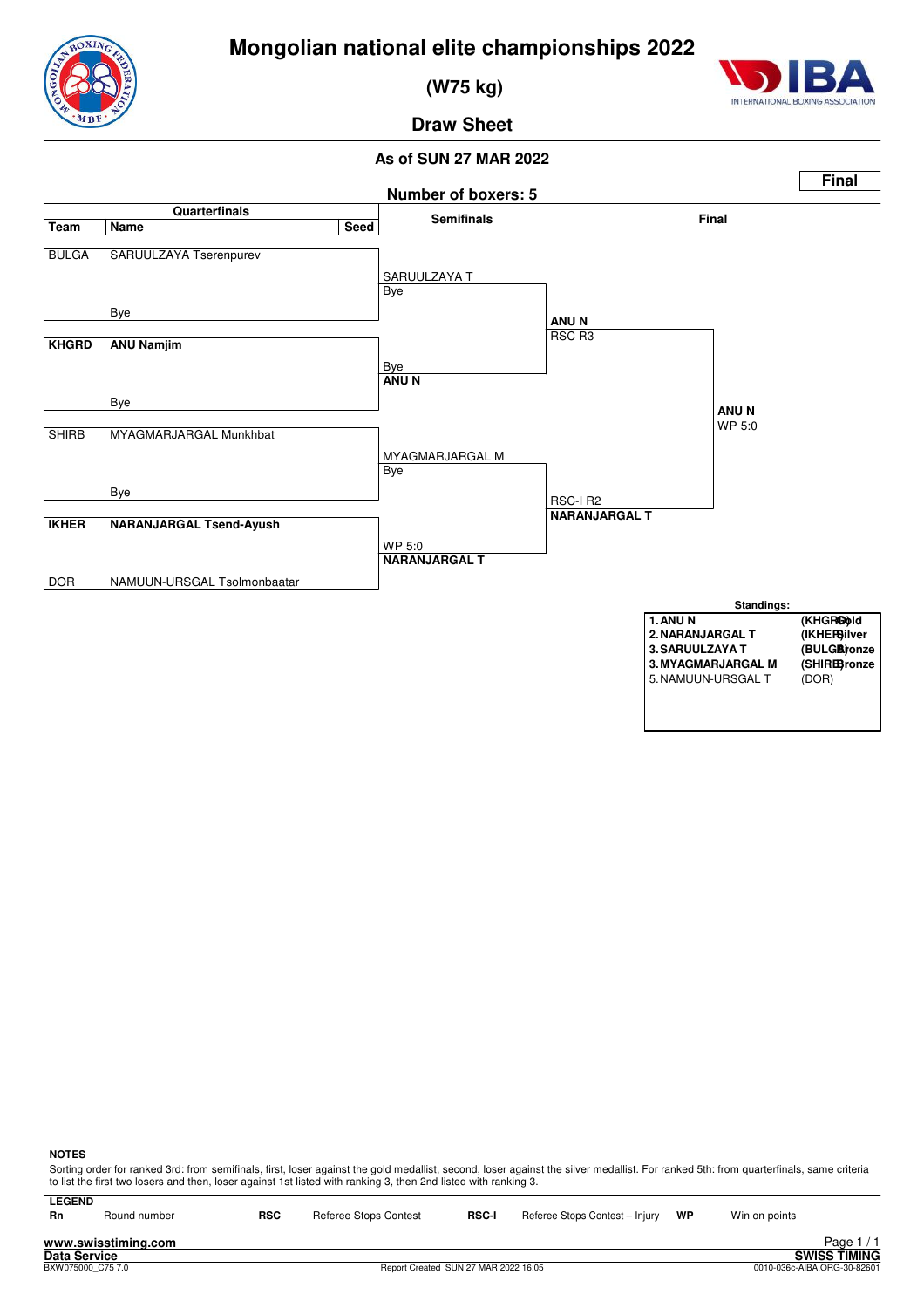

 **(W81 kg)**



**Draw Sheet**

#### **As of SUN 27 MAR 2022**



**NOTES**

Sorting order for ranked 3rd: from semifinals, first, loser against the gold medallist, second, loser against the silver medallist. For ranked 5th: from quarterfinals, same criteria to list the first two losers and then, loser against 1st listed with ranking 3, then 2nd listed with ranking 3

**LEGEND**

**Win on points** 

**www.swisstiming.com**<br>Data Service<br>BXW081000 C75.7.0

External of the SWISS TIMING<br>
D010-036c-AIBA.ORG-30-82601 Page 1 / 1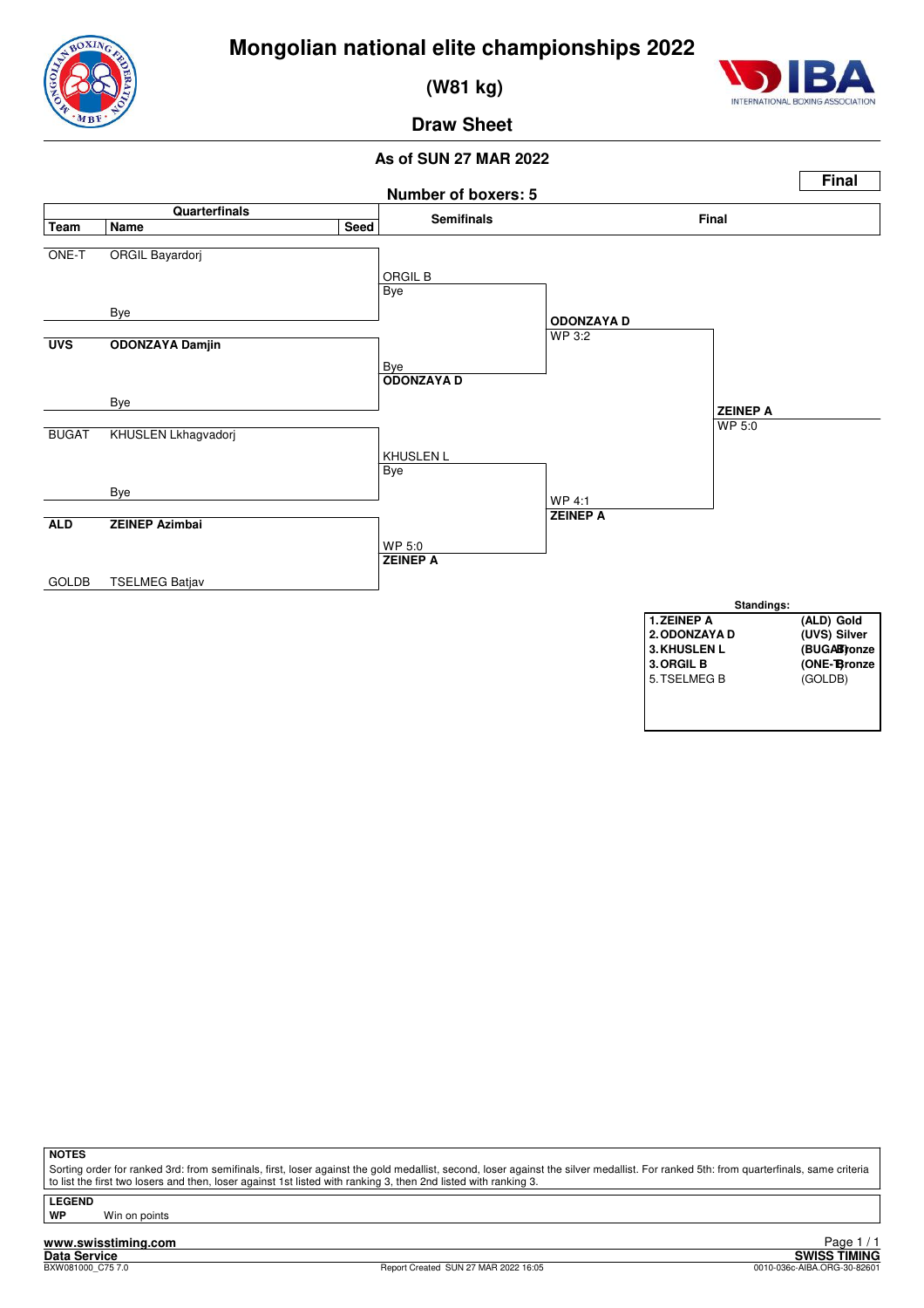

 **(W+81 kg)**



**Draw Sheet**



| ∣ NOTES                                                                                                                                                                               |                                                                                                                 |            |                       |              |                                |    |          |  |  |  |  |
|---------------------------------------------------------------------------------------------------------------------------------------------------------------------------------------|-----------------------------------------------------------------------------------------------------------------|------------|-----------------------|--------------|--------------------------------|----|----------|--|--|--|--|
| Sorting order for ranked 3rd: from semifinals, first, loser against the gold medallist, second, loser against the silver medallist. For ranked 5th: from quarterfinals, same criteria |                                                                                                                 |            |                       |              |                                |    |          |  |  |  |  |
|                                                                                                                                                                                       | to list the first two losers and then, loser against 1st listed with ranking 3, then 2nd listed with ranking 3. |            |                       |              |                                |    |          |  |  |  |  |
|                                                                                                                                                                                       |                                                                                                                 |            |                       |              |                                |    |          |  |  |  |  |
| <b>LEGEND</b>                                                                                                                                                                         |                                                                                                                 |            |                       |              |                                |    |          |  |  |  |  |
| - Rn                                                                                                                                                                                  | Round number                                                                                                    | <b>RSC</b> | Referee Stops Contest | <b>RSC-I</b> | Referee Stops Contest - Injury | wo | Walkover |  |  |  |  |
|                                                                                                                                                                                       |                                                                                                                 |            |                       |              |                                |    |          |  |  |  |  |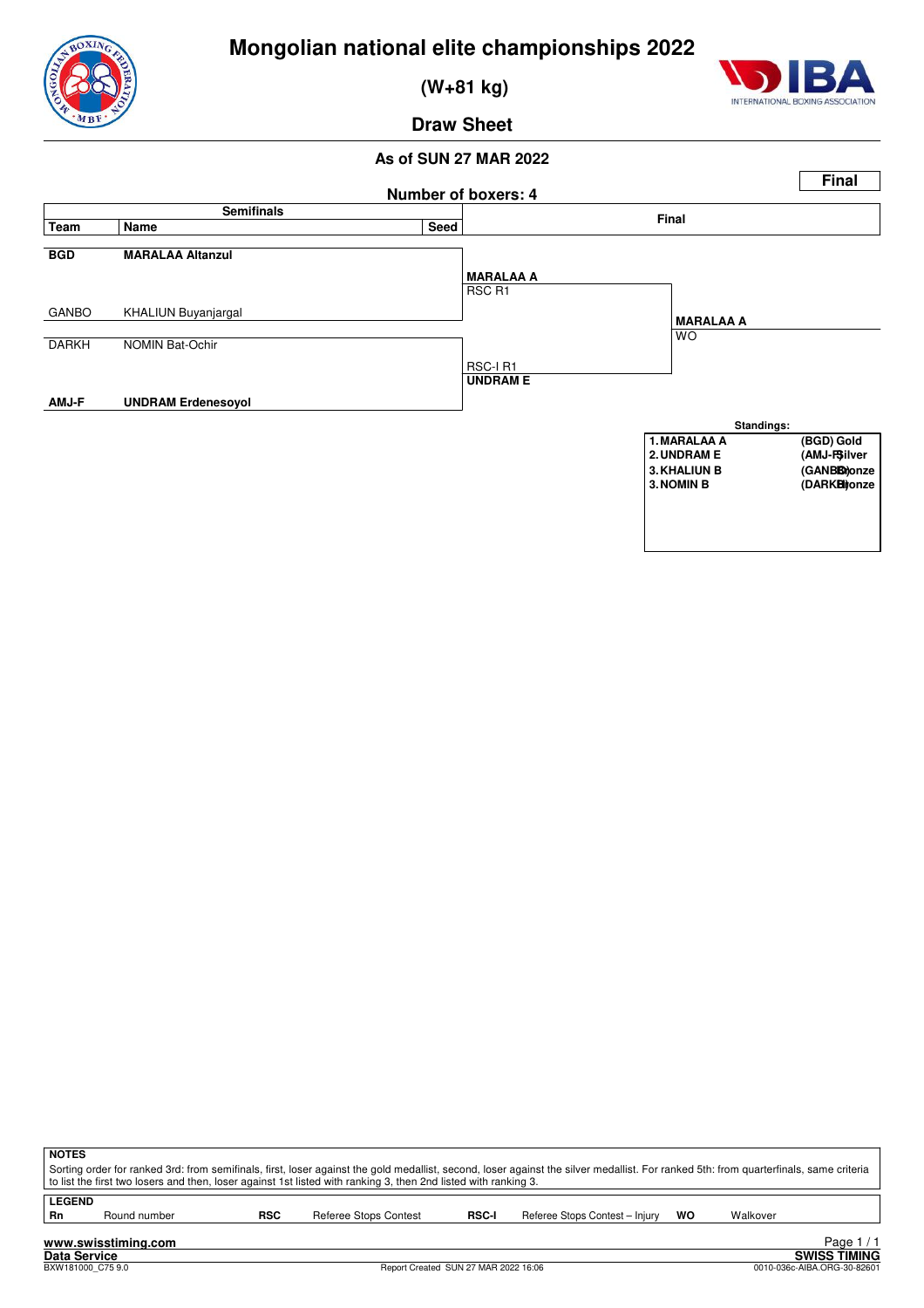

 **(48 kg)**

## **Draw Sheet**

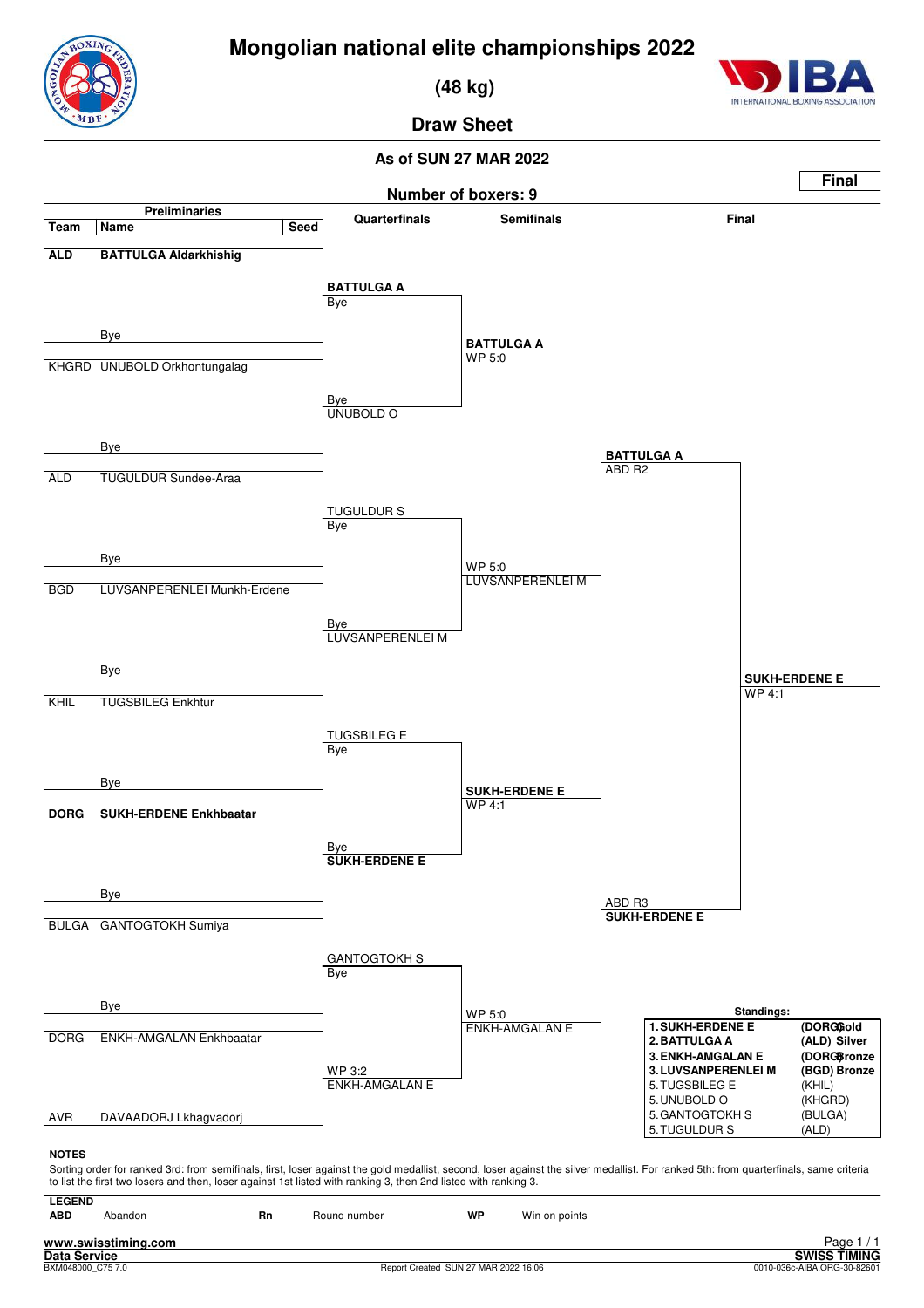

INTERNATIONAL BOXIN

 **(51 kg)**

# **Draw Sheet**

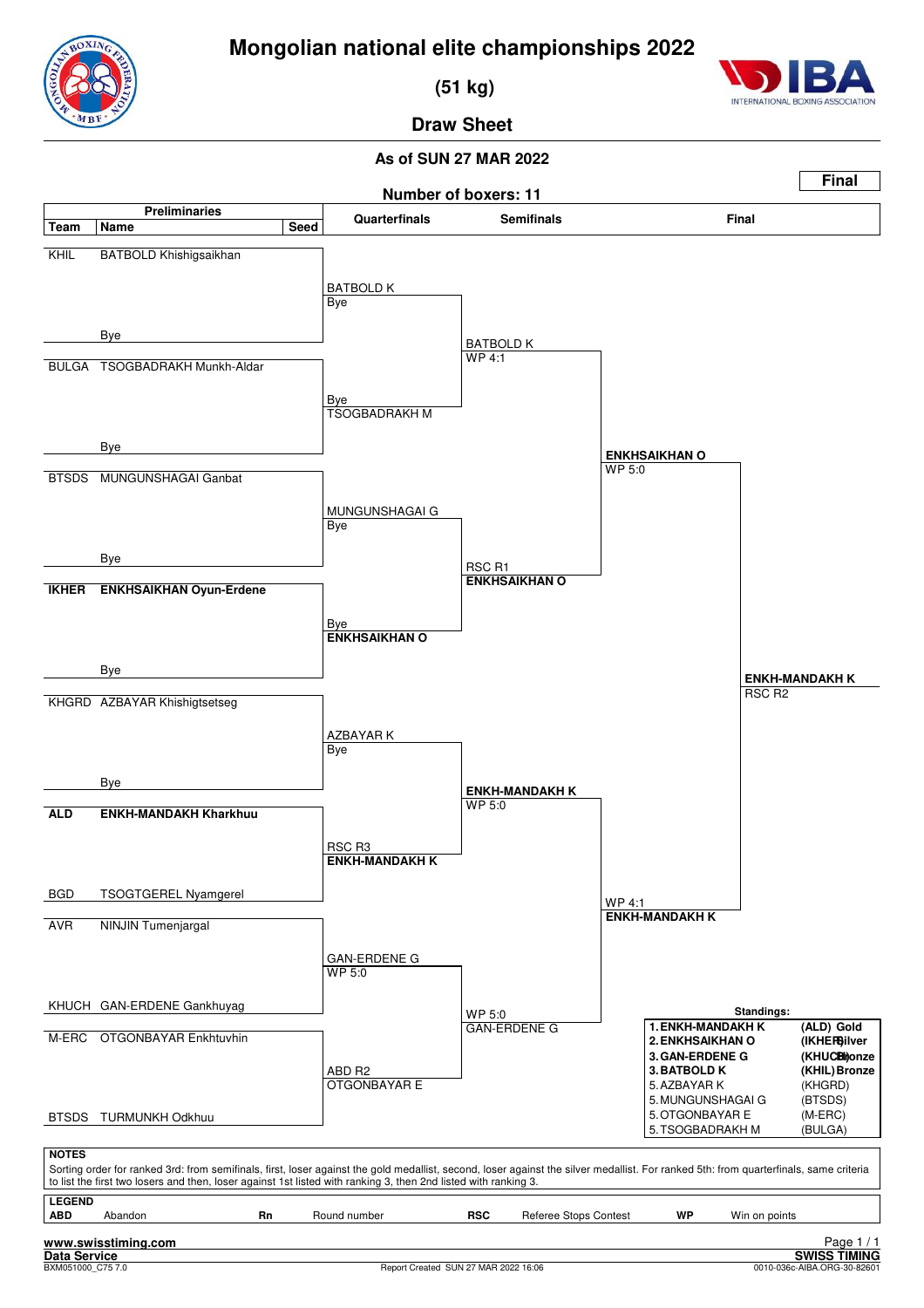

 **(54 kg)**



**Draw Sheet**

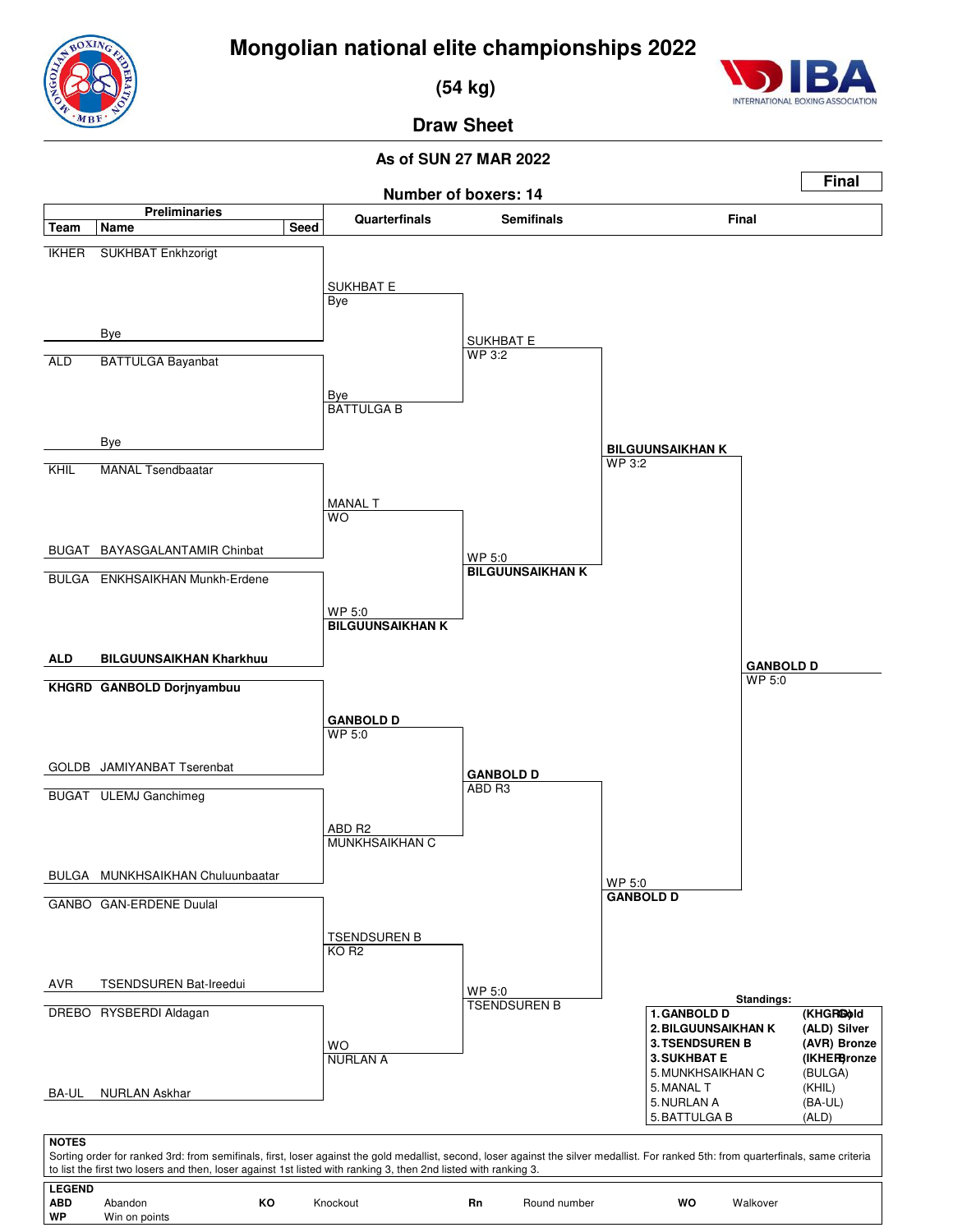

 **(57 kg)**



**Draw Sheet**

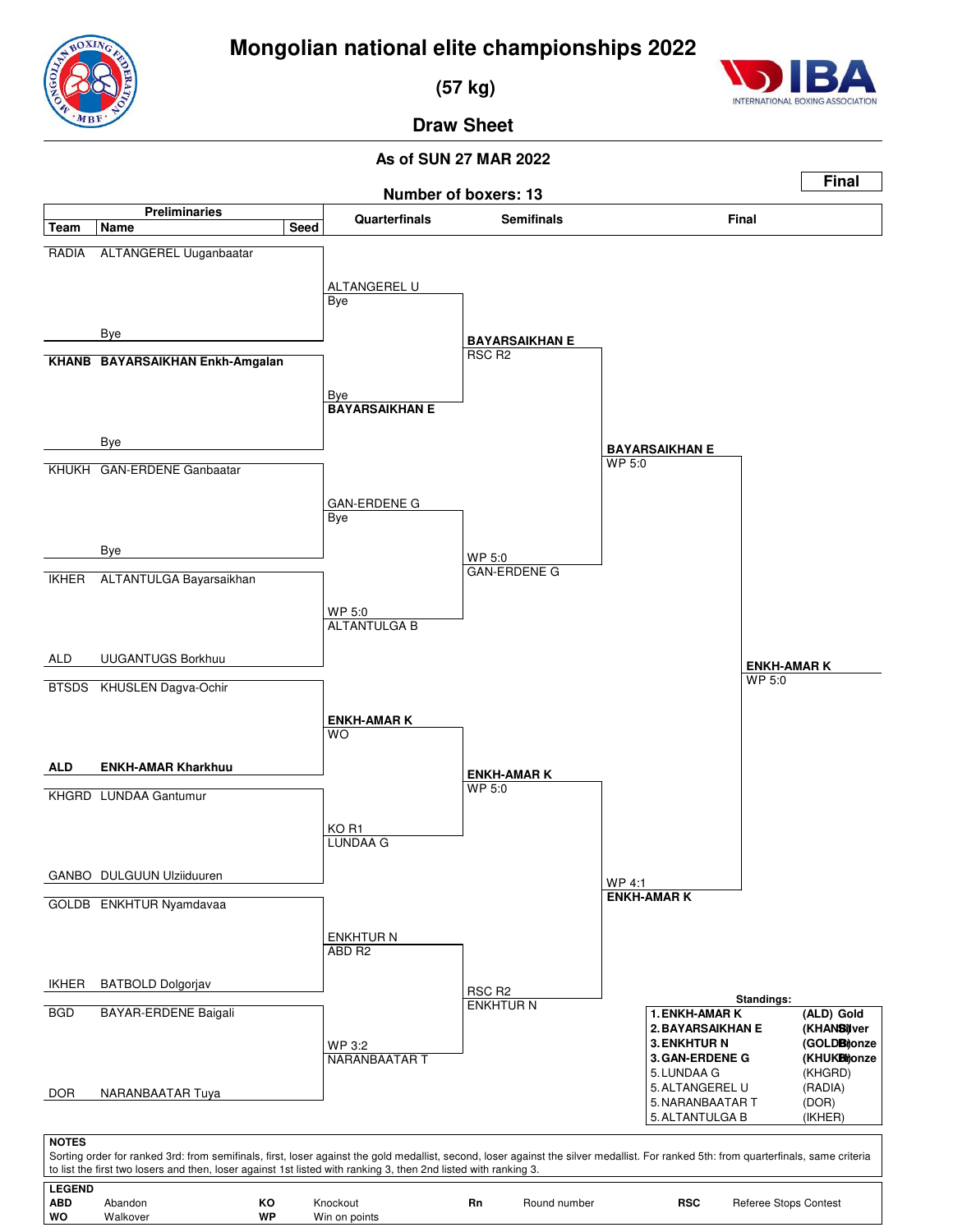

 **(60 kg)**



**Draw Sheet**

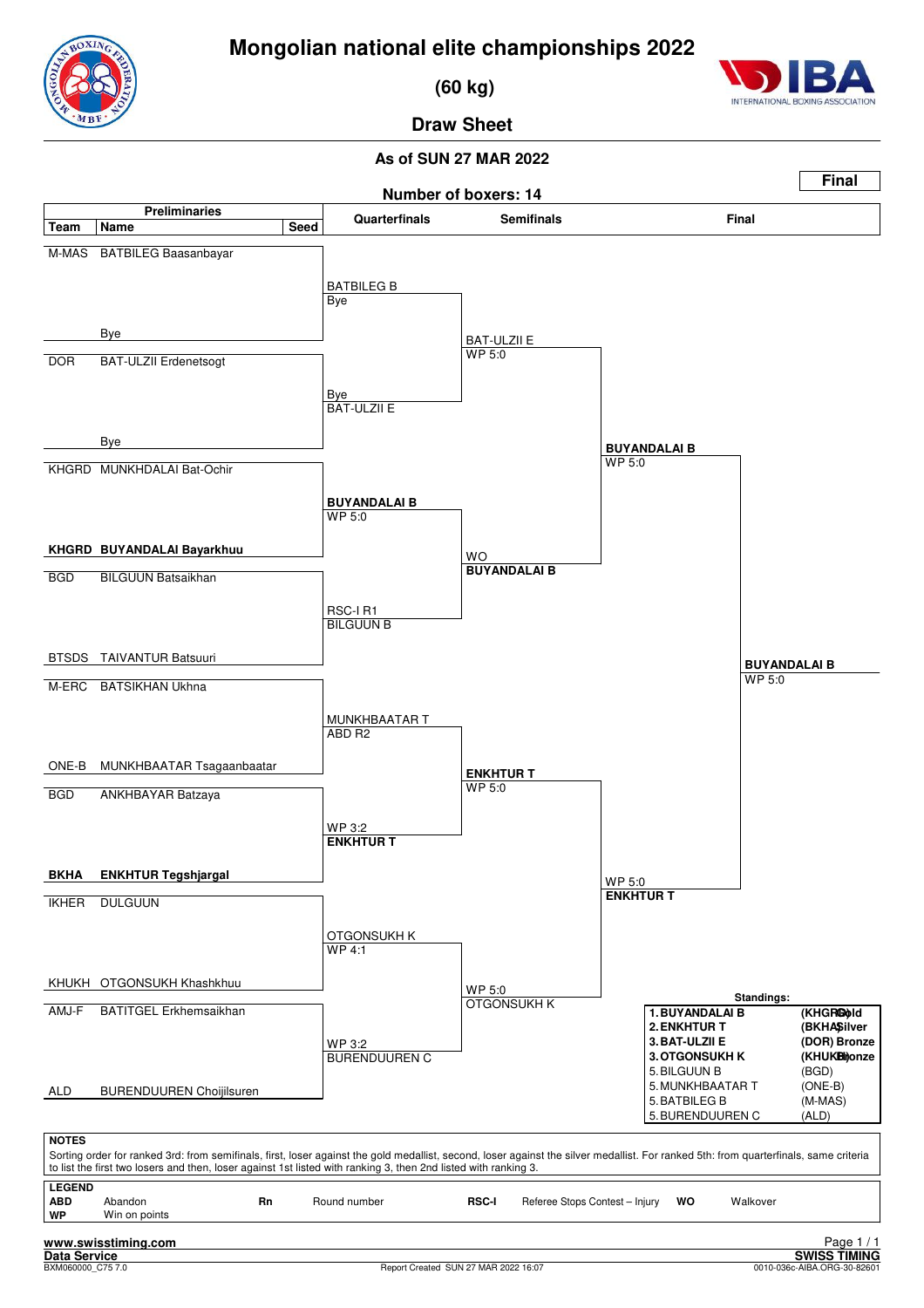

 **(63.5 kg)**



**Draw Sheet**

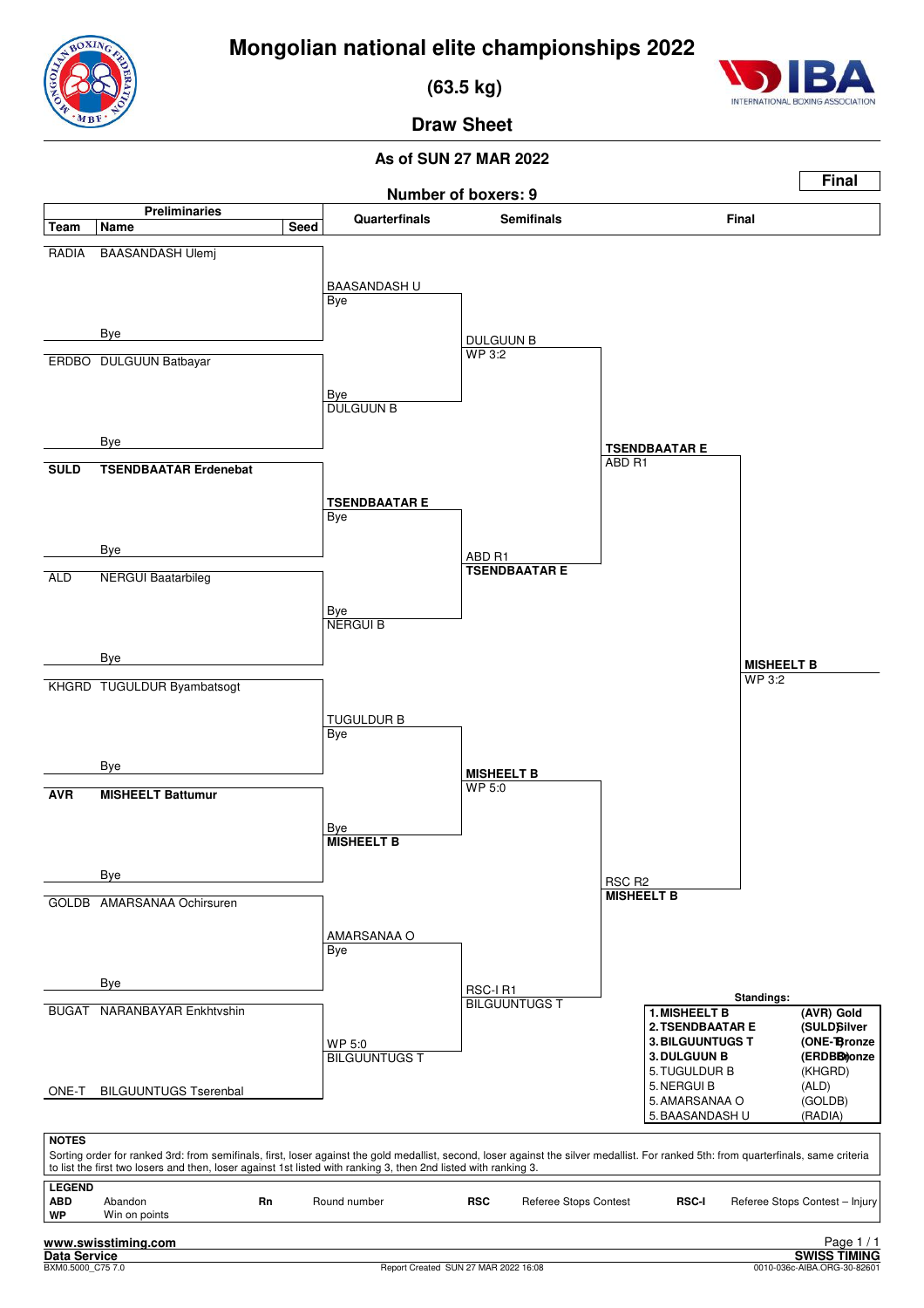

 **(67 kg)**

### **Draw Sheet**

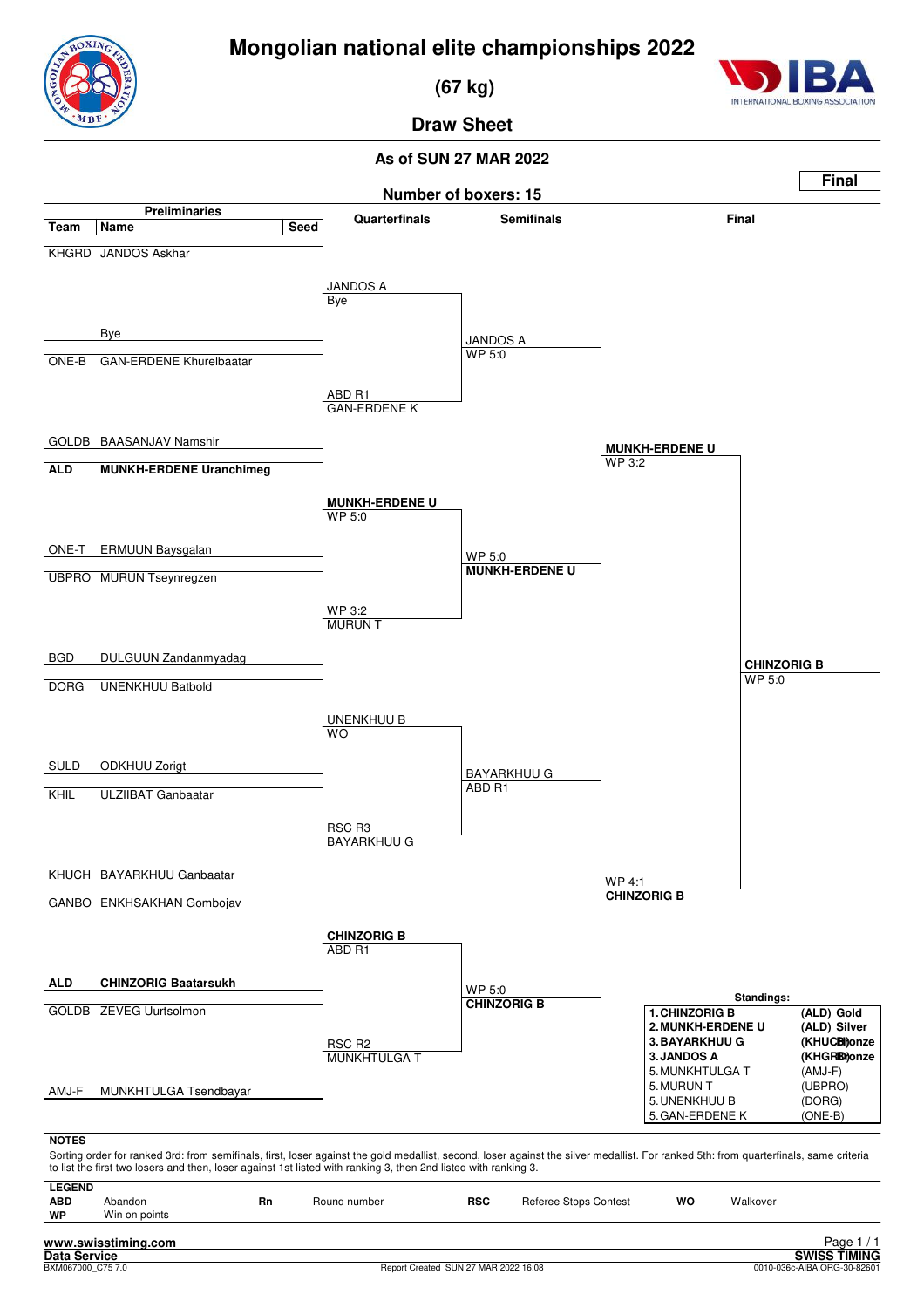

 **(71 kg)**



**Draw Sheet**

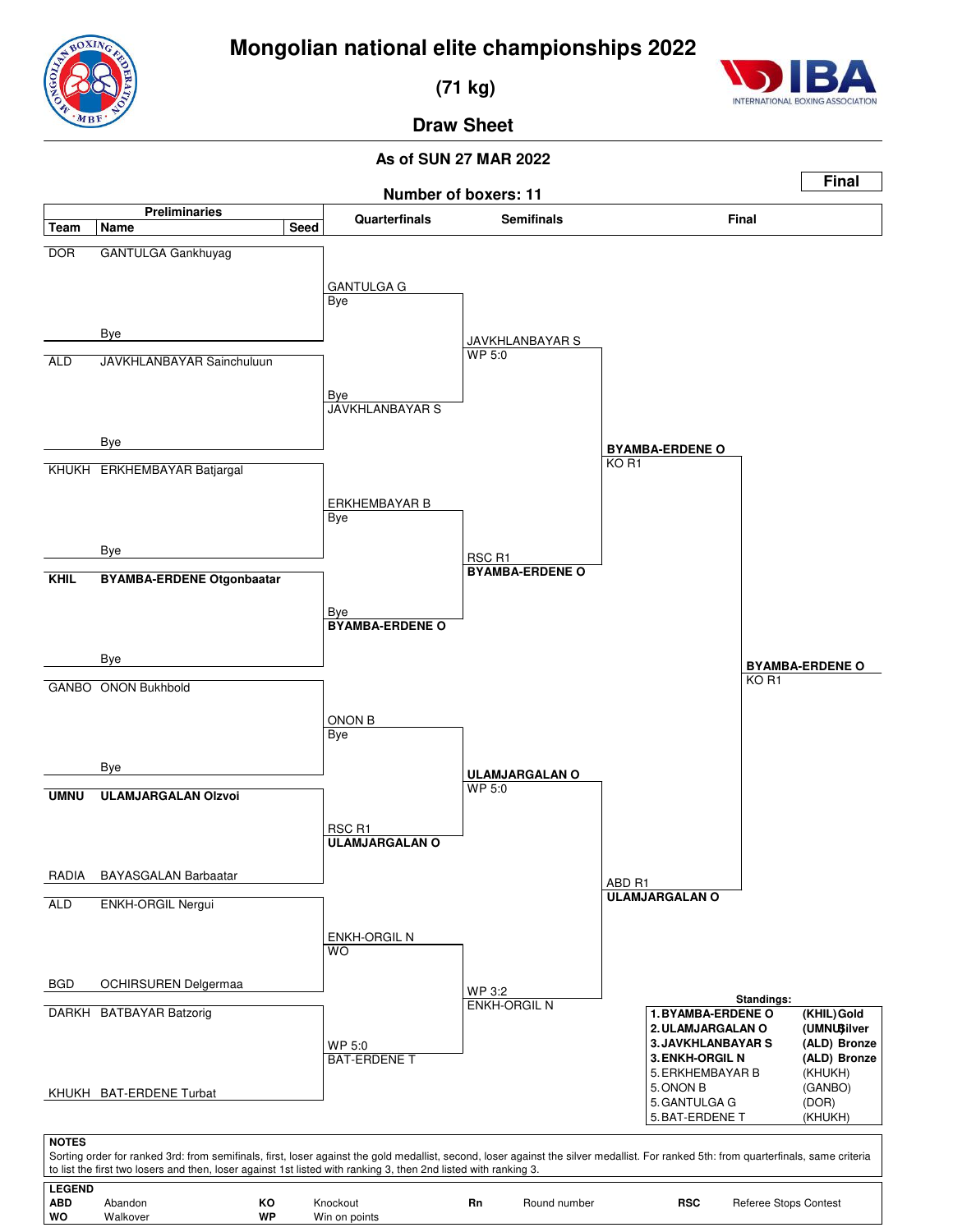

 **(75 kg)**



#### **Draw Sheet**

#### **As of SUN 27 MAR 2022**



| ∧IO I |
|-------|
|       |

Sorting order for ranked 3rd: from semifinals, first, loser against the gold medallist, second, loser against the silver medallist. For ranked 5th: from quarterfinals, same criteria to list the first two losers and then, loser against 1st listed with ranking 3, then 2nd listed with ranking 3.

**LEGEND**

Walkover **WP** Win on points

**www.swisstiming.com**

Report Created SUN 27 MAR 2022 16:09

Tage 1/1<br>Data Service<br>BXM075000\_C757.0 **SWISS TIMING**<br>BXM075000\_C757.0 **SWISS TIMING** Page 1 / 1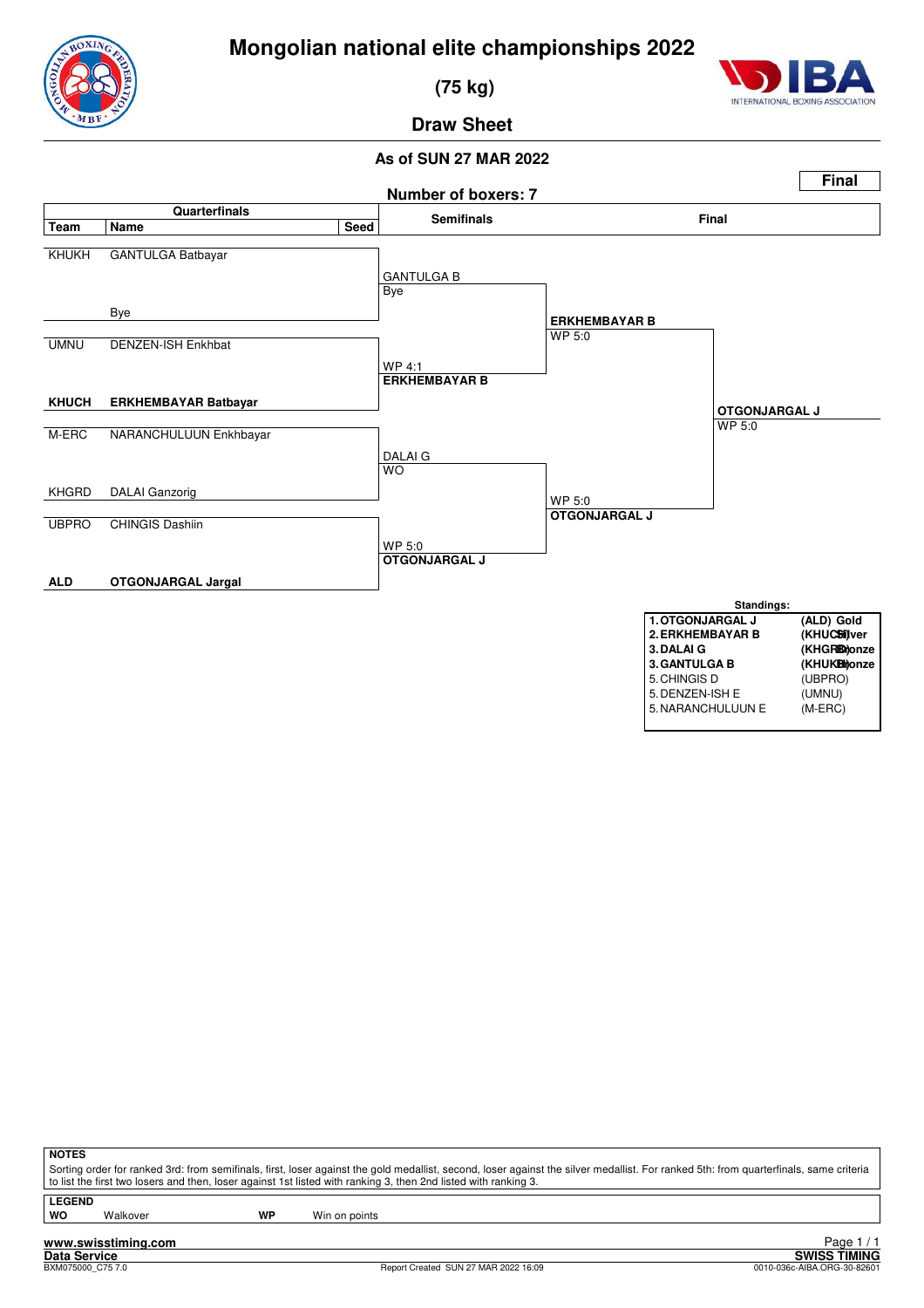

 **(80 kg)**



#### **Draw Sheet**



| <b>NOTES</b>                                                                                                                                                                          |                                                                                                                 |    |              |            |                       |    |               |  |  |  |  |
|---------------------------------------------------------------------------------------------------------------------------------------------------------------------------------------|-----------------------------------------------------------------------------------------------------------------|----|--------------|------------|-----------------------|----|---------------|--|--|--|--|
| Sorting order for ranked 3rd: from semifinals, first, loser against the gold medallist, second, loser against the silver medallist. For ranked 5th: from quarterfinals, same criteria |                                                                                                                 |    |              |            |                       |    |               |  |  |  |  |
|                                                                                                                                                                                       | to list the first two losers and then, loser against 1st listed with ranking 3, then 2nd listed with ranking 3. |    |              |            |                       |    |               |  |  |  |  |
| <b>LEGEND</b>                                                                                                                                                                         |                                                                                                                 |    |              |            |                       |    |               |  |  |  |  |
| <b>ABD</b>                                                                                                                                                                            | Abandon                                                                                                         | Rn | Round number | <b>RSC</b> | Referee Stops Contest | WP | Win on points |  |  |  |  |
|                                                                                                                                                                                       |                                                                                                                 |    |              |            |                       |    |               |  |  |  |  |
|                                                                                                                                                                                       | Page<br>www.swisstiming.com                                                                                     |    |              |            |                       |    |               |  |  |  |  |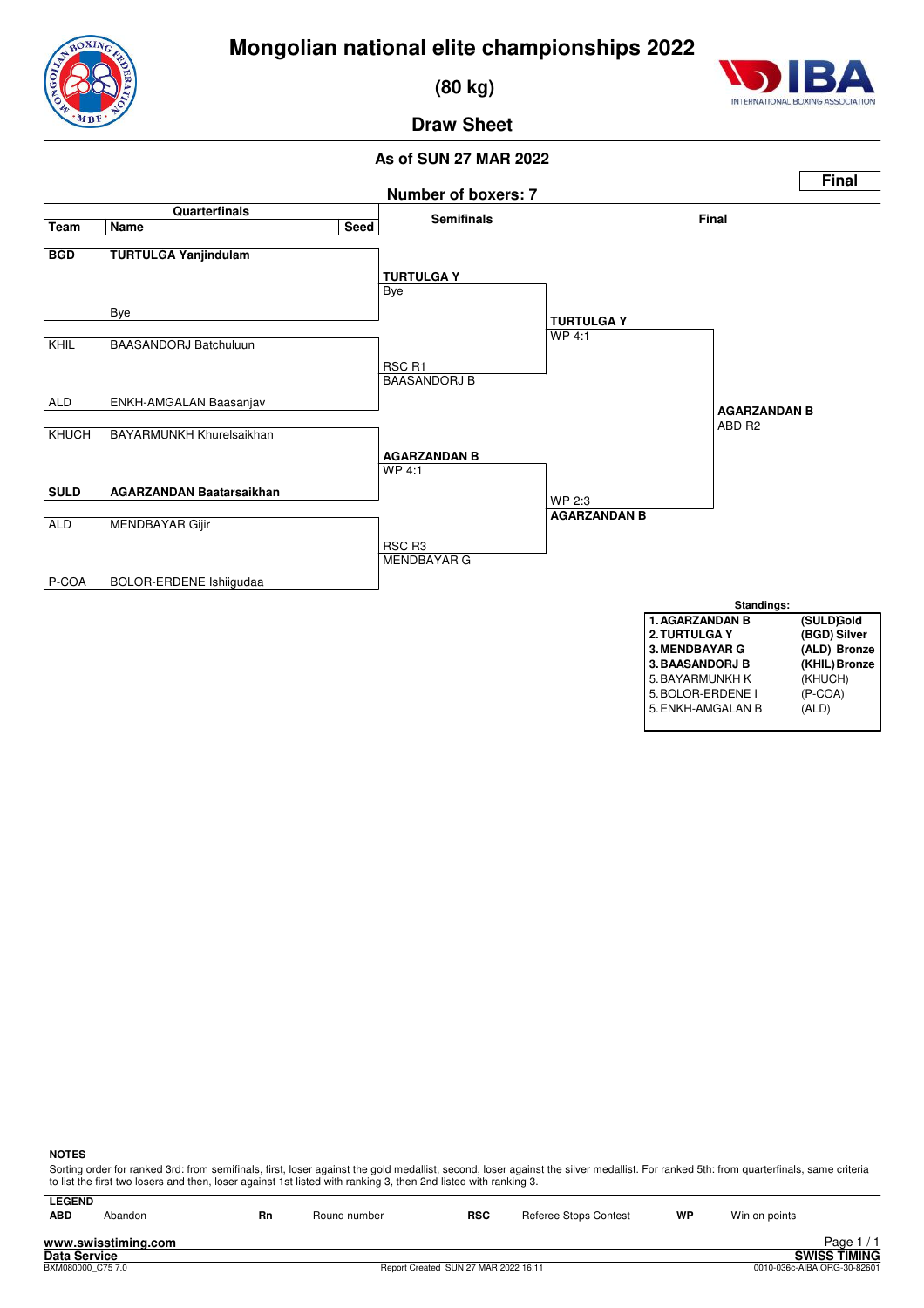

 **(86 kg)**



#### **Draw Sheet**

#### **As of SUN 27 MAR 2022**



| <b>NOTES</b><br>Sorting order for ranked 3rd: from semifinals, first, loser against the gold medallist, second, loser against the silver medallist. For ranked 5th: from quarterfinals, same criteria<br>to list the first two losers and then, loser against 1st listed with ranking 3, then 2nd listed with ranking 3. |  |  |  |  |  |  |  |  |  |  |
|--------------------------------------------------------------------------------------------------------------------------------------------------------------------------------------------------------------------------------------------------------------------------------------------------------------------------|--|--|--|--|--|--|--|--|--|--|
| <b>LEGEND</b><br>WP<br>Referee Stops Contest - Injury<br><b>RSC-I</b><br>Rn<br>wo<br>Walkover<br>Win on points<br>Round number                                                                                                                                                                                           |  |  |  |  |  |  |  |  |  |  |
| Page<br>www.swisstiming.com                                                                                                                                                                                                                                                                                              |  |  |  |  |  |  |  |  |  |  |

**Data Service SWISS TIMING**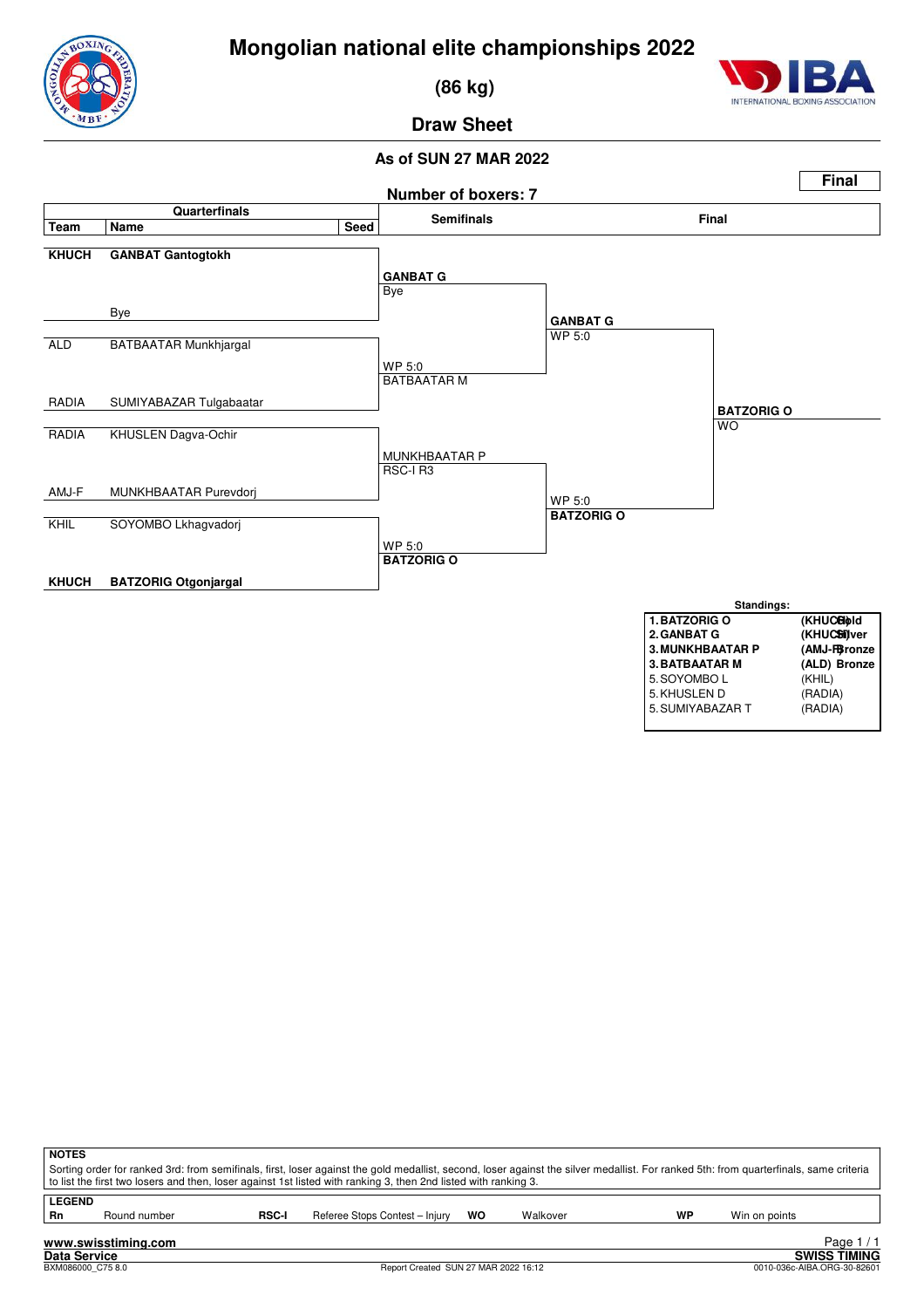

 **(92 kg)**



#### **Draw Sheet**



| <b>NOTES</b>                                                                                                                                                                          |                                                                                                                 |    |              |                                      |                              |           |          |                             |  |  |  |  |
|---------------------------------------------------------------------------------------------------------------------------------------------------------------------------------------|-----------------------------------------------------------------------------------------------------------------|----|--------------|--------------------------------------|------------------------------|-----------|----------|-----------------------------|--|--|--|--|
| Sorting order for ranked 3rd: from semifinals, first, loser against the gold medallist, second, loser against the silver medallist. For ranked 5th: from quarterfinals, same criteria |                                                                                                                 |    |              |                                      |                              |           |          |                             |  |  |  |  |
|                                                                                                                                                                                       | to list the first two losers and then, loser against 1st listed with ranking 3, then 2nd listed with ranking 3. |    |              |                                      |                              |           |          |                             |  |  |  |  |
| <b>LEGEND</b>                                                                                                                                                                         |                                                                                                                 |    |              |                                      |                              |           |          |                             |  |  |  |  |
| <b>ABD</b>                                                                                                                                                                            | Abandon                                                                                                         | Rn | Round number | <b>RSC</b>                           | <b>Referee Stops Contest</b> | <b>WO</b> | Walkover |                             |  |  |  |  |
| WP                                                                                                                                                                                    | Win on points                                                                                                   |    |              |                                      |                              |           |          |                             |  |  |  |  |
|                                                                                                                                                                                       |                                                                                                                 |    |              |                                      |                              |           |          |                             |  |  |  |  |
|                                                                                                                                                                                       | www.swisstiming.com                                                                                             |    |              |                                      |                              |           |          | Page $1/1$                  |  |  |  |  |
| <b>Data Service</b>                                                                                                                                                                   |                                                                                                                 |    |              |                                      |                              |           |          | <b>SWISS TIMING</b>         |  |  |  |  |
|                                                                                                                                                                                       | BXM092000 C75 8.0                                                                                               |    |              | Report Created SUN 27 MAR 2022 16:12 |                              |           |          | 0010-036c-AIBA.ORG-30-82601 |  |  |  |  |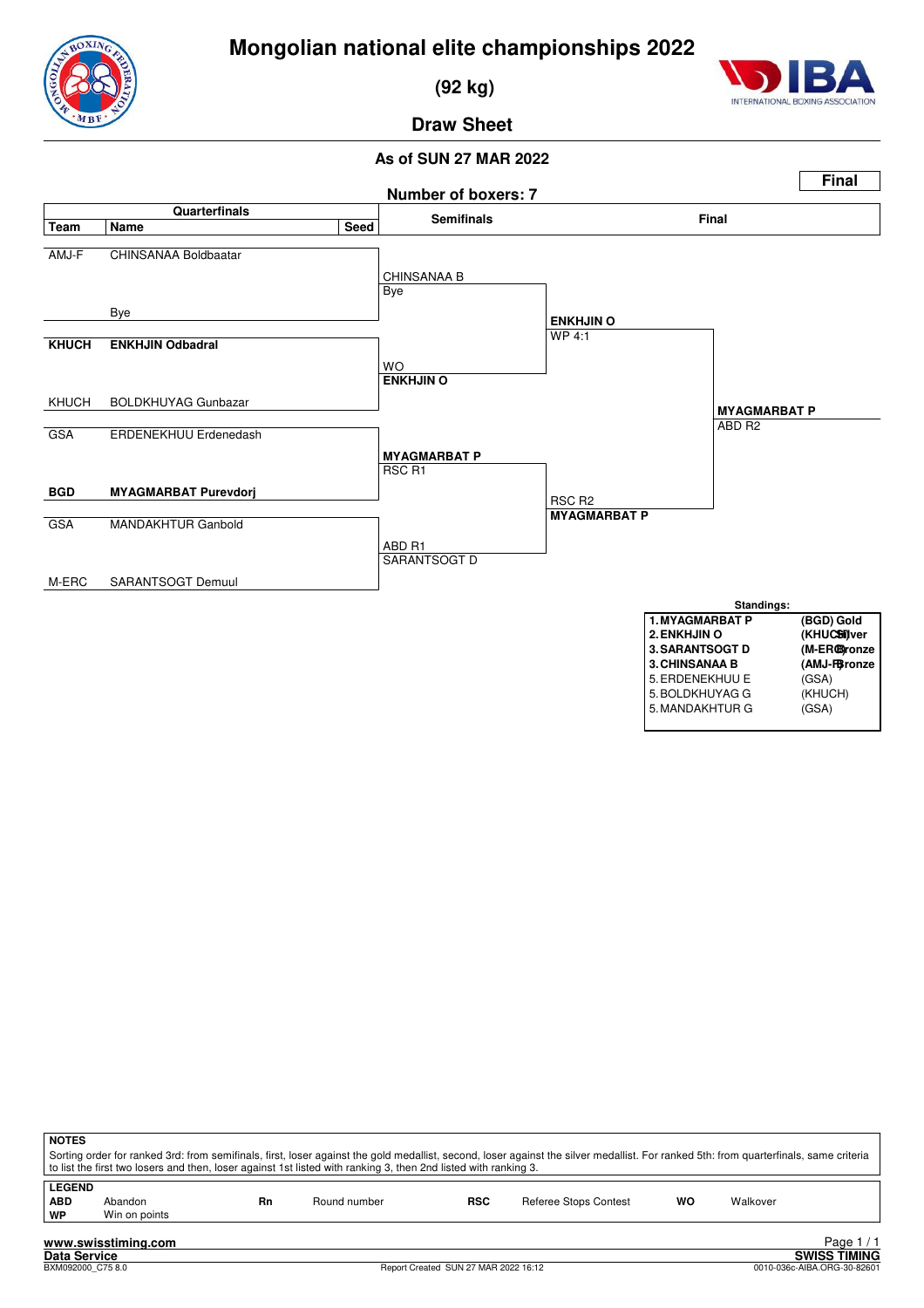

 **(+92 kg)**



**Draw Sheet**

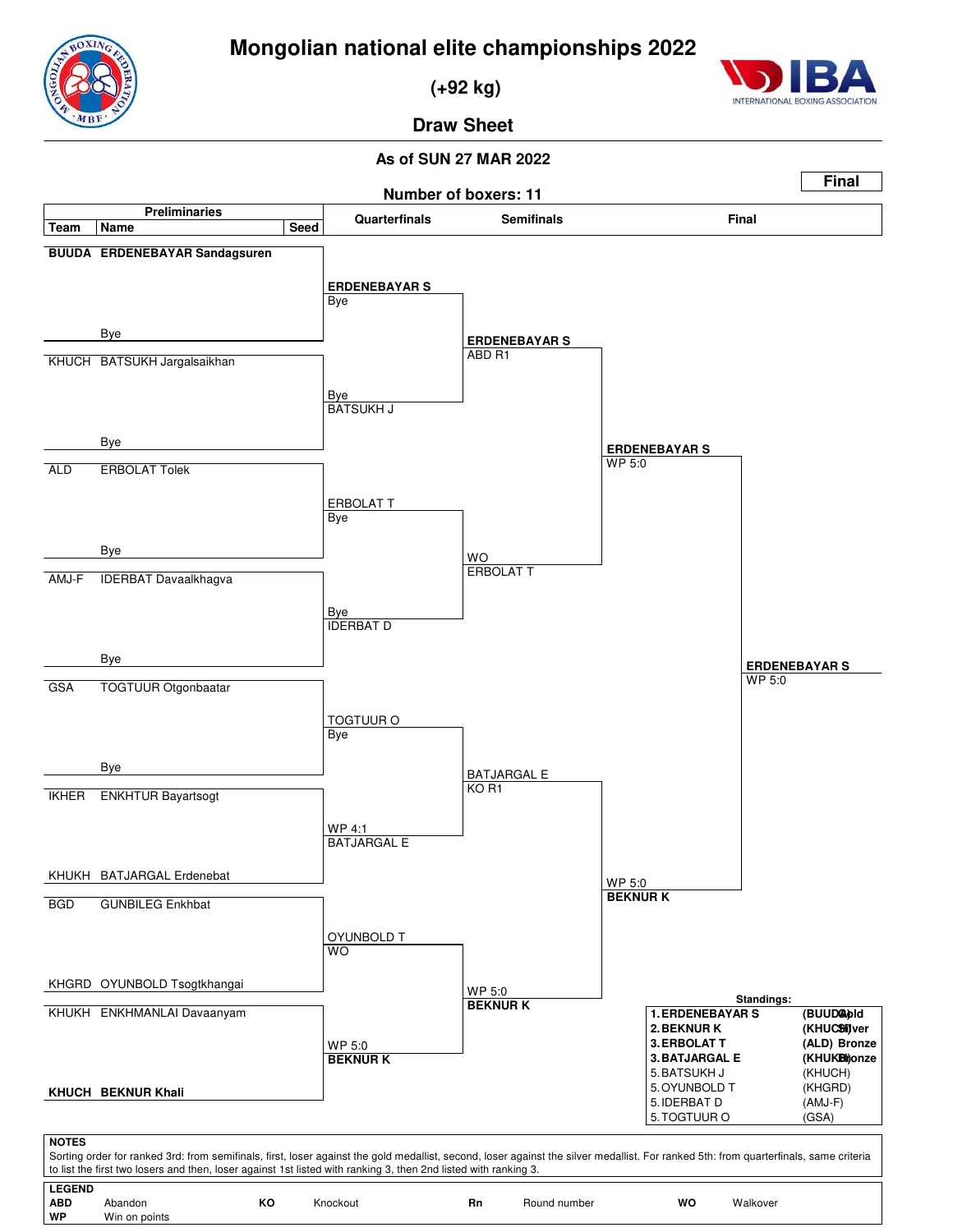

 **(+92kg)**



 **(48kg)**

**Top List**

#### **As of SUN 27 MAR 2022**

| Rank                    | Name                                           | Seed | Team         | Rank           | Name                               | Seed | Team         |
|-------------------------|------------------------------------------------|------|--------------|----------------|------------------------------------|------|--------------|
| 1                       | <b>BUUDA</b><br><b>ERDENEBAYAR Sandagsuren</b> |      |              | 1              | <b>SUKH-ERDENE Enkhbaatar</b>      |      | <b>DORG</b>  |
| 2                       | <b>BEKNUR Khali</b>                            |      | <b>KHUCH</b> | 2              | <b>BATTULGA Aldarkhishig</b>       |      | <b>ALD</b>   |
| 3                       | <b>ERBOLAT Tolek</b>                           |      | ALD          | 3              | <b>ENKH-AMGALAN Enkhbaatar</b>     |      | <b>DORG</b>  |
| 3                       | <b>BATJARGAL Erdenebat</b>                     |      | <b>KHUKH</b> | 3              | <b>LUVSANPERENLEI Munkh-Erdene</b> |      | <b>BGD</b>   |
| 5                       | BATSUKH Jargalsaikhan                          |      | <b>KHUCH</b> | 5              | <b>TUGSBILEG Enkhtur</b>           |      | KHIL         |
|                         |                                                |      |              |                |                                    |      |              |
| 5                       | OYUNBOLD Tsogtkhangai                          |      | <b>KHGRD</b> | 5              | UNUBOLD Orkhontungalag             |      | <b>KHGRD</b> |
| 5                       | <b>IDERBAT Davaalkhagva</b>                    |      | AMJ-F        | 5              | <b>GANTOGTOKH Sumiya</b>           |      | <b>BULGA</b> |
| 5                       | TOGTUUR Otgonbaatar                            |      | <b>GSA</b>   | 5              | <b>TUGULDUR Sundee-Araa</b>        |      | ALD          |
| 9                       | ENKHMANLAI Davaanyam                           |      | <b>KHUKH</b> | 9              | DAVAADORJ Lkhagvadorj              |      | AVR          |
| 9                       | <b>ENKHTUR Bayartsogt</b>                      |      | <b>IKHER</b> |                |                                    |      |              |
|                         |                                                |      |              |                |                                    |      |              |
|                         | (51kg)                                         |      |              |                | (54kg)                             |      |              |
| Rank                    | Name                                           | Seed | Team         | Rank           | <b>Name</b>                        | Seed | Team         |
| 1                       | <b>ENKH-MANDAKH Kharkhuu</b>                   |      | <b>ALD</b>   | 1              | <b>GANBOLD Dorjnyambuu</b>         |      | <b>KHGRD</b> |
| $\overline{\mathbf{c}}$ | <b>ENKHSAIKHAN Oyun-Erdene</b>                 |      | <b>IKHER</b> | $\overline{c}$ | <b>BILGUUNSAIKHAN Kharkhuu</b>     |      | <b>ALD</b>   |
| 3                       | <b>GAN-ERDENE Gankhuyag</b>                    |      | <b>KHUCH</b> | 3              | <b>TSENDSUREN Bat-Ireedui</b>      |      | <b>AVR</b>   |
| 3                       | <b>BATBOLD Khishigsaikhan</b>                  |      | <b>KHIL</b>  | 3              | <b>SUKHBAT Enkhzorigt</b>          |      | <b>IKHER</b> |
| 5                       | <b>AZBAYAR Khishigtsetseg</b>                  |      | <b>KHGRD</b> | 5              | MUNKHSAIKHAN Chuluunbaatar         |      | <b>BULGA</b> |
| 5                       | MUNGUNSHAGAI Ganbat                            |      | <b>BTSDS</b> | 5              | <b>MANAL Tsendbaatar</b>           |      | KHIL         |
|                         |                                                |      |              |                |                                    |      |              |
| 5                       | OTGONBAYAR Enkhtuvhin                          |      | M-ERC        | 5              | <b>NURLAN Askhar</b>               |      | BA-UL        |
| 5                       | TSOGBADRAKH Munkh-Aldar                        |      | <b>BULGA</b> | 5              | <b>BATTULGA Bayanbat</b>           |      | <b>ALD</b>   |
| 9                       | <b>TSOGTGEREL Nyamgerel</b>                    |      | <b>BGD</b>   | 9              | <b>JAMIYANBAT Tserenbat</b>        |      | <b>GOLDB</b> |
| 9                       | <b>NINJIN Tumenjargal</b>                      |      | AVR          | 9              | ENKHSAIKHAN Munkh-Erdene           |      | <b>BULGA</b> |
|                         |                                                |      |              |                |                                    |      |              |
|                         | (57kg)                                         |      |              |                | (60kg)                             |      |              |
| Rank                    | Name                                           | Seed | Team         | Rank           | Name                               | Seed | <b>Team</b>  |
| 1                       | <b>ENKH-AMAR Kharkhuu</b>                      |      | <b>ALD</b>   | 1              | <b>BUYANDALAI Bayarkhuu</b>        |      | <b>KHGRD</b> |
| 2                       | <b>BAYARSAIKHAN Enkh-Amgalan</b>               |      | <b>KHANB</b> | 2              | <b>ENKHTUR Tegshjargal</b>         |      | <b>BKHA</b>  |
| 3                       | <b>ENKHTUR Nyamdavaa</b>                       |      | <b>GOLDB</b> | 3              | <b>BAT-ULZII Erdenetsogt</b>       |      | <b>DOR</b>   |
| 3                       | <b>GAN-ERDENE Ganbaatar</b>                    |      | <b>KHUKH</b> | 3              | OTGONSUKH Khashkhuu                |      | <b>KHUKH</b> |
| 5                       | <b>LUNDAA Gantumur</b>                         |      | <b>KHGRD</b> | 5              | <b>BILGUUN Batsaikhan</b>          |      | <b>BGD</b>   |
| 5                       | ALTANGEREL Uuganbaatar                         |      | RADIA        | 5              | MUNKHBAATAR Tsagaanbaatar          |      | ONE-B        |
| 5                       | NARANBAATAR Tuya                               |      | <b>DOR</b>   | 5              | <b>BATBILEG Baasanbayar</b>        |      | M-MAS        |
| 5                       | ALTANTULGA Bayarsaikhan                        |      | <b>IKHER</b> | 5              | <b>BURENDUUREN Choijilsuren</b>    |      | ALD          |
| 9                       | KHUSLEN Dagva-Ochir                            |      | <b>BTSDS</b> | 9              | MUNKHDALAI Bat-Ochir               |      | <b>KHGRD</b> |
| 9                       | <b>BATBOLD Dolgorjav</b>                       |      | <b>IKHER</b> | 9              | ANKHBAYAR Batzaya                  |      | BGD          |
|                         |                                                |      |              |                |                                    |      |              |
|                         | (63.5kg)                                       |      |              |                | (67kg)                             |      |              |
| Rank                    | Name                                           | Seed | Team         | Rank           | Name                               | Seed | <b>Team</b>  |
| 1                       | <b>MISHEELT Battumur</b>                       |      | <b>AVR</b>   | 1              | <b>CHINZORIG Baatarsukh</b>        |      | <b>ALD</b>   |
| 2                       | <b>TSENDBAATAR Erdenebat</b>                   |      | <b>SULD</b>  | 2              | <b>MUNKH-ERDENE Uranchimed</b>     |      | <b>ALD</b>   |
|                         | <b>BILGUUNTUGS Tserenbal</b>                   |      | <b>ONE-T</b> | 3              |                                    |      | <b>KHUCH</b> |
| 3                       |                                                |      |              |                | <b>BAYARKHUU Ganbaatar</b>         |      |              |
| 3                       | <b>DULGUUN Batbayar</b>                        |      | <b>ERDBO</b> | 3              | <b>JANDOS Askhar</b>               |      | <b>KHGRD</b> |
| 5                       | <b>TUGULDUR Byambatsogt</b>                    |      | <b>KHGRD</b> | 5              | MUNKHTULGA Tsendbayar              |      | AMJ-F        |
| 5                       | <b>NERGUI Baatarbileg</b>                      |      | <b>ALD</b>   | 5              | <b>MURUN Tseynregzen</b>           |      | <b>UBPRO</b> |
| 5                       | AMARSANAA Ochirsuren                           |      | <b>GOLDB</b> | 5              | <b>UNENKHUU Batbold</b>            |      | <b>DORG</b>  |
| 5                       | <b>BAASANDASH Ulemi</b>                        |      | RADIA        | 5              | <b>GAN-ERDENE Khurelbaatar</b>     |      | ONE-B        |
| 9                       | NARANBAYAR Enkhtyshin                          |      | <b>BUGAT</b> | 9              | <b>ENKHSAKHAN Gombojav</b>         |      | <b>GANBO</b> |
|                         |                                                |      |              | 9              | <b>ERMUUN Baysgalan</b>            |      | ONE-T        |
|                         |                                                |      |              |                |                                    |      |              |
|                         | (71kg)                                         |      |              |                | (75kg)                             |      |              |
| Rank                    | Name                                           | Seed | Team         | Rank           | Name                               | Seed | Team         |
| 1                       | <b>BYAMBA-ERDENE Otgonbaatar</b>               |      | <b>KHIL</b>  | 1              | <b>OTGONJARGAL Jargal</b>          |      | <b>ALD</b>   |
| 2                       | <b>ULAMJARGALAN Olzvoi</b>                     |      | <b>UMNU</b>  | 2              | <b>ERKHEMBAYAR Batbayar</b>        |      | <b>KHUCH</b> |
| 3                       | <b>JAVKHLANBAYAR Sainchuluun</b>               |      | <b>ALD</b>   | 3              | <b>DALAI Ganzorig</b>              |      | <b>KHGRD</b> |
| 3                       | <b>ENKH-ORGIL Nergui</b>                       |      | <b>ALD</b>   | 3              | <b>GANTULGA Batbayar</b>           |      | <b>KHUKH</b> |
| 5                       | ERKHEMBAYAR Batjargal                          |      | KHUKH        | 5              | <b>CHINGIS Dashiin</b>             |      | <b>UBPRO</b> |
| 5                       | <b>ONON Bukhbold</b>                           |      | <b>GANBO</b> | 5              | <b>DENZEN-ISH Enkhbat</b>          |      | <b>UMNU</b>  |
| 5                       | GANTULGA Gankhuyag                             |      | <b>DOR</b>   | 5              | NARANCHULUUN Enkhbayar             |      | M-ERC        |
| 5                       | <b>BAT-ERDENE Turbat</b>                       |      | <b>KHUKH</b> |                |                                    |      |              |
| 9                       | BAYASGALAN Barbaatar                           |      | RADIA        |                |                                    |      |              |
|                         |                                                |      |              |                |                                    |      |              |

9 OCHIRSUREN Delgermaa BGD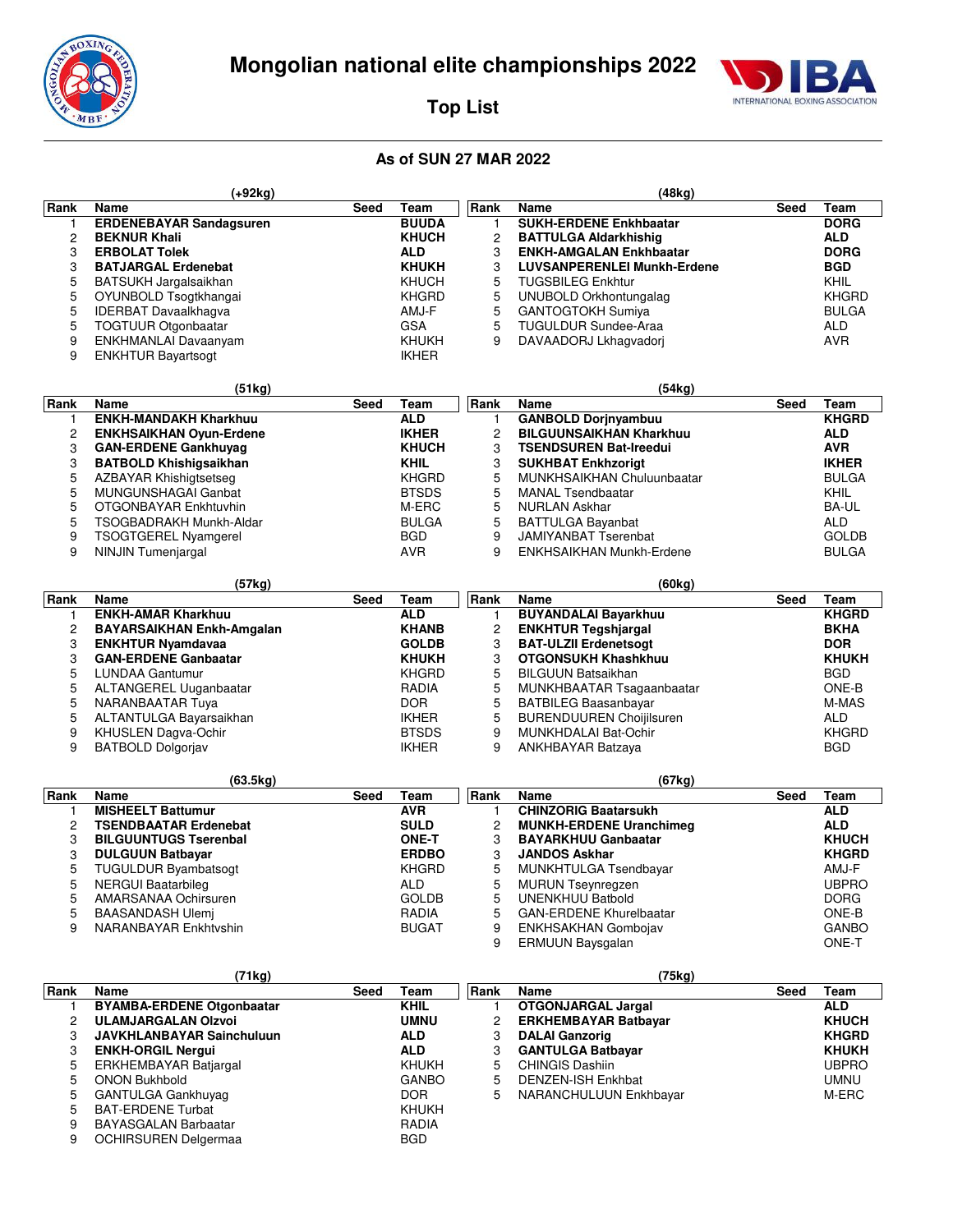

**Top List**

# INTERNATIONAL BOXING ASSOCIATION

|      | (80kg)                          |      |             |             | (86kg)                       |      |              |
|------|---------------------------------|------|-------------|-------------|------------------------------|------|--------------|
| Rank | Name                            | Seed | Team        | <b>Rank</b> | Name                         | Seed | Team         |
|      | <b>AGARZANDAN Baatarsaikhan</b> |      | <b>SULD</b> |             | <b>BATZORIG Otgonjargal</b>  |      | <b>KHUCH</b> |
|      | <b>TURTULGA Yanjindulam</b>     |      | <b>BGD</b>  |             | <b>GANBAT Gantogtokh</b>     |      | <b>KHUCH</b> |
|      | <b>MENDBAYAR Gijir</b>          |      | <b>ALD</b>  |             | <b>MUNKHBAATAR Purevdori</b> |      | <b>AMJ-F</b> |
|      | <b>BAASANDORJ Batchuluun</b>    |      | <b>KHIL</b> |             | <b>BATBAATAR Munkhjargal</b> |      | <b>ALD</b>   |
|      | BAYARMUNKH Khurelsaikhan        |      | KHUCH       | 5.          | SOYOMBO Lkhagvadori          |      | KHIL         |
|      | <b>BOLOR-ERDENE Ishiigudaa</b>  |      | P-COA       | 5           | KHUSLEN Dagva-Ochir          |      | <b>RADIA</b> |
|      | ENKH-AMGALAN Baasanjav          |      | <b>ALD</b>  | 5           | SUMIYABAZAR Tulgabaatar      |      | <b>RADIA</b> |

|      | (92kg)                      |      |              |  |  |  |  |  |  |  |  |  |
|------|-----------------------------|------|--------------|--|--|--|--|--|--|--|--|--|
| Rank | Name                        | Seed | Team         |  |  |  |  |  |  |  |  |  |
|      | <b>MYAGMARBAT Purevdori</b> |      | <b>BGD</b>   |  |  |  |  |  |  |  |  |  |
| 2    | <b>ENKHJIN Odbadral</b>     |      | <b>KHUCH</b> |  |  |  |  |  |  |  |  |  |
| 3    | <b>SARANTSOGT Demuul</b>    |      | <b>M-ERC</b> |  |  |  |  |  |  |  |  |  |
| 3    | <b>CHINSANAA Boldbaatar</b> |      | <b>AMJ-F</b> |  |  |  |  |  |  |  |  |  |
| 5    | ERDENEKHUU Erdenedash       |      | GSA          |  |  |  |  |  |  |  |  |  |
| 5    | <b>BOLDKHUYAG Gunbazar</b>  |      | KHUCH        |  |  |  |  |  |  |  |  |  |
| 5    | <b>MANDAKHTUR Ganbold</b>   |      | GSA          |  |  |  |  |  |  |  |  |  |

|      | (W+81kg)                   |      |              |      | (W48ka)                    |      |              |
|------|----------------------------|------|--------------|------|----------------------------|------|--------------|
| Rank | Name                       | Seed | Team         | Rank | Name                       | Seed | Team         |
|      | <b>MARALAA Altanzul</b>    |      | <b>BGD</b>   |      | <b>NYAMSUREN Janjiv</b>    |      | <b>KHGRD</b> |
|      | <b>UNDRAM Erdenesovol</b>  |      | <b>AMJ-F</b> |      | <b>ENKHMAA Ochirsukh</b>   |      | <b>BGD</b>   |
| 3    | <b>KHALIUN Buyanjargal</b> |      | <b>GANBO</b> | 3    | <b>JANARGULI Beisenbei</b> |      | <b>IKHER</b> |
|      | <b>NOMIN Bat-Ochir</b>     |      | <b>DARKH</b> |      | <b>BINDERIYA Sodon-Od</b>  |      | <b>ONE-B</b> |
|      |                            |      |              | 5    | URANGOO Ankhtsetseg        |      | RED-B        |
|      |                            |      |              | 5.   | SARUUL Batsaikhan          |      | <b>IKHER</b> |
|      |                            |      |              | 5    | MUNGUNZUL Tuul             |      | <b>ALD</b>   |
|      |                            |      |              | 5    | OTGONTUUL Oktyabri         |      | <b>DOR</b>   |

|       | (W50kg)                    |      |              |        | (W52kg)                        |      |              |
|-------|----------------------------|------|--------------|--------|--------------------------------|------|--------------|
| ∣Rank | <b>Name</b>                | Seed | Team         | l Rank | Name                           | Seed | Team         |
|       | <b>MUNGUNSARAN Balsan</b>  |      | <b>KHGRD</b> |        | <b>ALTANTSETSEG Lutsaikhan</b> |      | <b>AVR</b>   |
|       | <b>OYUN-ERDENE Nergui</b>  |      | <b>ALD</b>   |        | <b>KHULAN Purevdori</b>        |      | <b>ALD</b>   |
|       | <b>ARIUNZAYA Purevdori</b> |      | <b>BUGAT</b> |        | <b>MUNKHJIN Munkhchimeg</b>    |      | <b>BGD</b>   |
|       | <b>JARGALAN Ochibat</b>    |      | <b>KHUKH</b> |        | <b>GERELCHIMEG Nyamsuren</b>   |      | <b>GOLDB</b> |
|       | NOMIN-ERDENE Davaazereg    |      | RED-B        | 5      | AMARTUVSHIN Enkhbayar          |      | <b>IKHER</b> |
|       | NOMUNDARI Enkh-Amgalan     |      | <b>RADIA</b> | 5      | <b>ARIUNZUL Chinbat</b>        |      | <b>BGD</b>   |
|       | SUVD-ERDENE Baasanjav      |      | <b>AVR</b>   |        |                                |      |              |

|      | (W54kg)                         |      |              |      | (W57kg)                          |      |              |
|------|---------------------------------|------|--------------|------|----------------------------------|------|--------------|
| Rank | Name                            | Seed | Team         | Rank | Name                             | Seed | Team         |
|      | <b>ESUGEN Ovuntsetseg</b>       |      | AVR          |      | <b>NAMUUN Monkhor</b>            |      | <b>KHGRD</b> |
| 2    | <b>MICHIDMAA Erdenedalai</b>    |      | <b>ERDBO</b> |      | <b>BOLORTUUL Tumurkhuyag</b>     |      | <b>ALD</b>   |
| 3    | <b>ENKHJARGAL Munguntsetseg</b> |      | ALD          | 3    | <b>TUVSHINTUNGALAG Davaanyam</b> |      | <b>DORG</b>  |
| 3    | <b>TSENDOO Munkhbat</b>         |      | <b>KHUKH</b> | З    | <b>ENKHTSETSEG Bold</b>          |      | <b>KHUKH</b> |
| 5    | NANDINTSETSEG Myagmardulam      |      | <b>KHGRD</b> | 5    | KHONGORZUL Delgerkhangai         |      | KHIL         |
| 5    | <b>ENKHJIN Solongo</b>          |      | <b>RADIA</b> |      |                                  |      |              |
| 5    | <b>ZOLJARGAL Battur</b>         |      | <b>KHGRD</b> |      |                                  |      |              |
| 5    | NYAMSUREN Erdenebat             |      | <b>POWUP</b> |      |                                  |      |              |
| 9    | SARANGEREL Erdenebat            |      | <b>UVS</b>   |      |                                  |      |              |
| 9    | KHONGORZUL Munkhbat             |      | <b>UBPRO</b> |      |                                  |      |              |